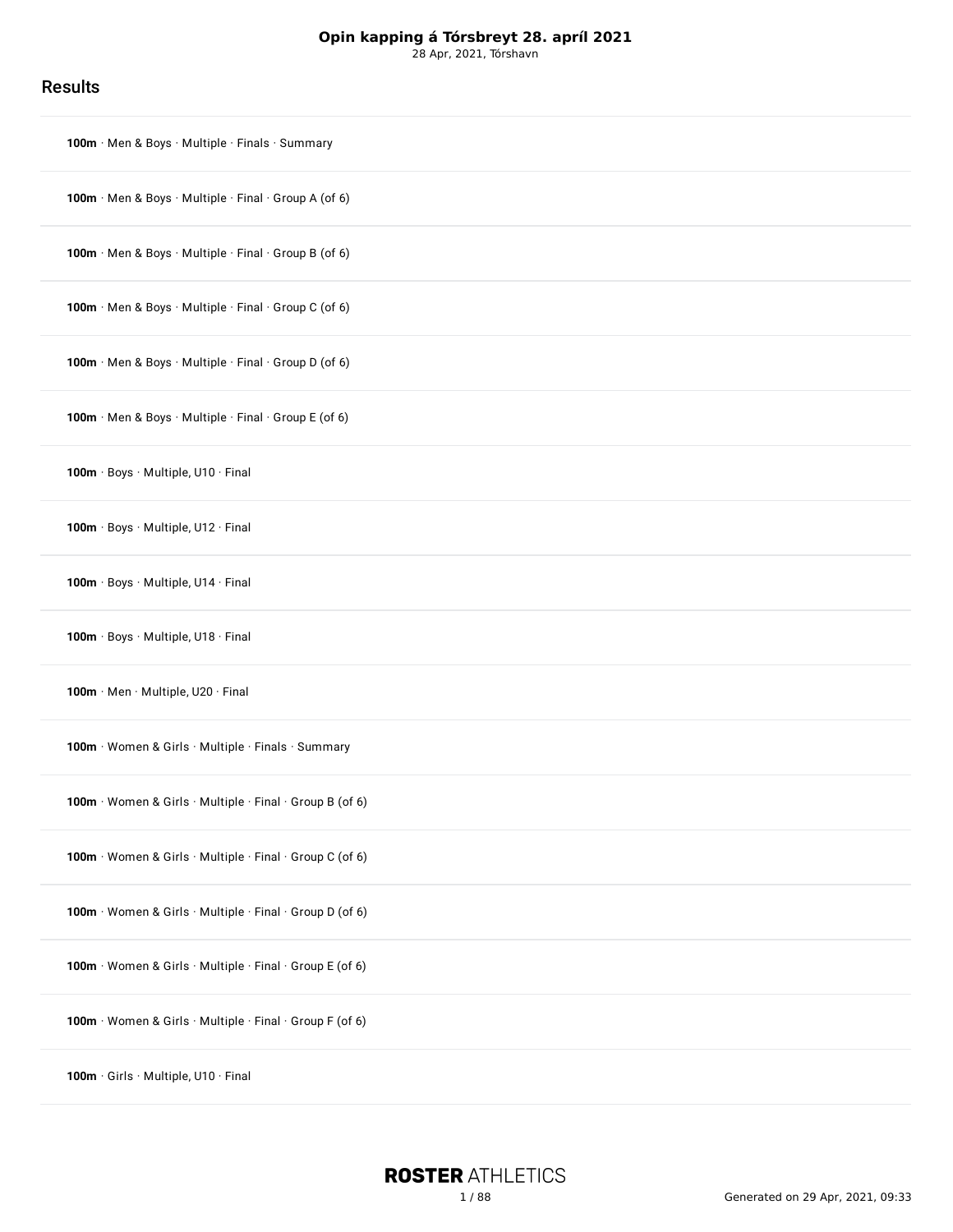Results

| 100m · Girls · Multiple, U12 · Final                  |
|-------------------------------------------------------|
| 100m · Girls · Multiple, U14 · Final                  |
| 100m · Girls · Multiple, U16 · Final                  |
| 100m · Girls · Multiple, U18 · Final                  |
| 100m · Women · Multiple, U20 · Final                  |
| 400m · Men & Boys · Multiple · Finals · Summary       |
| 400m · Men & Boys · Multiple · Final · Group A (of 2) |
| 400m · Men & Boys · Multiple · Final · Group B (of 2) |
| 400m · Boys · Multiple, U12 · Final                   |
| 400m · Boys · Multiple, U14 · Final                   |
| 400m · Boys · Multiple, U18 · Final                   |
| 400m · Men · Multiple, U20 · Final                    |
| 400m · Men · Multiple, U23 · Final                    |
| 400m · Women & Girls · Multiple · Final               |
| 400m · Girls · Multiple, U12 · Final                  |
| 400m · Girls · Multiple, U14 · Final                  |
| 400m · Girls · Multiple, U16 · Final                  |
| 800m · Women & Girls · Multiple · Final               |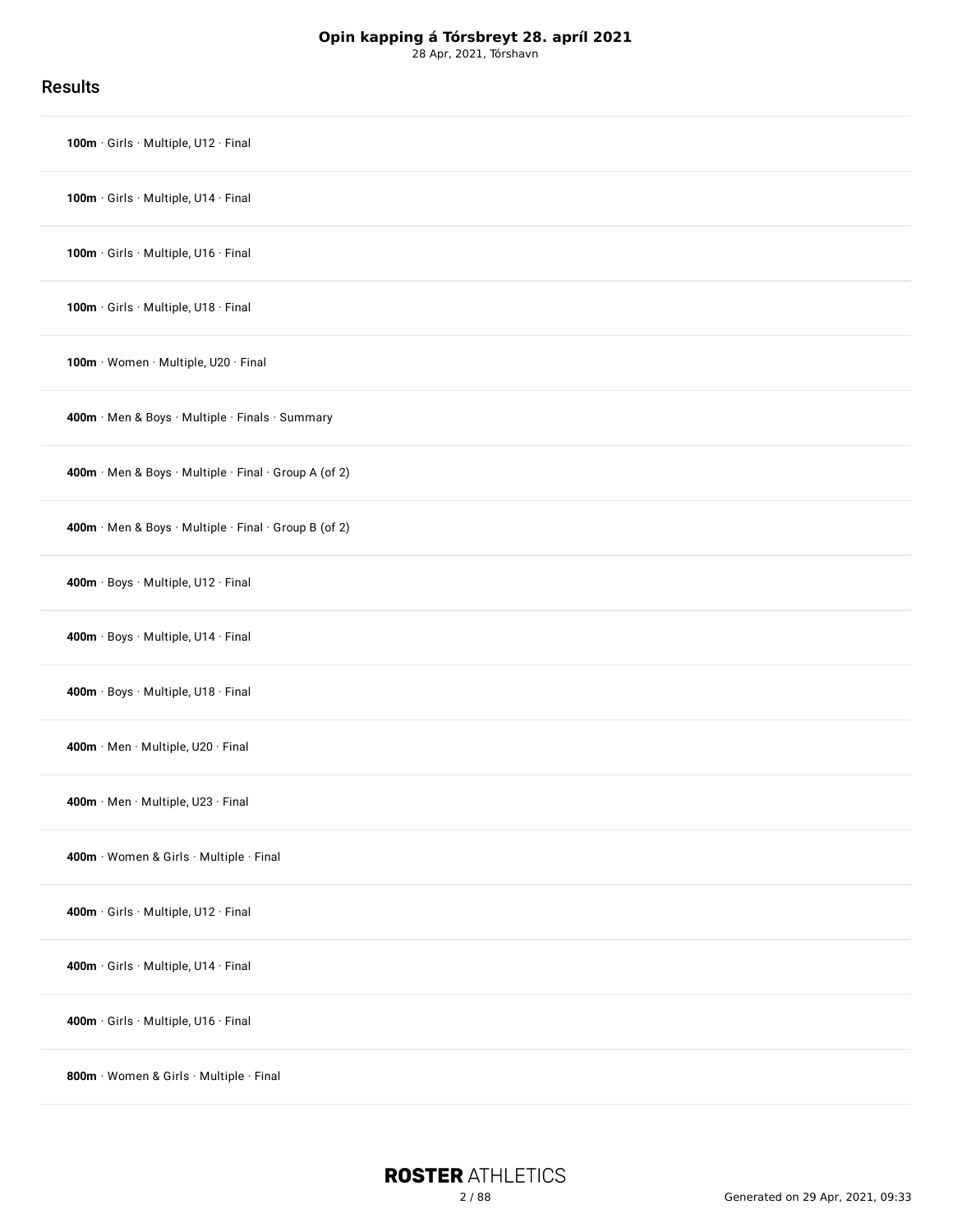Results

| 800m · Girls · Multiple, U14 · Final         |
|----------------------------------------------|
| 800m · Girls · Multiple, U16 · Final         |
| 800m · Girls · Multiple, U18 · Final         |
| 800m · Women · Multiple, U20 · Final         |
| High Jump Men & Boys Multiple Final          |
| High Jump · Women & Girls · Multiple · Final |
| Long Jump · Men & Boys · Multiple · Final    |
| Long Jump · Boys · Multiple, U10 · Final     |
| Long Jump · Boys · Multiple, U12 · Final     |
| Long Jump · Boys · Multiple, U14 · Final     |
| Long Jump · Boys · Multiple, U16 · Final     |
| Long Jump · Men · Multiple, U20 · Final      |
| Long Jump · Women & Girls · Multiple · Final |
| Long Jump · Girls · Multiple, U10 · Final    |
| Long Jump · Girls · Multiple, U12 · Final    |
| Long Jump · Girls · Multiple, U14 · Final    |
| Long Jump · Girls · Multiple, U16 · Final    |
| Long Jump Girls Multiple, U18 Final          |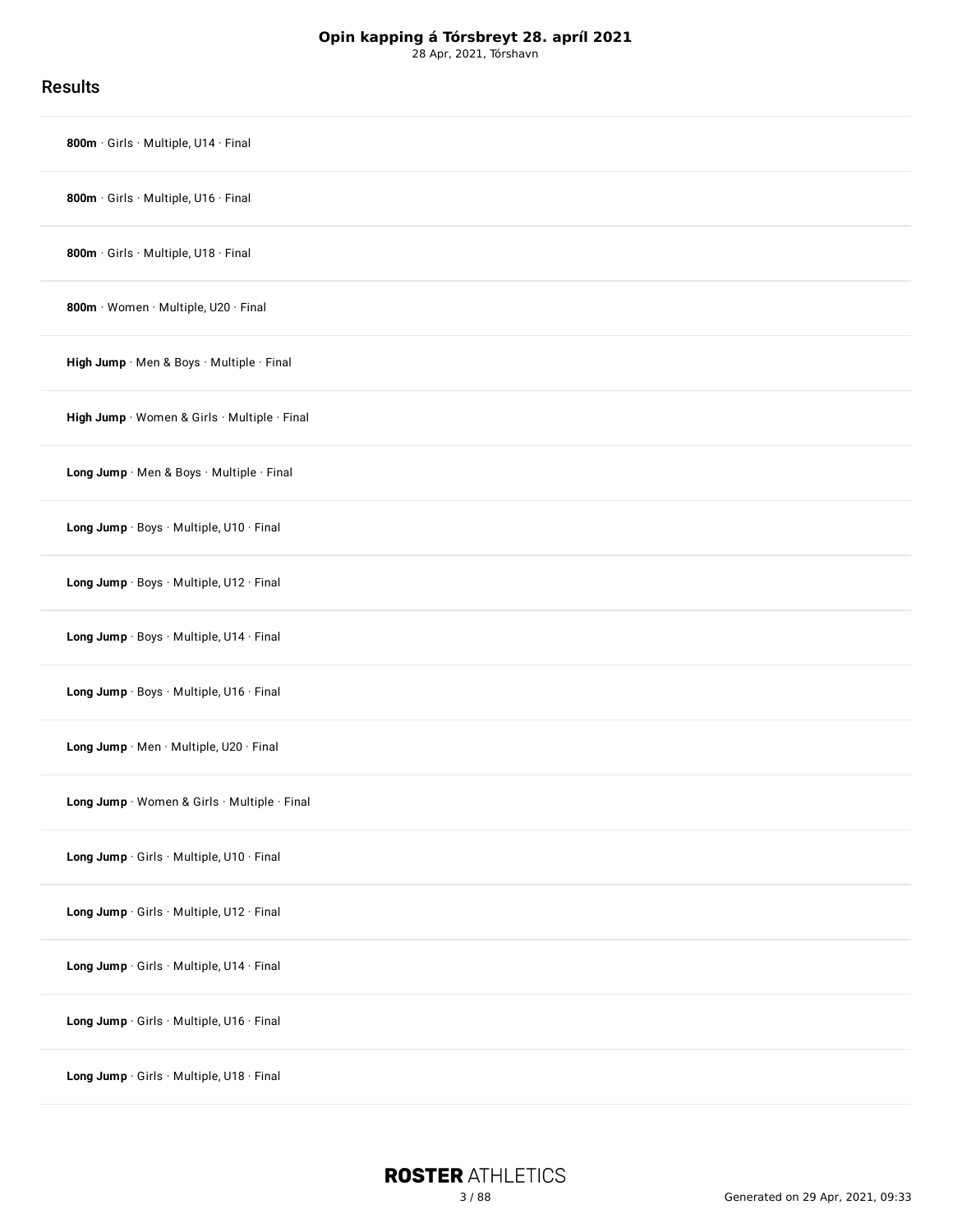28 Apr, 2021, Tórshavn

### **Results**

**Long Jump** · Women · [Multiple,](#page-78-0) U20 · Final

**Triple Jump** · Women & Girls · [Multiple](#page-80-0) · Final

**Triple Jump** · Girls · [Multiple,](#page-82-0) U16 · Final

**Triple Jump** · Women · [Multiple,](#page-84-0) U20 · Final

**Shot Put** · Women & Girls · [Multiple](#page-86-0) · Final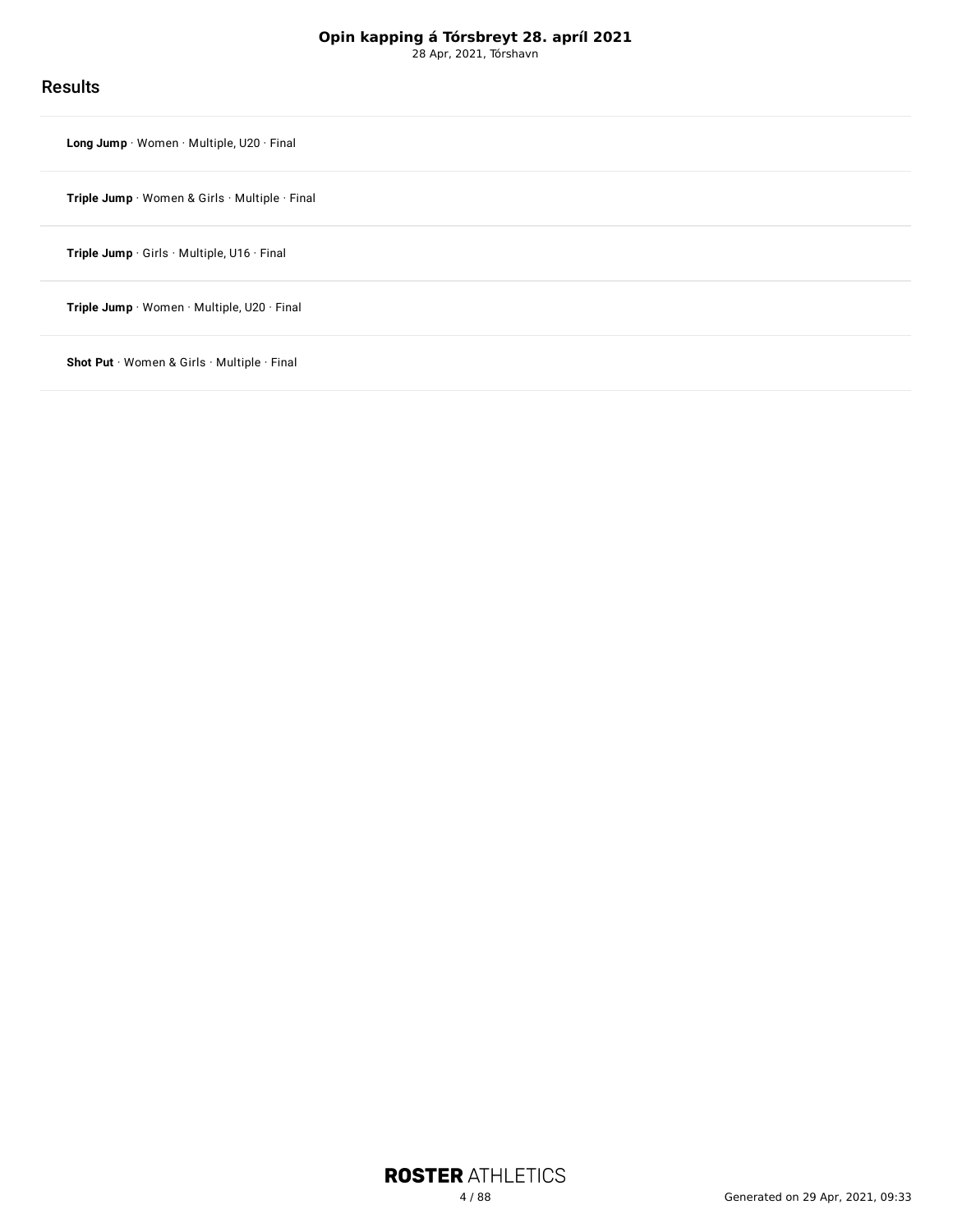# <span id="page-4-0"></span>100m · Men & Boys · Multiple · Finals · Summary 28 Apr, 2021, 17:00

| Rank           | Athlete                                        | Agegroup | Club/School | Bib | Place                   | Group       | Lane           | React. | Result      | Wind   |
|----------------|------------------------------------------------|----------|-------------|-----|-------------------------|-------------|----------------|--------|-------------|--------|
| 1              | Andreas Bjarnastein Antoft<br>$2002 \cdot FAR$ | U20      | Bragdið     |     | $\mathbf{1}$            | A           | $\sqrt{3}$     |        | 11.76       | $-1.7$ |
| $\mathbf{2}$   | Tummas Sjóvará<br>$2002 \cdot FAR$             | U20      | Bragdið     |     | $\overline{2}$          | A           | $\sqrt{2}$     |        | 12.09       | $-1.7$ |
| 3              | Markus Køtlum<br>$2002 \cdot FAR$              | U20      | Bragdið     |     | 3                       | $\mathsf A$ | 4              |        | 12.28       | $-1.7$ |
| 4              | Jónas Gunnleivsson Isaksen<br>$2005 \cdot FAR$ | U18      | Hvidovre AM |     | $\mathbf{1}$            | $\sf B$     | $\overline{2}$ |        | 12.46<br>PB | $-2.2$ |
| 5              | <b>Sveinur Silvurstein</b><br>$2002 \cdot FAR$ | U20      | Bragdið     |     | 4                       | A           | 5              |        | 12.62       | $-1.7$ |
| 6              | Leon Johannesen<br>$2002 \cdot FAR$            | U20      | Bragdið     |     | $\overline{2}$          | B           | 3              |        | 12.94       | $-2.2$ |
| $\overline{7}$ | Óðin Jógvansson Glerfoss<br>$2008 \cdot FAR$   | U14      | Bragdið     |     | $\mathbf{1}$            | $\mathbf C$ | 3              |        | 14.00       | $-1.5$ |
| 8              | Tór Magnus Kjær Kruse<br>$2005 \cdot FAR$      | U18      | Hvirlan     |     | 3                       | B           | 4              |        | 15.23       | $-2.2$ |
| 9              | Tóki Bárðarson Dahl<br>$2010 \cdot FAR$        | U12      | Hvirlan     |     | $\overline{2}$          | $\mathbf C$ | 5              |        | 16.86       | $-1.5$ |
| $10\,$         | <b>Bogi Samson Vang</b><br>$2010 \cdot FAR$    | U12      | Bragdið     |     | $\mathbf{1}$            | $\mathsf D$ | $\mathsf 3$    |        | 17.56       | $-1.5$ |
| 11             | Bjarni Bogason Enni<br>$2012 \cdot FAR$        | U10      | Bragdið     |     | $\overline{2}$          | $\mathsf D$ | $\mathbf{1}$   |        | 18.09       | $-1.5$ |
| 12             | William E. S. Kruse<br>$2009 \cdot FAR$        | U14      | Hvirlan     |     | 3                       | $\mathbf C$ | 4              |        | 18.55       | $-1.5$ |
| 13             | Rói Thomassen<br>$2010 \cdot FAR$              | U12      | Hvirlan     |     | $\mathbf{3}$            | $\mathsf D$ | $\overline{4}$ |        | 18.78       | $-1.5$ |
| 14             | Jóhan Waagstein<br>$2010 \cdot FAR$            | U12      | Hvirlan     |     | $\mathbf{1}$            | $\mathsf E$ | $\mathbf{3}$   |        | 19.06       | $-3.0$ |
| 15             | Eyðun Høgenni<br>$2008 \cdot FAR$              | U14      | Bragdið     |     | $\overline{\mathbf{4}}$ | $\mathbf C$ | $\mathbf{2}$   |        | 19.24       | $-1.5$ |
| $16\,$         | Kristian Joensen<br>$2011 \cdot FAR$           | U12      | Bragdið     |     | $\overline{\mathbf{4}}$ | $\mathsf D$ | 5              |        | 19.42       | $-1.5$ |
| 17             | Poul Archibald Guðmundsson<br>$2010 \cdot FAR$ | U12      | Hvirlan     |     | $\mathbf{2}$            | $\mathsf E$ | $\overline{2}$ |        | 20.17       | $-3.0$ |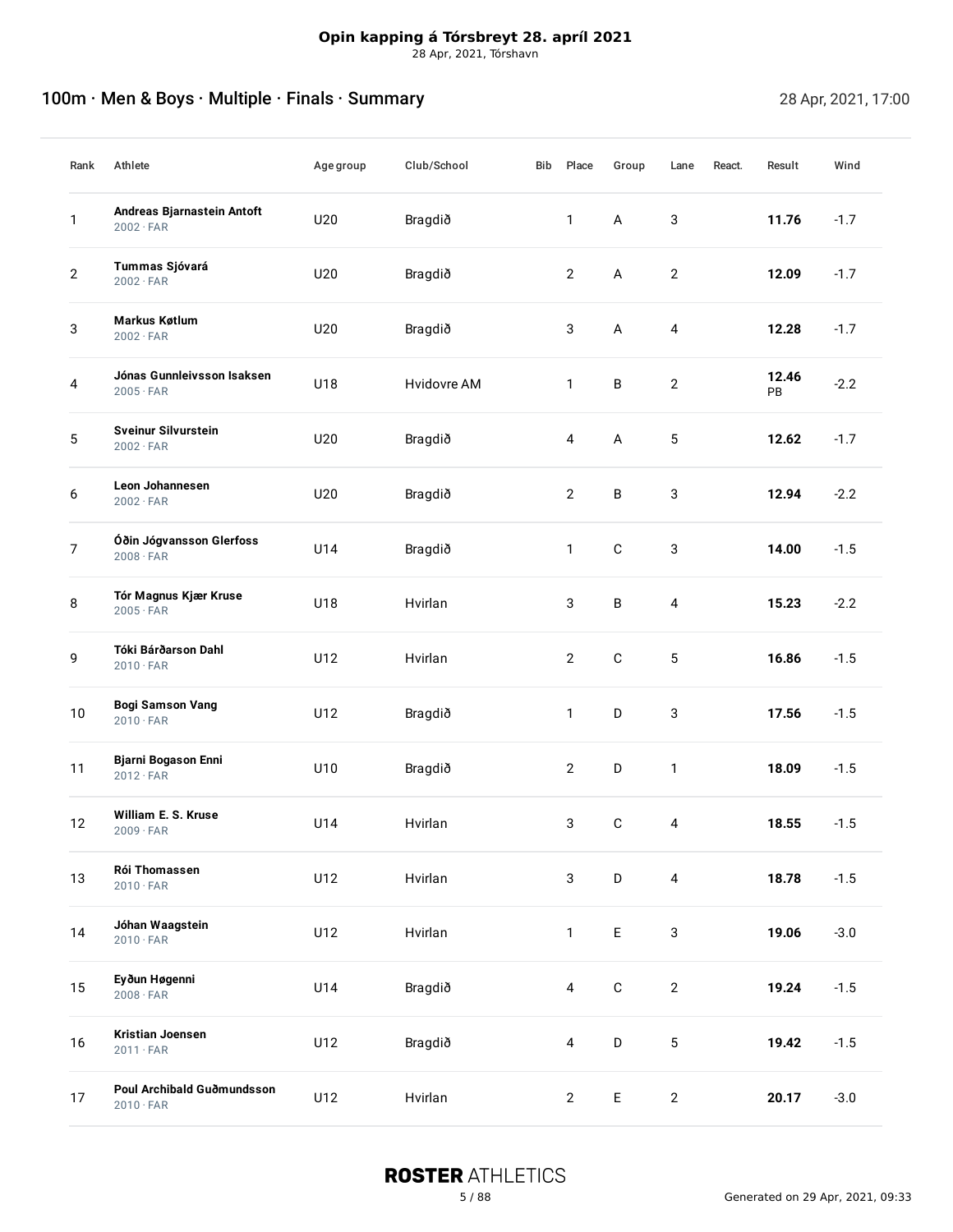# 100m · Men & Boys · Multiple · Finals · Summary 28 Apr, 2021, 17:00

| Rank | Athlete                                      | <b>Age group</b> | Club/School | Bib | Place | Group | Lane | React. | Result | Wind   |
|------|----------------------------------------------|------------------|-------------|-----|-------|-------|------|--------|--------|--------|
| 18   | Jógvan Ingi F. Joensen<br>$2009 \cdot FAR$   | U14              | Hvirlan     |     | 5     | C     |      |        | 20.57  | $-1.5$ |
| 19   | <b>Markus Eliassen</b><br>$2011 \cdot FAR$   | U12              | Bragdið     |     | 5     | D     | 6    |        | 20.75  | $-1.5$ |
| 20   | Robert Róason Vilhelmsen<br>$2011 \cdot FAR$ | U12              | Bragdið     |     | 6     | D     | 2    |        | 21.05  | $-1.5$ |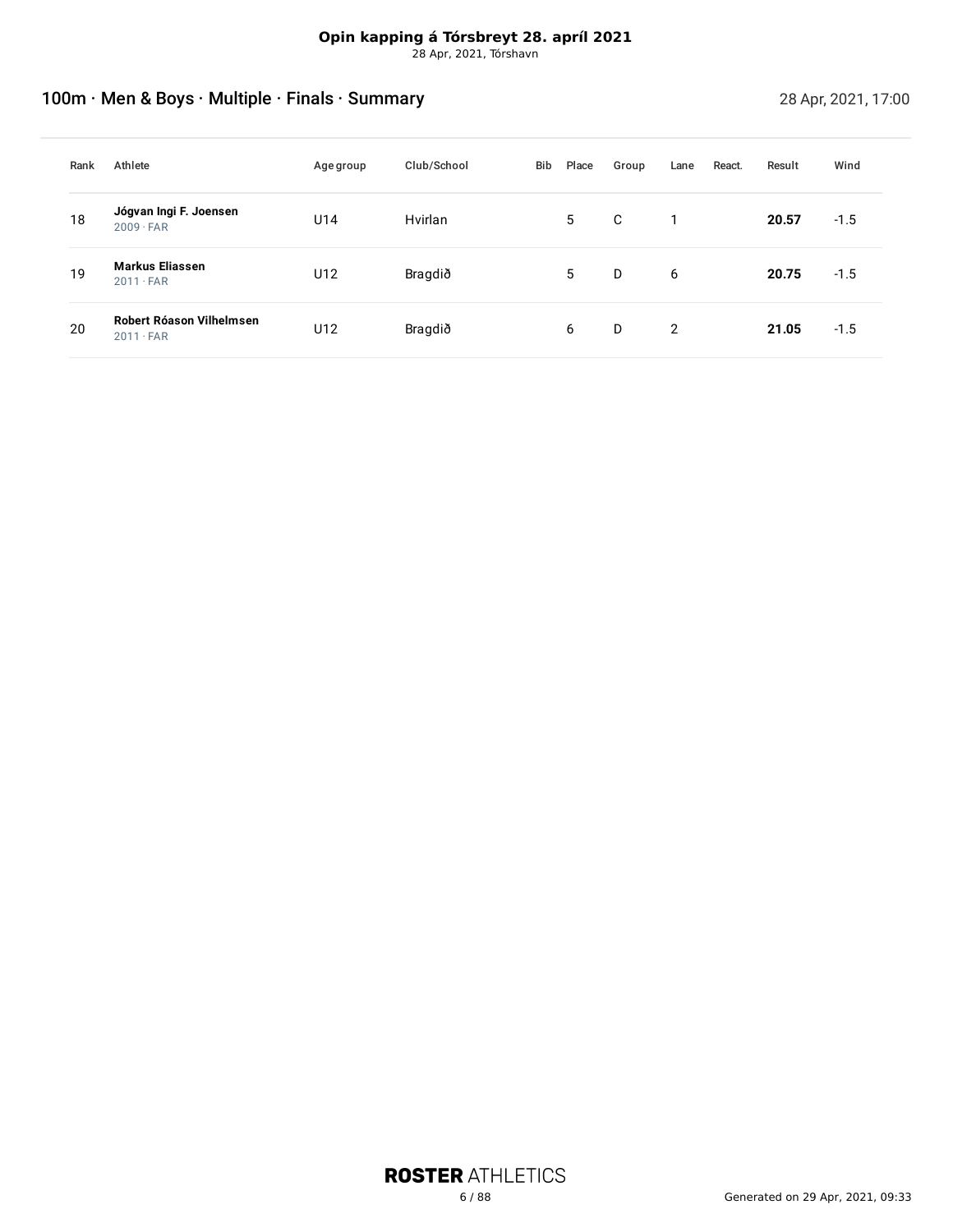# <span id="page-6-0"></span>100m · Men & Boys · Multiple · Final · Group A (of 6) 28 Apr, 2021, 17:00 · Wind: -1.7

| Place | Athlete                                        | Age group | Club/School | Bib | Lane | React. | Result |
|-------|------------------------------------------------|-----------|-------------|-----|------|--------|--------|
|       | Andreas Bjarnastein Antoft<br>$2002 \cdot FAR$ | U20       | Bragdið     |     | 3    |        | 11.76  |
| 2     | Tummas Sjóvará<br>$2002 \cdot FAR$             | U20       | Bragdið     |     | 2    |        | 12.09  |
| 3     | Markus Køtlum<br>$2002 \cdot FAR$              | U20       | Bragdið     |     | 4    |        | 12.28  |
| 4     | <b>Sveinur Silvurstein</b><br>$2002 \cdot FAR$ | U20       | Bragdið     |     | 5    |        | 12.62  |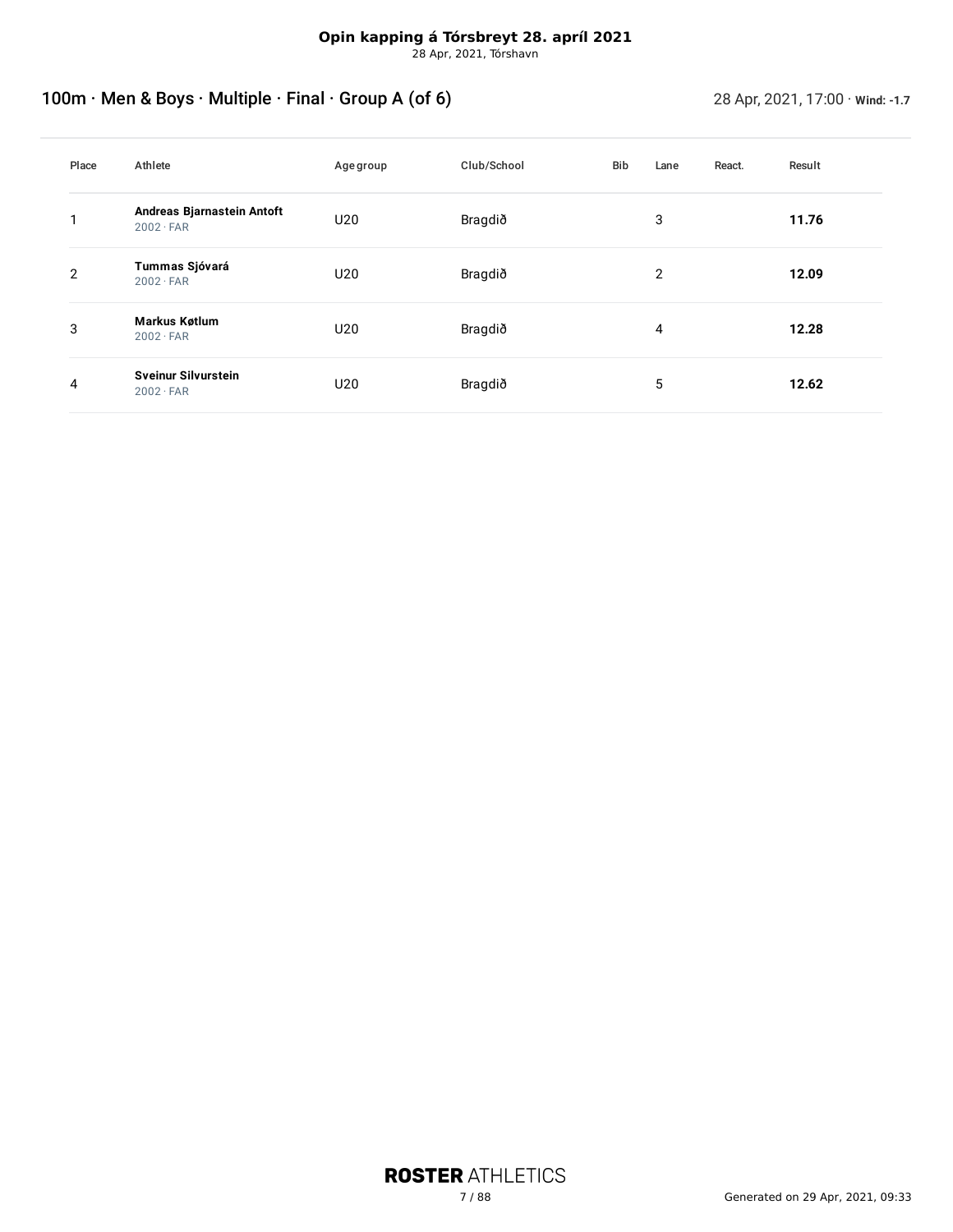# <span id="page-7-0"></span>100m · Men & Boys · Multiple · Final · Group B (of 6) 28 Apr, 2021, 17:00 · Wind: -2.2

| Place | Athlete                                        | Age group       | Club/School | <b>Bib</b> | Lane           | React. | Result      |
|-------|------------------------------------------------|-----------------|-------------|------------|----------------|--------|-------------|
|       | Jónas Gunnleivsson Isaksen<br>$2005 \cdot FAR$ | U18             | Hvidovre AM |            | $\overline{2}$ |        | 12.46<br>PB |
| 2     | Leon Johannesen<br>$2002 \cdot FAR$            | U <sub>20</sub> | Bragdið     |            | 3              |        | 12.94       |
| 3     | Tór Magnus Kjær Kruse<br>$2005 \cdot FAR$      | U18             | Hvirlan     |            | 4              |        | 15.23       |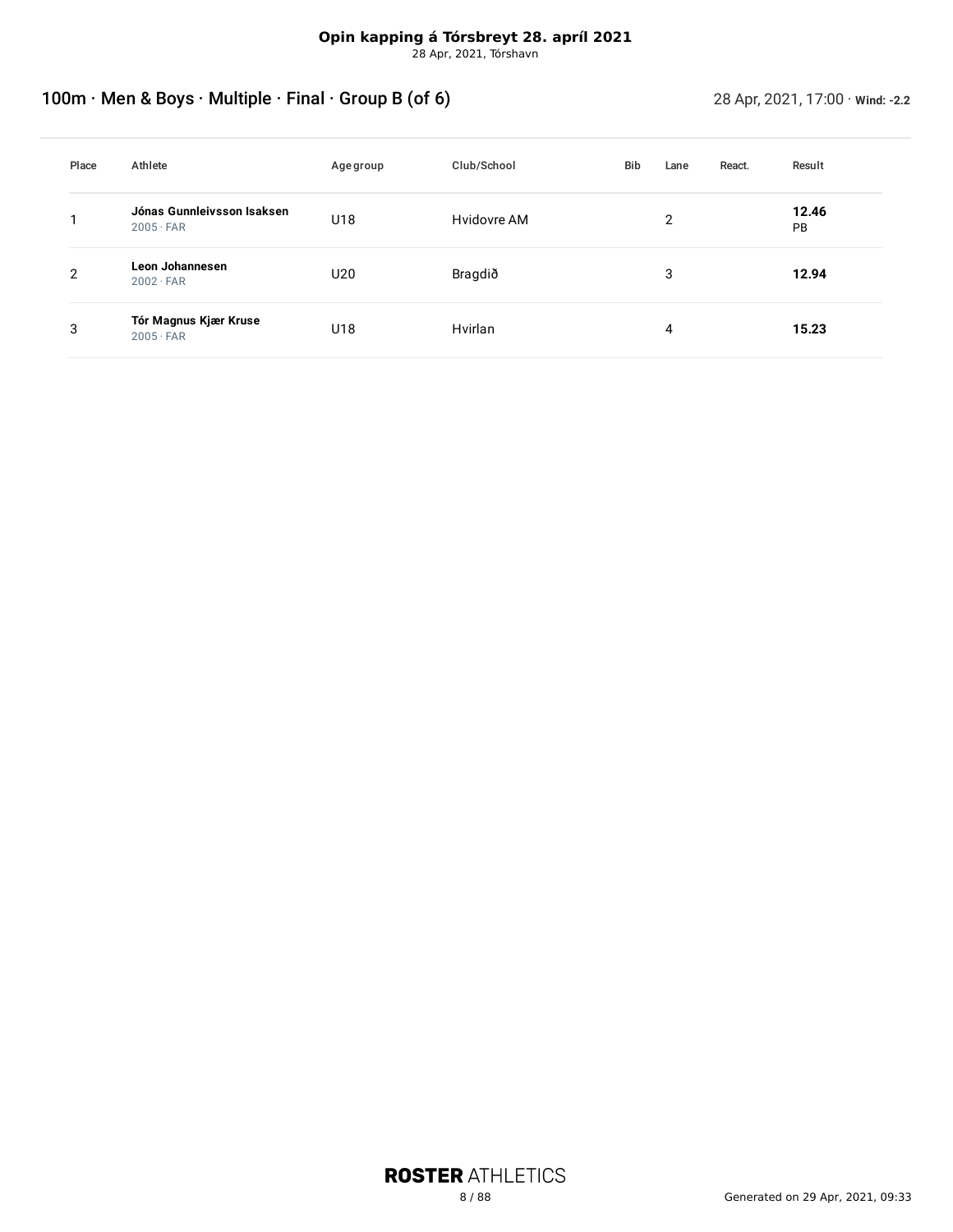# <span id="page-8-0"></span>100m · Men & Boys · Multiple · Final · Group C (of 6) 28 Apr, 2021, 17:00 · Wind: -1.5

| Place | Athlete                                      | Age group | Club/School | Bib | Lane | React. | Result |
|-------|----------------------------------------------|-----------|-------------|-----|------|--------|--------|
|       | Óðin Jógvansson Glerfoss<br>$2008 \cdot FAR$ | U14       | Bragdið     |     | 3    |        | 14.00  |
| 2     | Tóki Bárðarson Dahl<br>$2010 \cdot FAR$      | U12       | Hvirlan     |     | 5    |        | 16.86  |
| 3     | William E. S. Kruse<br>$2009 \cdot FAR$      | U14       | Hvirlan     |     | 4    |        | 18.55  |
| 4     | Eyðun Høgenni<br>$2008 \cdot FAR$            | U14       | Bragdið     |     | 2    |        | 19.24  |
| 5     | Jógvan Ingi F. Joensen<br>$2009 \cdot FAR$   | U14       | Hvirlan     |     | 1    |        | 20.57  |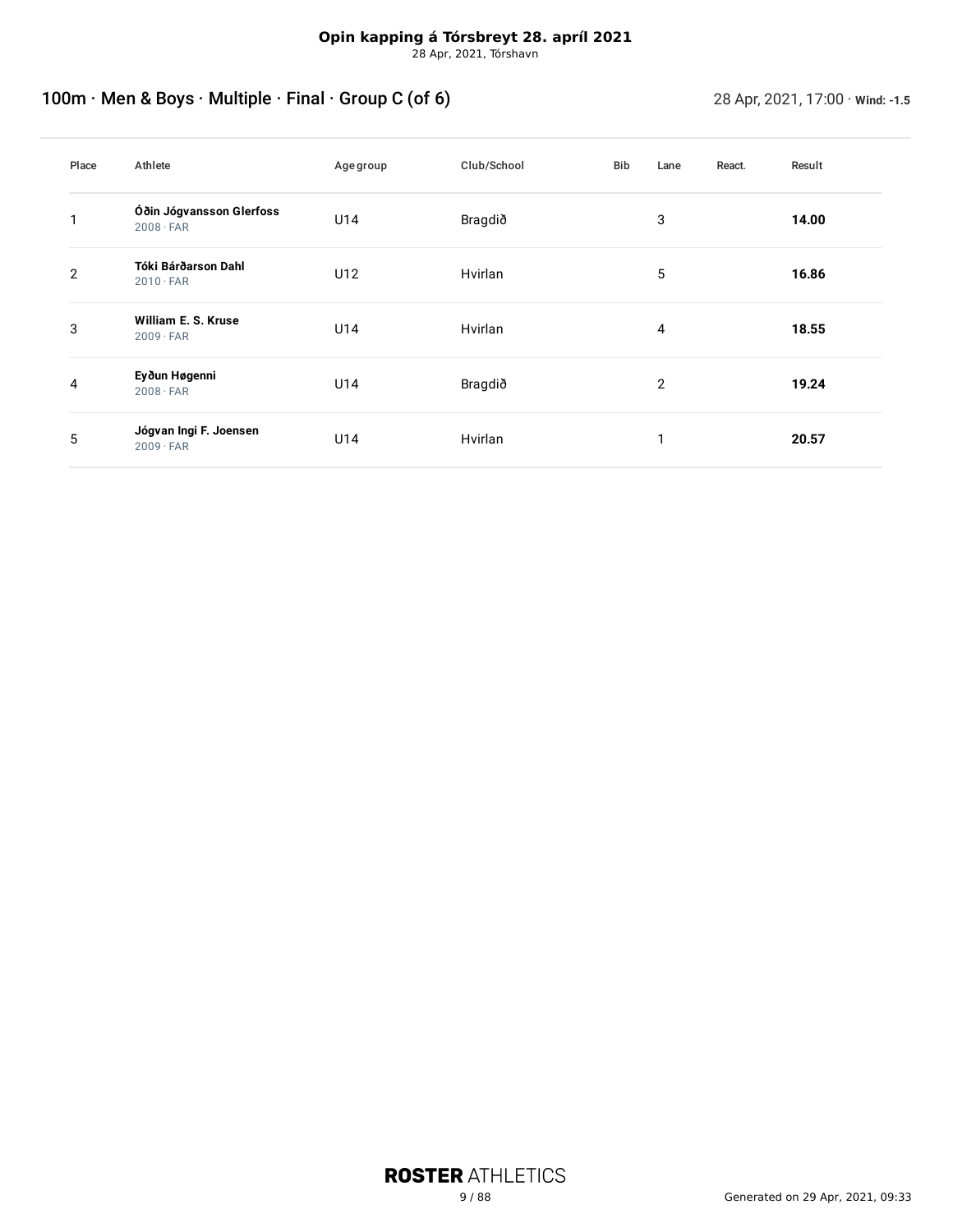# <span id="page-9-0"></span>100m · Men & Boys · Multiple · Final · Group D (of 6) 28 Apr, 2021, 17:00 · Wind: -1.5

| Place | Athlete                                        | Age group | Club/School | Bib | Lane           | React. | Result |
|-------|------------------------------------------------|-----------|-------------|-----|----------------|--------|--------|
|       | <b>Bogi Samson Vang</b><br>$2010 \cdot FAR$    | U12       | Bragdið     |     | 3              |        | 17.56  |
| 2     | <b>Bjarni Bogason Enni</b><br>$2012 \cdot FAR$ | U10       | Bragdið     |     | 1              |        | 18.09  |
| 3     | Rói Thomassen<br>$2010 \cdot FAR$              | U12       | Hvirlan     |     | 4              |        | 18.78  |
| 4     | <b>Kristian Joensen</b><br>$2011 \cdot FAR$    | U12       | Bragdið     |     | 5              |        | 19.42  |
| 5     | <b>Markus Eliassen</b><br>$2011 \cdot FAR$     | U12       | Bragdið     |     | 6              |        | 20.75  |
| 6     | Robert Róason Vilhelmsen<br>$2011 \cdot FAR$   | U12       | Bragdið     |     | $\overline{2}$ |        | 21.05  |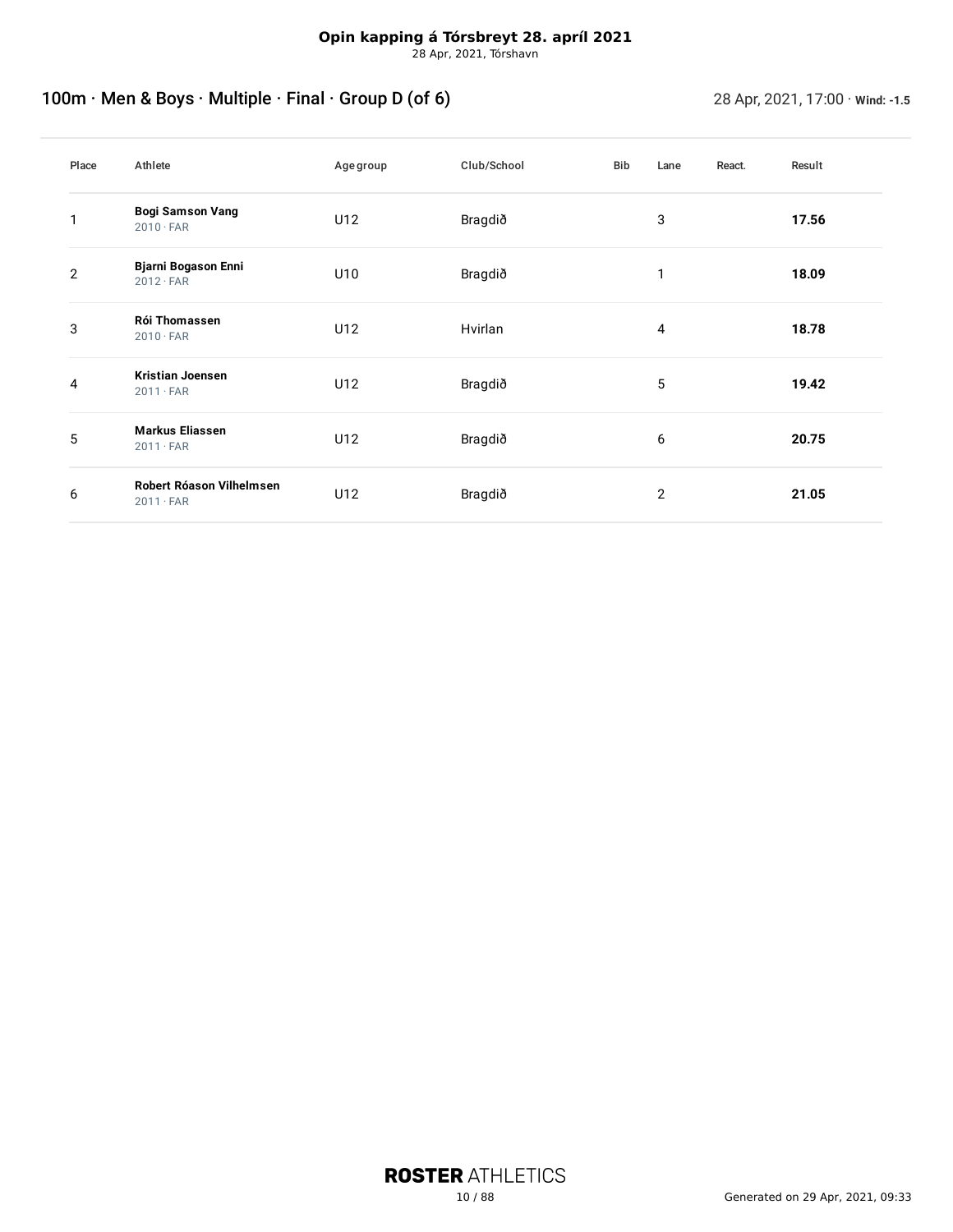28 Apr, 2021, Tórshavn

# <span id="page-10-0"></span>100m · Men & Boys · Multiple · Final · Group E (of 6) 28 Apr, 2021, 17:00 · Wind: -3.0

| Place | Athlete                                        | Age group | Club/School | <b>Bib</b> |   | React. | Result |  |
|-------|------------------------------------------------|-----------|-------------|------------|---|--------|--------|--|
|       | Jóhan Waagstein<br>$2010 \cdot FAR$            | U12       | Hvirlan     |            | 3 |        | 19.06  |  |
| 2     | Poul Archibald Guðmundsson<br>$2010 \cdot FAR$ | U12       | Hvirlan     |            | っ |        | 20.17  |  |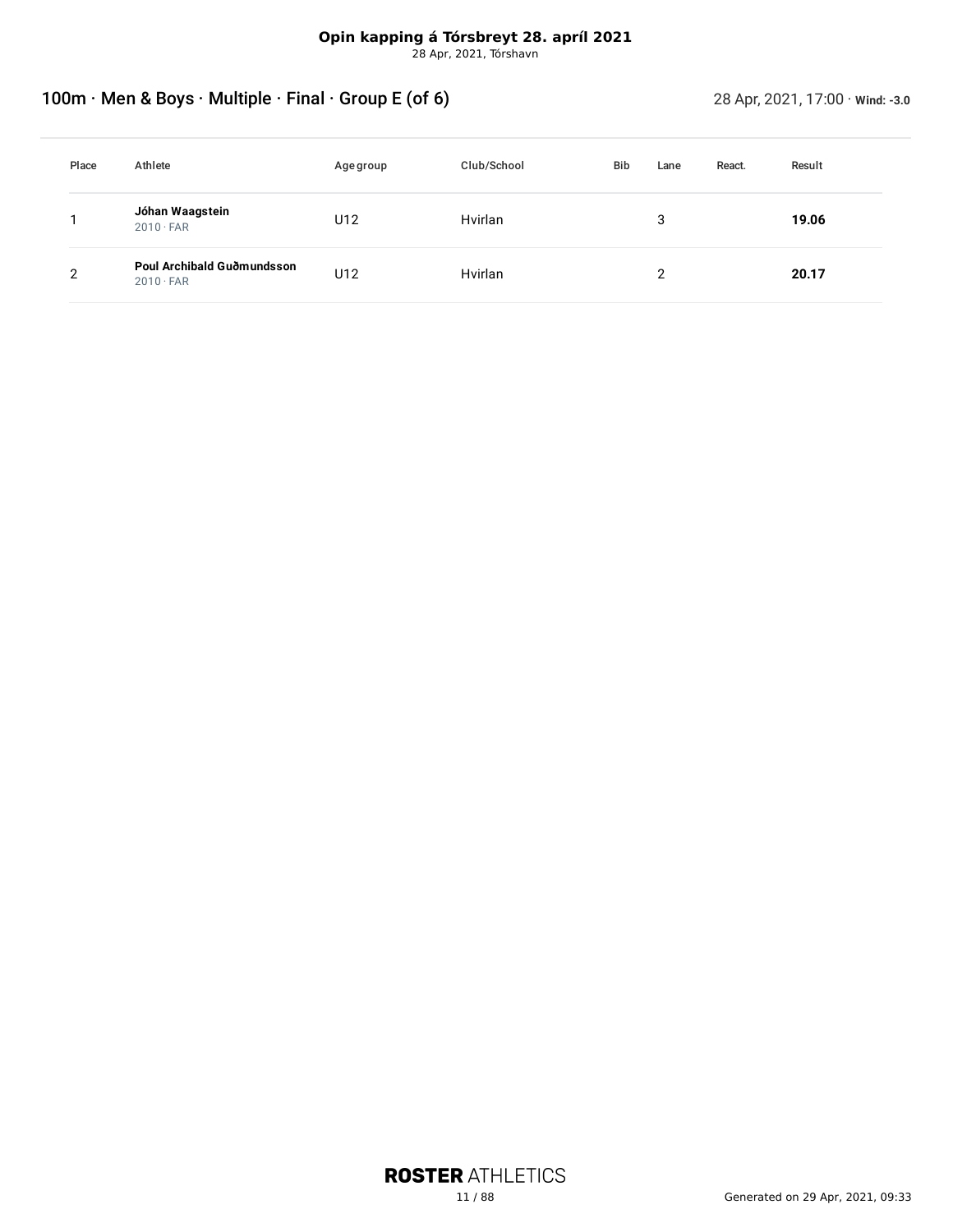# <span id="page-11-0"></span>100m · Boys · Multiple, U10 · Final 28 Apr, 2021, 17:00

| Rank | Athlete                                        | Club/School | <b>Bib</b> | Place | Group | Lane | React. | Result | Wind   |
|------|------------------------------------------------|-------------|------------|-------|-------|------|--------|--------|--------|
|      | <b>Bjarni Bogason Enni</b><br>$2012 \cdot FAR$ | Bragdið     |            |       | D     |      |        | 18.09  | $-1.5$ |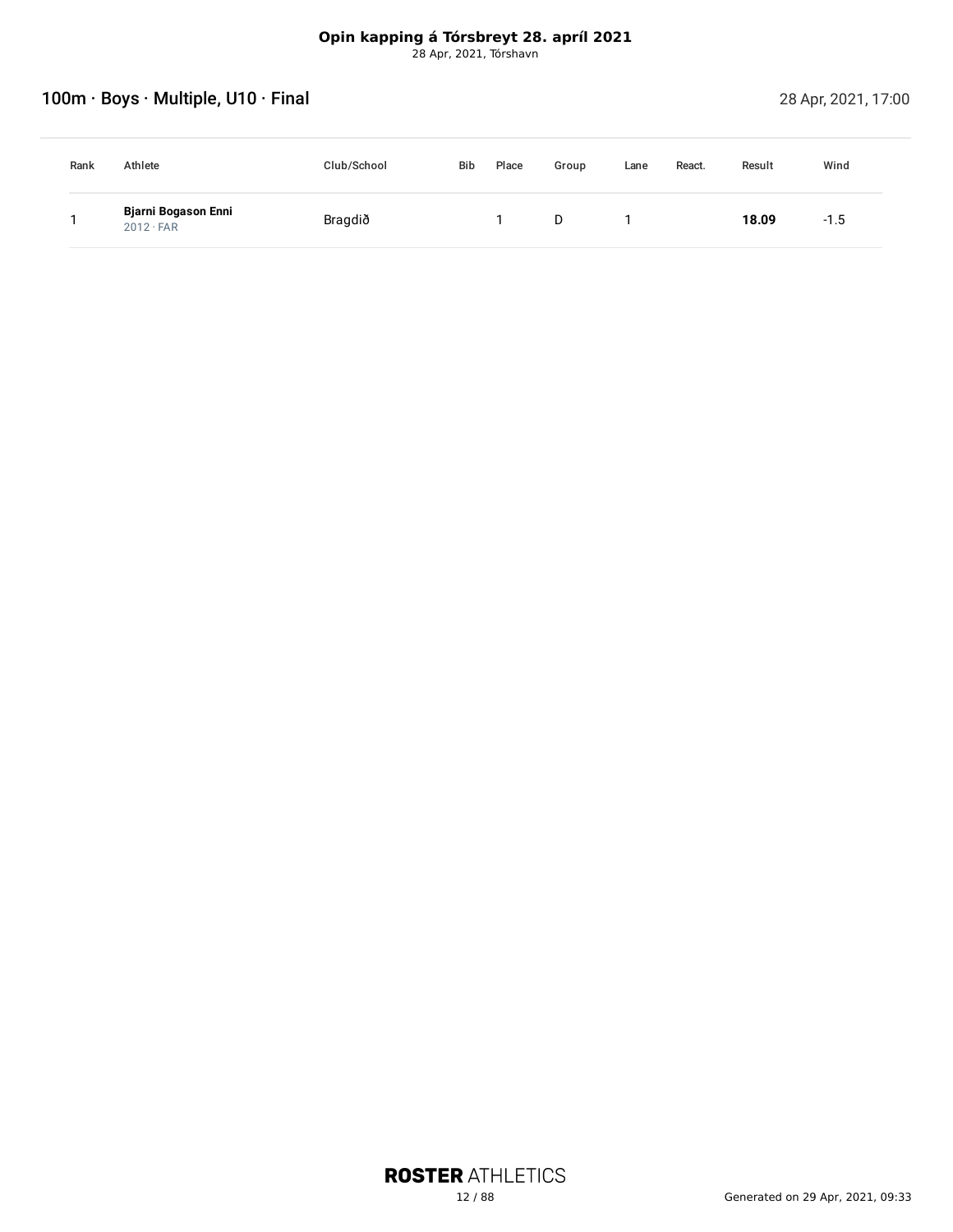# <span id="page-12-0"></span>100m · Boys · Multiple, U12 · Final 28 Apr, 2021, 17:00

| Rank           | Athlete                                        | Club/School | <b>Bib</b> | Place          | Group       | Lane           | React. | Result | Wind   |
|----------------|------------------------------------------------|-------------|------------|----------------|-------------|----------------|--------|--------|--------|
| 1              | Tóki Bárðarson Dahl<br>$2010 \cdot FAR$        | Hvirlan     |            | 3              | $\mathbf C$ | 5              |        | 16.86  | $-1.5$ |
| $\mathbf{2}$   | <b>Bogi Samson Vang</b><br>$2010 \cdot FAR$    | Bragdið     |            | $\mathbf{1}$   | D           | 3              |        | 17.56  | $-1.5$ |
| 3              | <b>Rói Thomassen</b><br>$2010 \cdot FAR$       | Hvirlan     |            | 5              | D           | 4              |        | 18.78  | $-1.5$ |
| 4              | Jóhan Waagstein<br>$2010 \cdot FAR$            | Hvirlan     |            | $\mathbf{1}$   | $\mathsf E$ | 3              |        | 19.06  | $-3.0$ |
| 5              | <b>Kristian Joensen</b><br>$2011 \cdot FAR$    | Bragdið     |            | 6              | D           | 5              |        | 19.42  | $-1.5$ |
| 6              | Poul Archibald Guðmundsson<br>$2010 \cdot FAR$ | Hvirlan     |            | 3              | $\mathsf E$ | $\overline{2}$ |        | 20.17  | $-3.0$ |
| $\overline{7}$ | <b>Markus Eliassen</b><br>$2011 \cdot FAR$     | Bragdið     |            | $\overline{7}$ | D           | 6              |        | 20.75  | $-1.5$ |
| 8              | Robert Róason Vilhelmsen<br>$2011 \cdot FAR$   | Bragdið     |            | 8              | D           | $\mathbf{2}$   |        | 21.05  | $-1.5$ |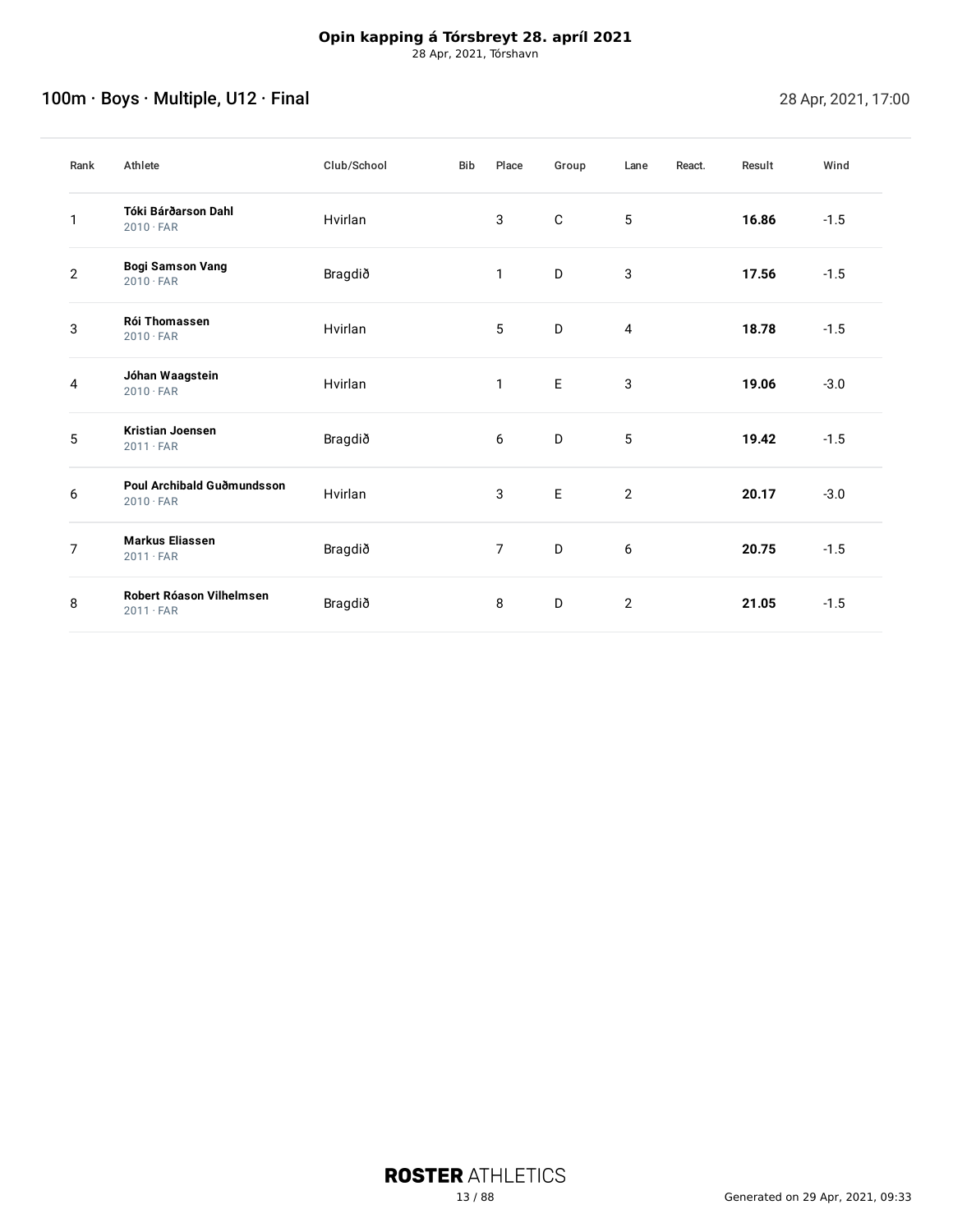# <span id="page-13-0"></span>100m · Boys · Multiple, U14 · Final 28 Apr, 2021, 17:00

| Rank | Athlete                                      | Club/School | Bib | Place          | Group | Lane | React. | Result | Wind   |
|------|----------------------------------------------|-------------|-----|----------------|-------|------|--------|--------|--------|
|      | Óðin Jógvansson Glerfoss<br>$2008 \cdot FAR$ | Bragdið     |     | 1              | C     | 3    |        | 14.00  | $-1.5$ |
| 2    | William E. S. Kruse<br>$2009 \cdot FAR$      | Hvirlan     |     | $\overline{2}$ | C     | 4    |        | 18.55  | $-1.5$ |
| 3    | Eyðun Høgenni<br>$2008 \cdot FAR$            | Bragdið     |     | 3              | C     | 2    |        | 19.24  | $-1.5$ |
| 4    | Jógvan Ingi F. Joensen<br>$2009 \cdot FAR$   | Hvirlan     |     | 4              | C     | 1    |        | 20.57  | $-1.5$ |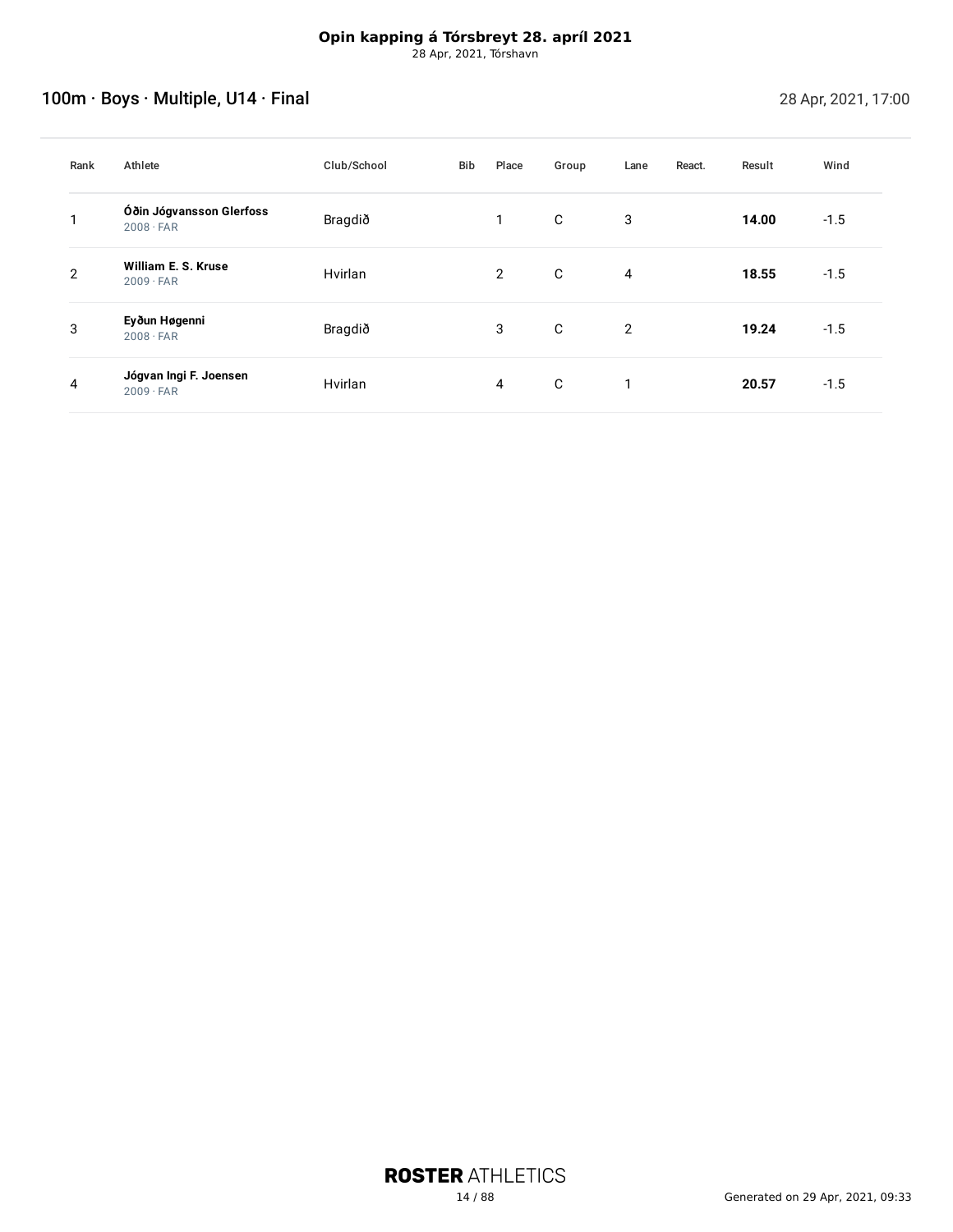# <span id="page-14-0"></span>100m · Boys · Multiple, U18 · Final 28 Apr, 2021, 17:00

| Rank | Athlete                                        | Club/School | Bib | Place | Group | Lane | React. | Result      | Wind   |
|------|------------------------------------------------|-------------|-----|-------|-------|------|--------|-------------|--------|
|      | Jónas Gunnleivsson Isaksen<br>$2005 \cdot FAR$ | Hvidovre AM |     |       | B     | 2    |        | 12.46<br>PB | $-2.2$ |
| C    | Tór Magnus Kjær Kruse<br>$2005 \cdot FAR$      | Hvirlan     |     | າ     | B     | 4    |        | 15.23       | $-2.2$ |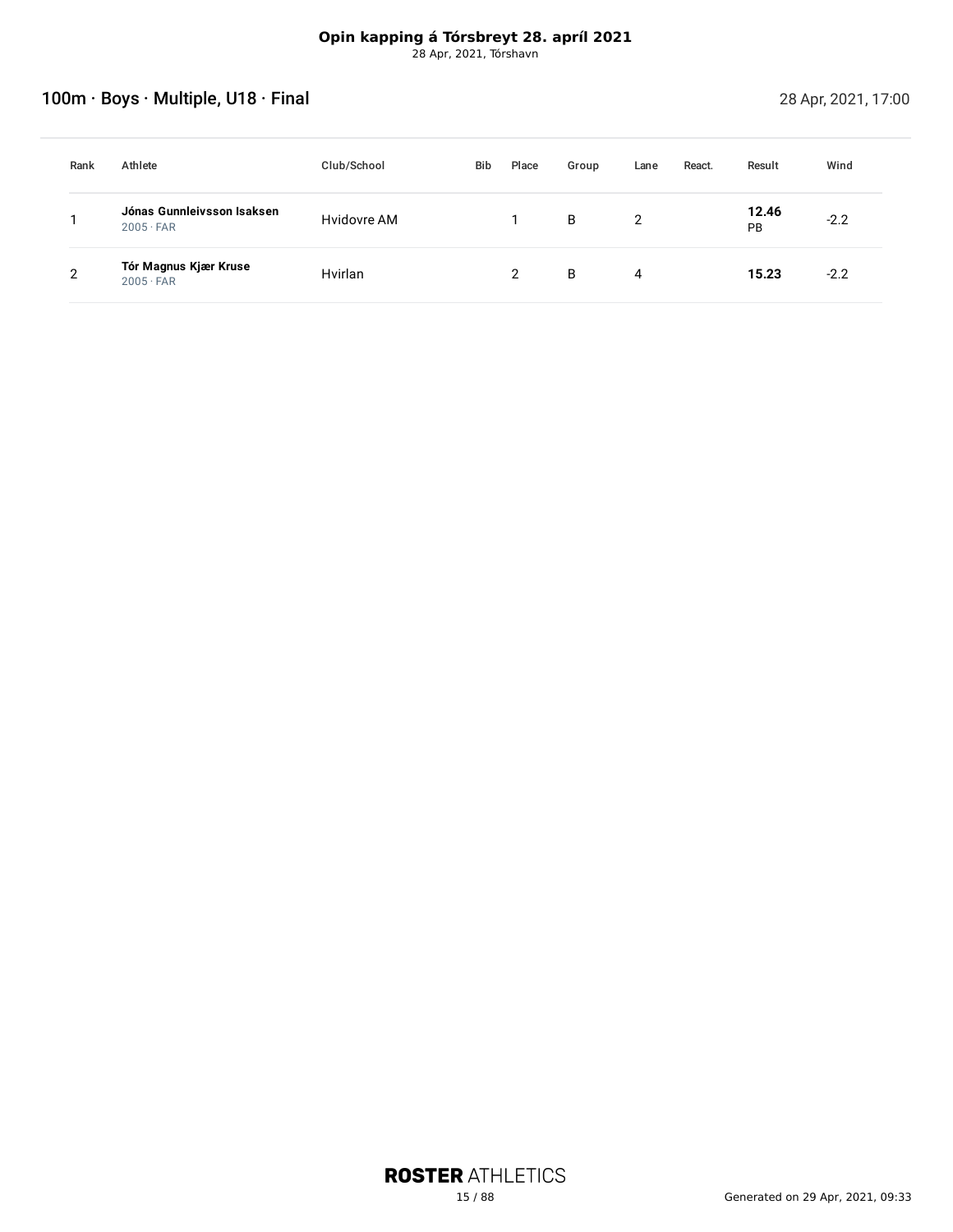# <span id="page-15-0"></span>100m · Men · Multiple, U20 · Final 28 Apr, 2021, 17:00

| Rank | Athlete                                        | Club/School | Bib | Place          | Group          | Lane | React. | Result | Wind   |
|------|------------------------------------------------|-------------|-----|----------------|----------------|------|--------|--------|--------|
|      | Andreas Bjarnastein Antoft<br>$2002 \cdot FAR$ | Bragdið     |     | 1              | $\mathsf{A}$   | 3    |        | 11.76  | $-1.7$ |
| 2    | Tummas Sjóvará<br>$2002 \cdot FAR$             | Bragdið     |     | 2              | $\overline{A}$ | 2    |        | 12.09  | $-1.7$ |
| 3    | <b>Markus Køtlum</b><br>$2002 \cdot FAR$       | Bragdið     |     | $\overline{4}$ | $\overline{A}$ | 4    |        | 12.28  | $-1.7$ |
| 4    | <b>Sveinur Silvurstein</b><br>$2002 \cdot FAR$ | Bragdið     |     | 5              | $\overline{A}$ | 5    |        | 12.62  | $-1.7$ |
| 5    | Leon Johannesen<br>$2002 \cdot FAR$            | Bragdið     |     | 2              | B              | 3    |        | 12.94  | $-2.2$ |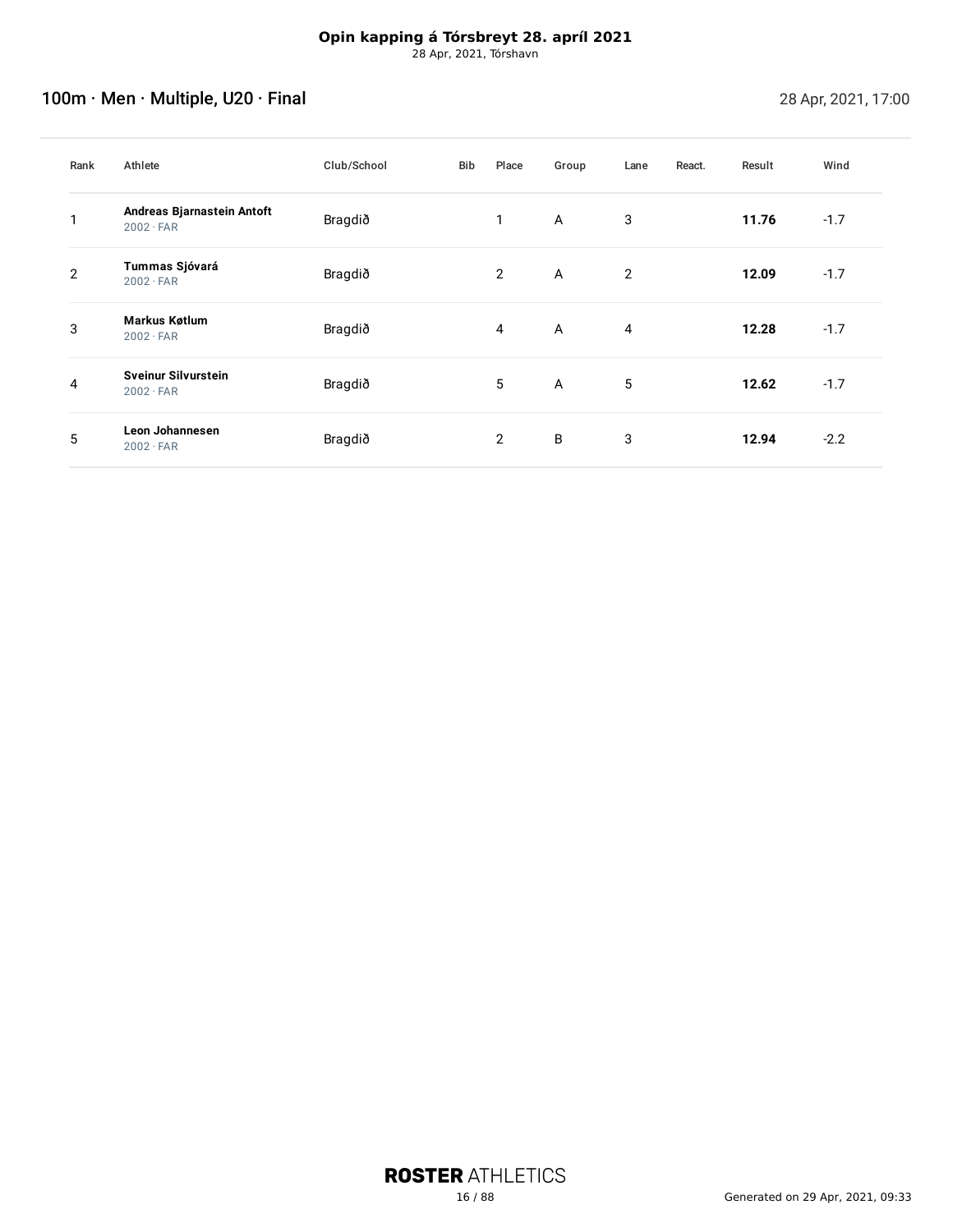# <span id="page-16-0"></span>100m · Women & Girls · Multiple · Finals · Summary 28 Apr, 2021, 17:00

| Rank           | Athlete                                              | Age group | Club/School | Bib | Place          | Group        | Lane           | React. | Result      | Wind   |
|----------------|------------------------------------------------------|-----------|-------------|-----|----------------|--------------|----------------|--------|-------------|--------|
| 1              | Bára Jógvansdóttir Glerfoss<br>$2003 \cdot FAR$      | U20       | Bragdið     |     | $\mathbf{1}$   | B            | $\overline{4}$ |        | 14.32       | $-3.2$ |
| $\mathbf{2}$   | Natalia Lydersen<br>$2008 \cdot FAR$                 | U14       | Treysti     |     | $\mathbf{1}$   | $\mathbf C$  | 3              |        | 14.60       | $+0.0$ |
| 3              | Jóhanna Pedersen<br>$2006 \cdot FAR$                 | U16       | Hvirlan     |     | $\mathbf{2}$   | B            | $\mathbf{2}$   |        | 14.71       | $-3.2$ |
| 4              | <b>Bjørg Djurhuus Jensen</b><br>$2003 \cdot FAR$     | U20       | Bragdið     |     | 3              | B            | 5              |        | 14.87       | $-3.2$ |
| 5              | Arina Ludvig Michelsen<br>$2005 \cdot FAR$           | U18       | Bragdið     |     | $\overline{4}$ | B            | 3              |        | 15.23       | $-3.2$ |
| 6              | Sigrið Hansdóttir<br>$2010 \cdot FAR$                | U12       | Bragdið     |     | $\overline{2}$ | $\mathsf C$  | $\mathbf{2}$   |        | 15.35       | $+0.0$ |
| $\overline{7}$ | Lý Petersen<br>$2007 \cdot FAR$                      | U16       | Treysti     |     | 3              | $\mathsf C$  | 6              |        | 15.40<br>PB | $+0.0$ |
| 8              | Elena E. Olsen<br>$2008 \cdot FAR$                   | U14       | Hvirlan     |     | 4              | $\mathsf C$  | 5              |        | 15.79       | $+0.0$ |
| 9              | Katrin Streymoy Sahin-Skjalm<br>$2008 \cdot FAR$     | U14       | Bragdið     |     | 5              | $\mathbf C$  | 4              |        | 15.82       | $+0.0$ |
| 10             | Kristina Verlandsdóttir Hayfield<br>$2005 \cdot FAR$ | U18       | Hvirlan     |     | 5              | B            | 6              |        | 16.27       | $-3.2$ |
| 11             | Heiðrún Bogadóttir Enni<br>$2010 \cdot FAR$          | U12       | Bragdið     |     | $\mathbf{1}$   | D            | $\mathbf{2}$   |        | 16.52       | $-3.4$ |
| 12             | <b>Margret Joensen</b><br>$2007 \cdot FAR$           | U16       | Bragdið     |     | 6              | $\mathbf C$  | $\mathbf{1}$   |        | 18.05       | $+0.0$ |
| 13             | Lilja Finnsdóttir<br>$2010 \cdot FAR$                | U12       | Hvirlan     |     | $\overline{2}$ | D            | $\mathbf{3}$   |        | 18.15       | $-3.4$ |
| 14             | Debora Hvannastein<br>$2011 \cdot FAR$               | U12       | Treysti     |     | $\mathbf{1}$   | $\mathsf{E}$ | $\overline{4}$ |        | 18.35       | $-5.8$ |
| 15             | Guðrið Høgenni<br>$2010 \cdot FAR$                   | U12       | Bragdið     |     | 3              | D            | $\overline{4}$ |        | 18.52       | $-3.4$ |
| 16             | Vera Lilja H. Róadóttir<br>$2012 \cdot FAR$          | U10       | Bragdið     |     | $\mathbf{1}$   | $\mathsf F$  | $\mathbf{2}$   |        | 19.24       | $-2.6$ |
| 17             | Monika Sigurðsdóttir Vang<br>$2011 \cdot FAR$        | U12       | Bragdið     |     | $\overline{2}$ | $\mathsf{E}$ | $\overline{2}$ |        | 19.39       | $-5.8$ |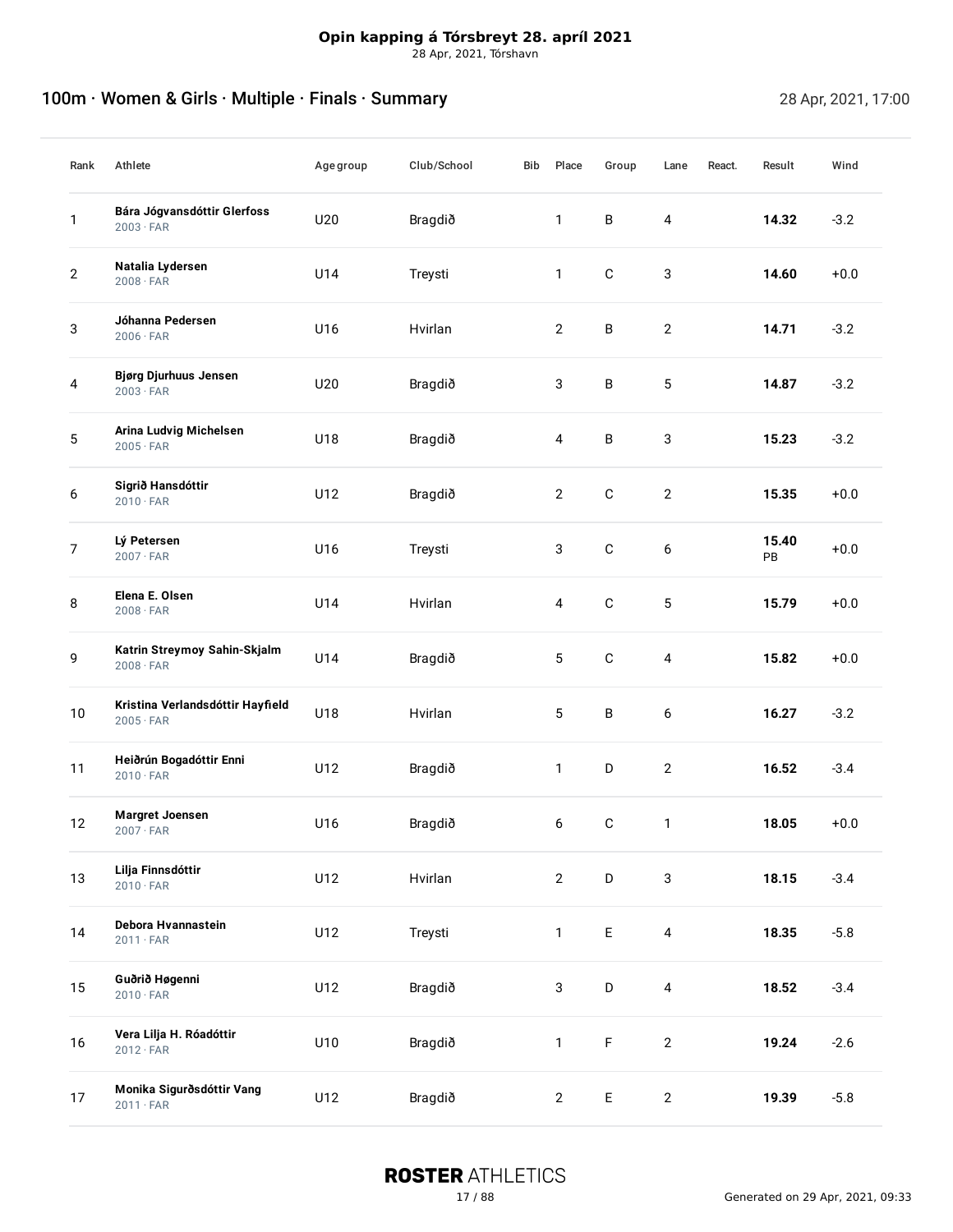# 100m · Women & Girls · Multiple · Finals · Summary 28 Apr, 2021, 17:00

| Rank | Athlete                                           | Age group | Club/School | Bib | Place          | Group       | Lane         | React. | Result | Wind   |
|------|---------------------------------------------------|-----------|-------------|-----|----------------|-------------|--------------|--------|--------|--------|
| 18   | Jennhild Lydersen<br>$2010 \cdot FAR$             | U12       | Treysti     |     | $\overline{4}$ | D           | $\mathbf{1}$ |        | 19.52  | $-3.4$ |
| 19   | Ró Apolonia Hansdóttir<br>$2012 \cdot FAR$        | U10       | Bragdið     |     | $\overline{2}$ | $\mathsf F$ | $\mathbf{1}$ |        | 20.15  | $-2.6$ |
| 20   | Maja Ó. Lamhauge<br>$2011 \cdot FAR$              | U12       | Treysti     |     | $\mathbf{3}$   | E           | 3            |        | 21.41  | $-5.8$ |
|      | Tóra Akralíð<br>$2009 \cdot FAR$                  | U14       | Bragdið     |     |                |             |              |        |        |        |
|      | Mia Ásadottir<br>$2010 \cdot FAR$                 | U12       | Hvirlan     |     |                |             |              |        |        |        |
|      | Astrið Hanusdóttir av Steinum<br>$2012 \cdot FAR$ | U10       | Bragdið     |     |                |             |              |        |        |        |
|      | Anna Helena Guttesen<br>$2012 \cdot FAR$          | U10       | Hvirlan     |     |                |             |              |        |        |        |
|      | Helena í Skorini<br>$2011 \cdot FAR$              | U12       | Onki felag  |     |                |             |              |        |        |        |
|      | Sigga Smæra Næs<br>$2010 \cdot FAR$               | U12       | Bragdið     |     |                |             |              |        |        |        |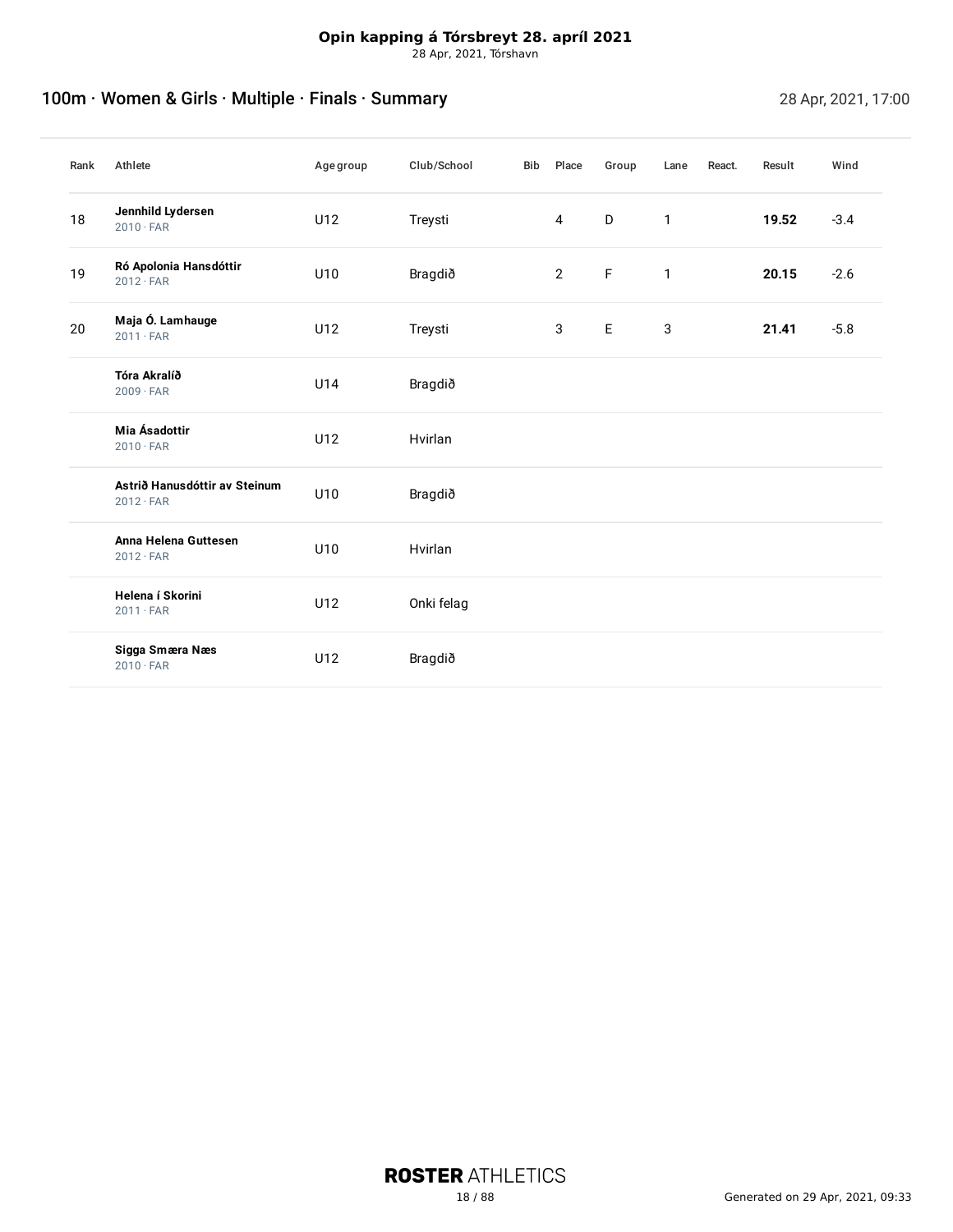28 Apr, 2021, Tórshavn

# <span id="page-18-0"></span>100m · Women & Girls · Multiple · Final · Group B (of 6) 28 Apr, 2021, 17:00 · **Wind: -3.2**

| Place | Athlete                                              | Age group | Club/School | <b>Bib</b> | Lane | React. | Result |
|-------|------------------------------------------------------|-----------|-------------|------------|------|--------|--------|
|       | Bára Jógvansdóttir Glerfoss<br>$2003 \cdot FAR$      | U20       | Bragdið     |            | 4    |        | 14.32  |
| 2     | Jóhanna Pedersen<br>$2006 \cdot FAR$                 | U16       | Hvirlan     |            | 2    |        | 14.71  |
| 3     | Bjørg Djurhuus Jensen<br>$2003 \cdot FAR$            | U20       | Bragdið     |            | 5    |        | 14.87  |
| 4     | Arina Ludvig Michelsen<br>$2005 \cdot FAR$           | U18       | Bragdið     |            | 3    |        | 15.23  |
| 5     | Kristina Verlandsdóttir Hayfield<br>$2005 \cdot FAR$ | U18       | Hvirlan     |            | 6    |        | 16.27  |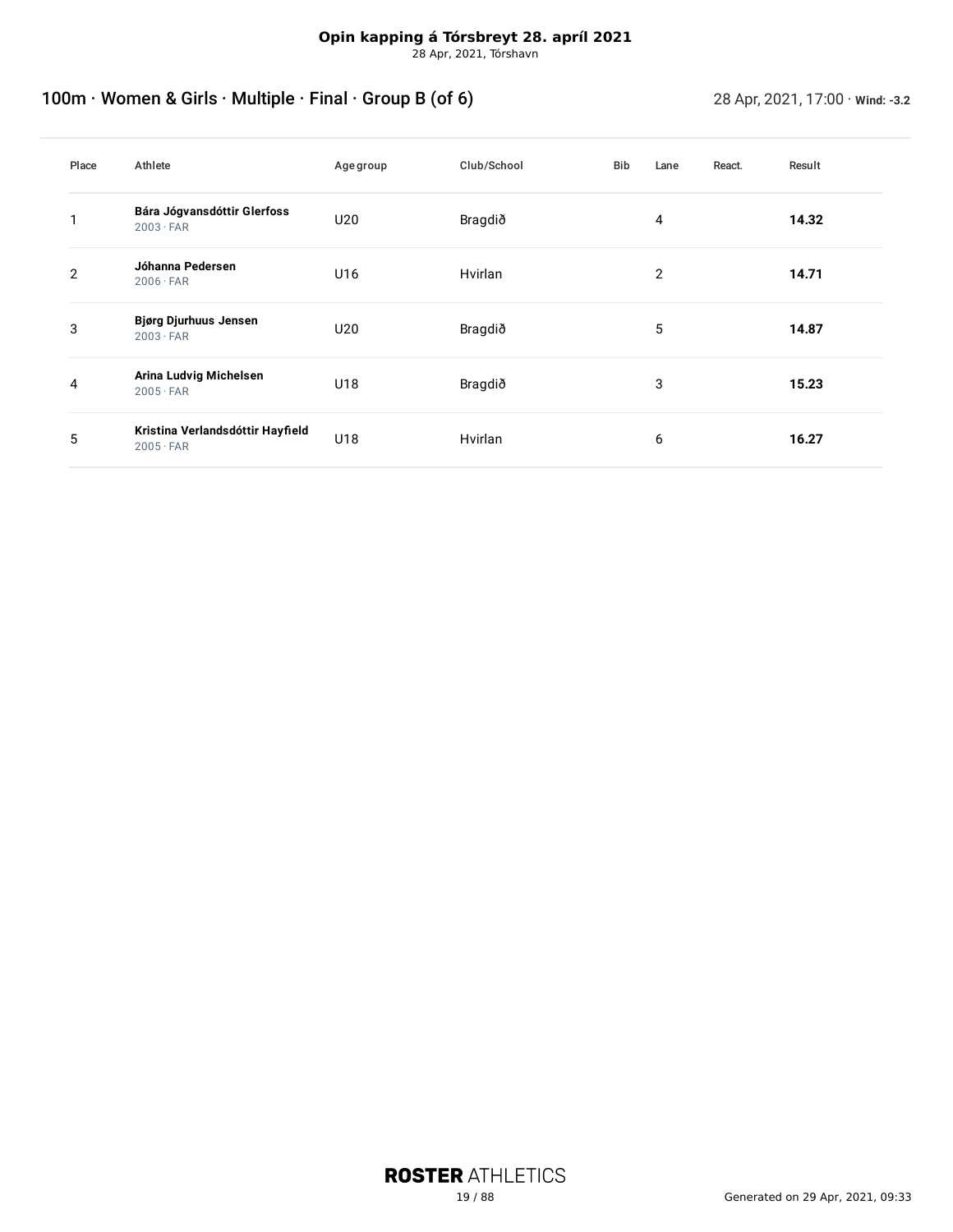# <span id="page-19-0"></span>100m · Women & Girls · Multiple · Final · Group C (of 6) 28 Apr, 2021, 17:00 · **Wind: +0.0**

| Place          | Athlete                                          | Age group | Club/School | Bib | Lane           | React. | Result      |
|----------------|--------------------------------------------------|-----------|-------------|-----|----------------|--------|-------------|
|                | Natalia Lydersen<br>$2008 \cdot FAR$             | U14       | Treysti     |     | 3              |        | 14.60       |
| $\overline{2}$ | Sigrið Hansdóttir<br>$2010 \cdot FAR$            | U12       | Bragdið     |     | $\overline{2}$ |        | 15.35       |
| 3              | Lý Petersen<br>$2007 \cdot FAR$                  | U16       | Treysti     |     | 6              |        | 15.40<br>PB |
| 4              | Elena E. Olsen<br>$2008 \cdot FAR$               | U14       | Hvirlan     |     | 5              |        | 15.79       |
| 5              | Katrin Streymoy Sahin-Skjalm<br>$2008 \cdot FAR$ | U14       | Bragdið     |     | 4              |        | 15.82       |
| 6              | <b>Margret Joensen</b><br>$2007 \cdot FAR$       | U16       | Bragdið     |     | 1              |        | 18.05       |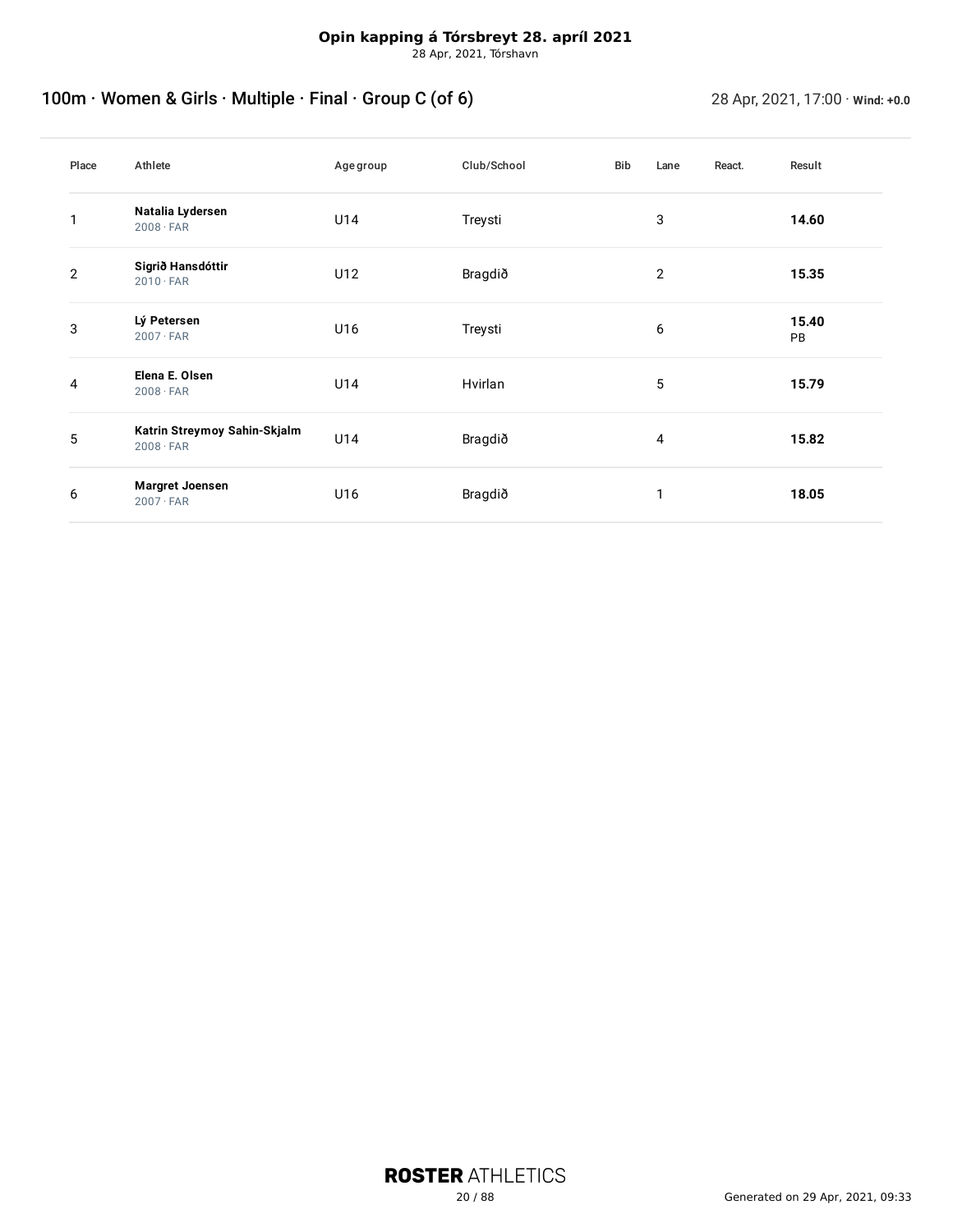28 Apr, 2021, Tórshavn

# <span id="page-20-0"></span>100m · Women & Girls · Multiple · Final · Group D (of 6) 28 Apr, 2021, 17:00 · wind: -3.4

| Place          | Athlete                                     | Age group | Club/School | Bib | Lane | React. | Result |
|----------------|---------------------------------------------|-----------|-------------|-----|------|--------|--------|
|                | Heiðrún Bogadóttir Enni<br>$2010 \cdot FAR$ | U12       | Bragdið     |     | 2    |        | 16.52  |
| $\overline{2}$ | Lilja Finnsdóttir<br>$2010 \cdot FAR$       | U12       | Hvirlan     |     | 3    |        | 18.15  |
| 3              | Guðrið Høgenni<br>$2010 \cdot FAR$          | U12       | Bragdið     |     | 4    |        | 18.52  |
| 4              | Jennhild Lydersen<br>$2010 \cdot FAR$       | U12       | Treysti     |     |      |        | 19.52  |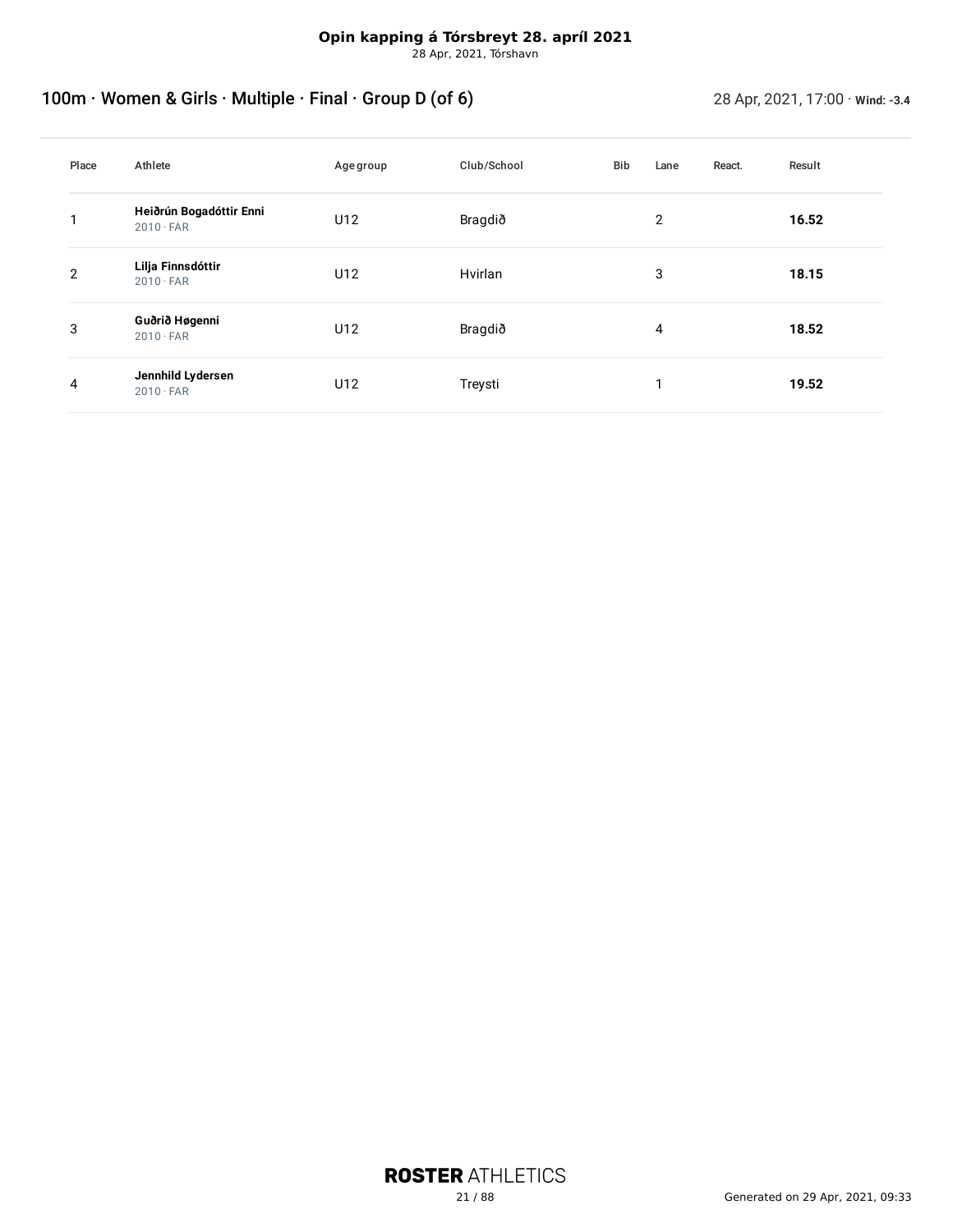28 Apr, 2021, Tórshavn

# <span id="page-21-0"></span>100m · Women & Girls · Multiple · Final · Group E (of 6) 28 Apr, 2021, 17:00 · **Wind: -5.8**

| Place | Athlete                                       | Age group | Club/School | Bib | Lane | React. | Result |
|-------|-----------------------------------------------|-----------|-------------|-----|------|--------|--------|
|       | Debora Hvannastein<br>$2011 \cdot FAR$        | U12       | Treysti     |     | 4    |        | 18.35  |
| 2     | Monika Sigurðsdóttir Vang<br>$2011 \cdot FAR$ | U12       | Bragdið     |     | 2    |        | 19.39  |
| 3     | Maja Ó. Lamhauge<br>$2011 \cdot FAR$          | U12       | Treysti     |     | 3    |        | 21.41  |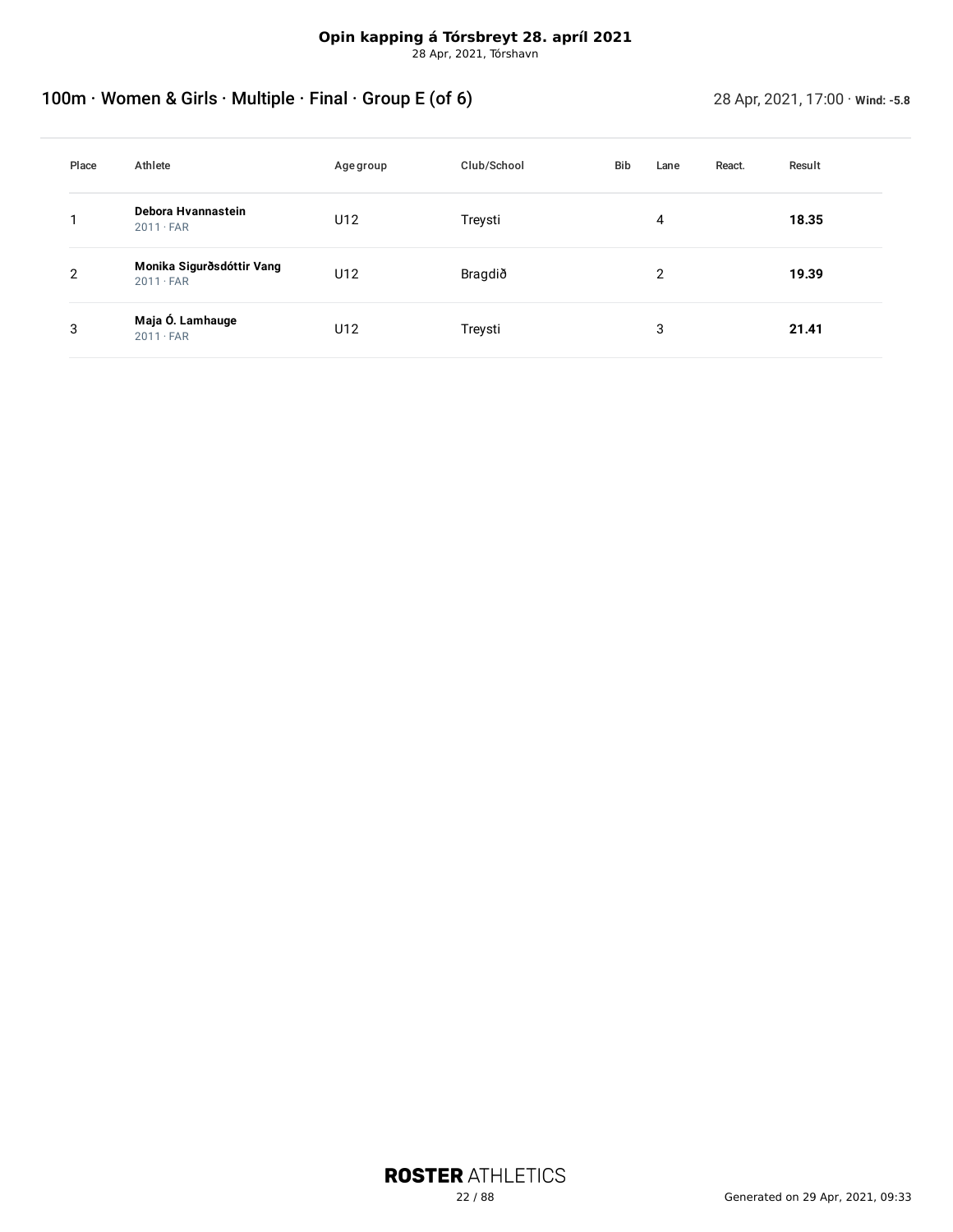28 Apr, 2021, Tórshavn

# <span id="page-22-0"></span>100m · Women & Girls · Multiple · Final · Group F (of 6) 28 Apr, 2021, 17:00 · wind: -2.6

| Place | Athlete                                     | Age group | Club/School | <b>Bib</b> | Lane | React. | Result |
|-------|---------------------------------------------|-----------|-------------|------------|------|--------|--------|
|       | Vera Lilja H. Róadóttir<br>$2012 \cdot FAR$ | U10       | Bragdið     |            | ົ    |        | 19.24  |
| 2     | Ró Apolonia Hansdóttir<br>$2012 \cdot FAR$  | U10       | Bragdið     |            |      |        | 20.15  |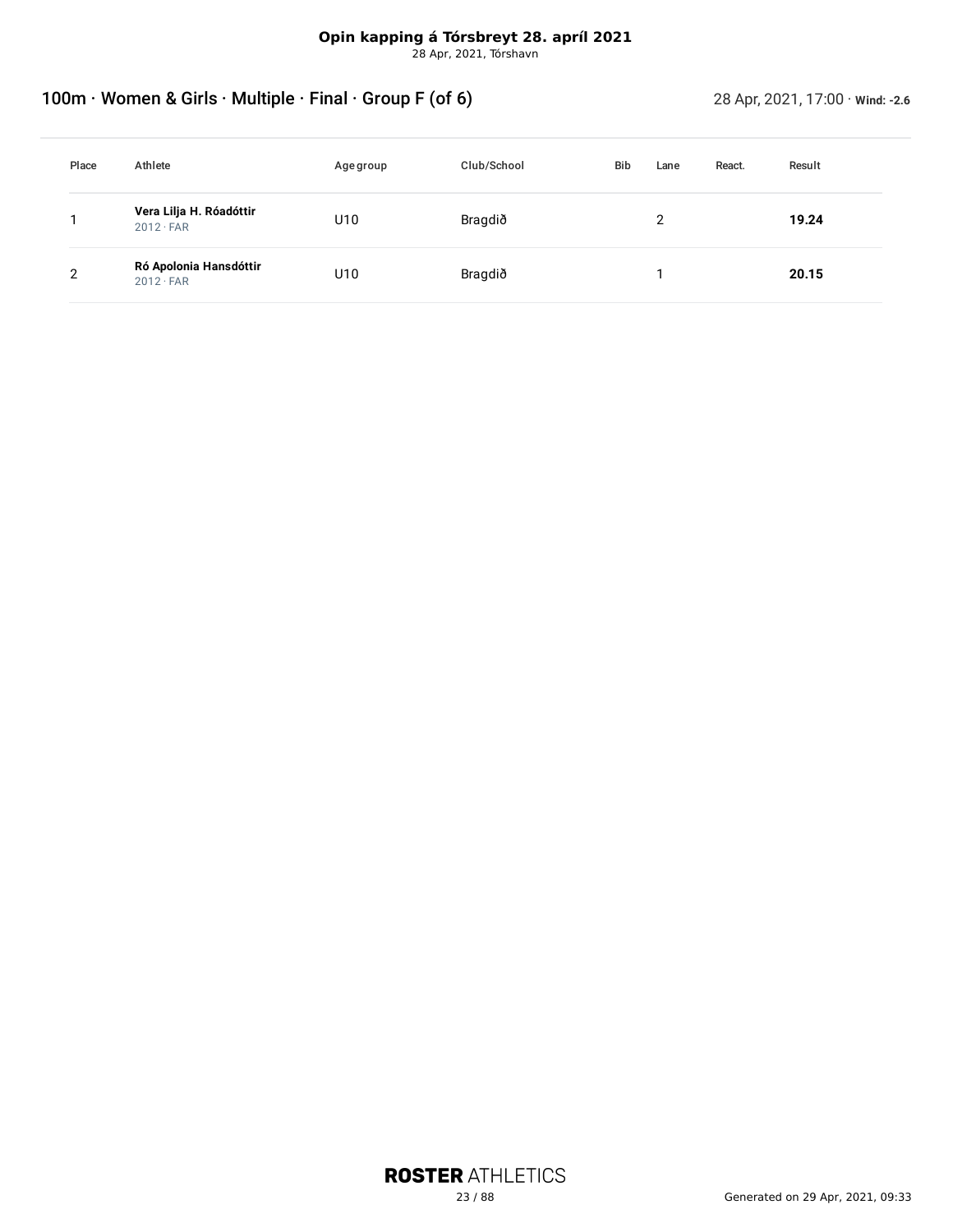# <span id="page-23-0"></span>100m · Girls · Multiple, U10 · Final 28 Apr, 2021, 17:00

| Rank | Athlete                                           | Club/School | Bib | Place          | Group | Lane | React. | Result | Wind   |
|------|---------------------------------------------------|-------------|-----|----------------|-------|------|--------|--------|--------|
|      | Vera Lilja H. Róadóttir<br>$2012 \cdot FAR$       | Bragdið     |     | $\mathbf{1}$   | F.    | 2    |        | 19.24  | $-2.6$ |
| 2    | Ró Apolonia Hansdóttir<br>$2012 \cdot FAR$        | Bragdið     |     | $\overline{2}$ | E     | 1    |        | 20.15  | $-2.6$ |
|      | Anna Helena Guttesen<br>$2012 \cdot FAR$          | Hvirlan     |     |                |       |      |        |        |        |
|      | Astrið Hanusdóttir av Steinum<br>$2012 \cdot FAR$ | Bragdið     |     |                |       |      |        |        |        |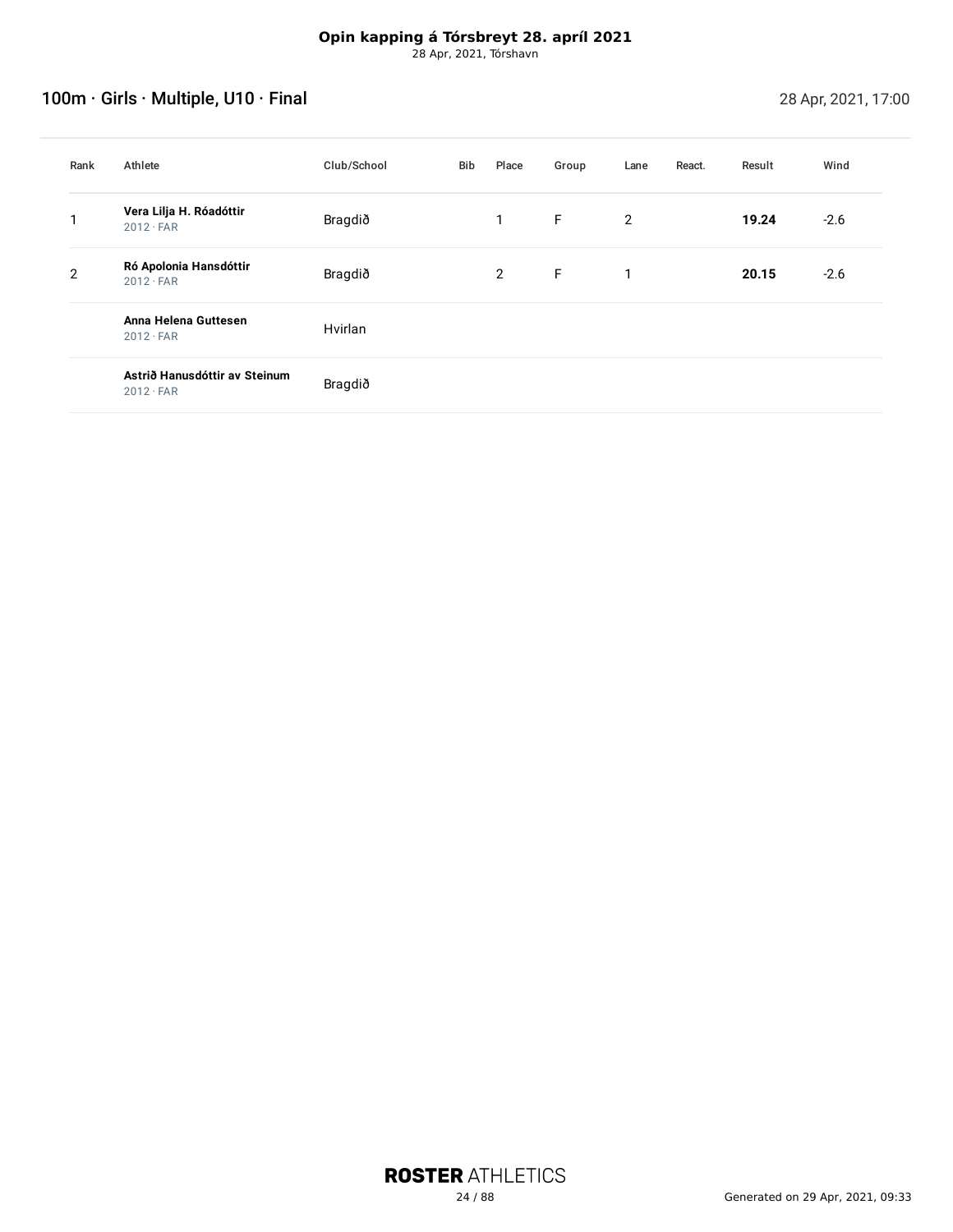# <span id="page-24-0"></span>100m · Girls · Multiple, U12 · Final 28 Apr, 2021, 17:00

| Rank           | Athlete                                       | Club/School | Bib | Place        | Group       | Lane           | React. | Result | Wind   |
|----------------|-----------------------------------------------|-------------|-----|--------------|-------------|----------------|--------|--------|--------|
| 1              | Sigrið Hansdóttir<br>$2010 \cdot FAR$         | Bragdið     |     | 3            | $\mathbf C$ | $\overline{2}$ |        | 15.35  | $+0.0$ |
| $\overline{2}$ | Heiðrún Bogadóttir Enni<br>$2010 \cdot FAR$   | Bragdið     |     | 1            | D           | $\overline{2}$ |        | 16.52  | $-3.4$ |
| $\mathsf 3$    | Lilja Finnsdóttir<br>$2010 \cdot FAR$         | Hvirlan     |     | $\mathbf{3}$ | D           | $\mathbf{3}$   |        | 18.15  | $-3.4$ |
| 4              | Debora Hvannastein<br>$2011 \cdot FAR$        | Treysti     |     | 1            | $\mathsf E$ | $\overline{4}$ |        | 18.35  | $-5.8$ |
| 5              | Guðrið Høgenni<br>$2010 \cdot FAR$            | Bragdið     |     | 6            | D           | $\overline{4}$ |        | 18.52  | $-3.4$ |
| 6              | Monika Sigurðsdóttir Vang<br>$2011 \cdot FAR$ | Bragdið     |     | $\mathbf{3}$ | $\mathsf E$ | $\overline{2}$ |        | 19.39  | $-5.8$ |
| $\overline{7}$ | Jennhild Lydersen<br>$2010 \cdot FAR$         | Treysti     |     | 8            | D           | $\mathbf{1}$   |        | 19.52  | $-3.4$ |
| 8              | Maja Ó. Lamhauge<br>$2011 \cdot FAR$          | Treysti     |     | 6            | $\mathsf E$ | $\mathbf{3}$   |        | 21.41  | $-5.8$ |
|                | Helena í Skorini<br>$2011 \cdot FAR$          | Onki felag  |     |              |             |                |        |        |        |
|                | Mia Ásadottir<br>$2010 \cdot FAR$             | Hvirlan     |     |              |             |                |        |        |        |
|                | Sigga Smæra Næs<br>$2010 \cdot FAR$           | Bragdið     |     |              |             |                |        |        |        |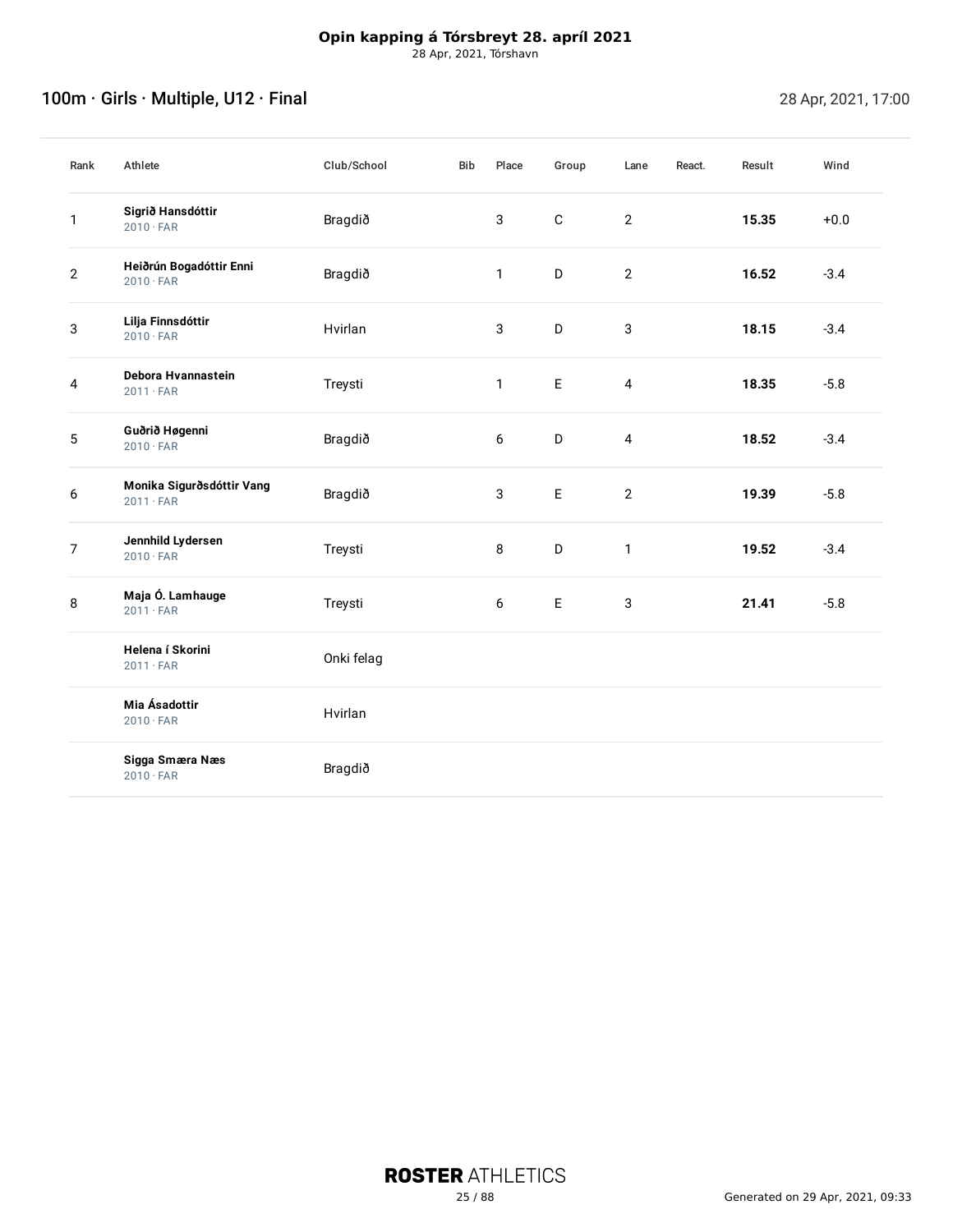# <span id="page-25-0"></span>100m · Girls · Multiple, U14 · Final 28 Apr, 2021, 17:00

| Rank           | Athlete                                          | Club/School | Bib | Place          | Group | Lane | React. | Result | Wind   |
|----------------|--------------------------------------------------|-------------|-----|----------------|-------|------|--------|--------|--------|
| ◄              | Natalia Lydersen<br>$2008 \cdot FAR$             | Treysti     |     | 1              | C     | 3    |        | 14.60  | $+0.0$ |
| $\overline{2}$ | Elena E. Olsen<br>$2008 \cdot FAR$               | Hvirlan     |     | $\overline{2}$ | C     | 5    |        | 15.79  | $+0.0$ |
| 3              | Katrin Streymoy Sahin-Skjalm<br>$2008 \cdot FAR$ | Bragdið     |     | 3              | C     | 4    |        | 15.82  | $+0.0$ |
|                | Tóra Akralíð<br>$2009 \cdot FAR$                 | Bragdið     |     |                |       |      |        |        |        |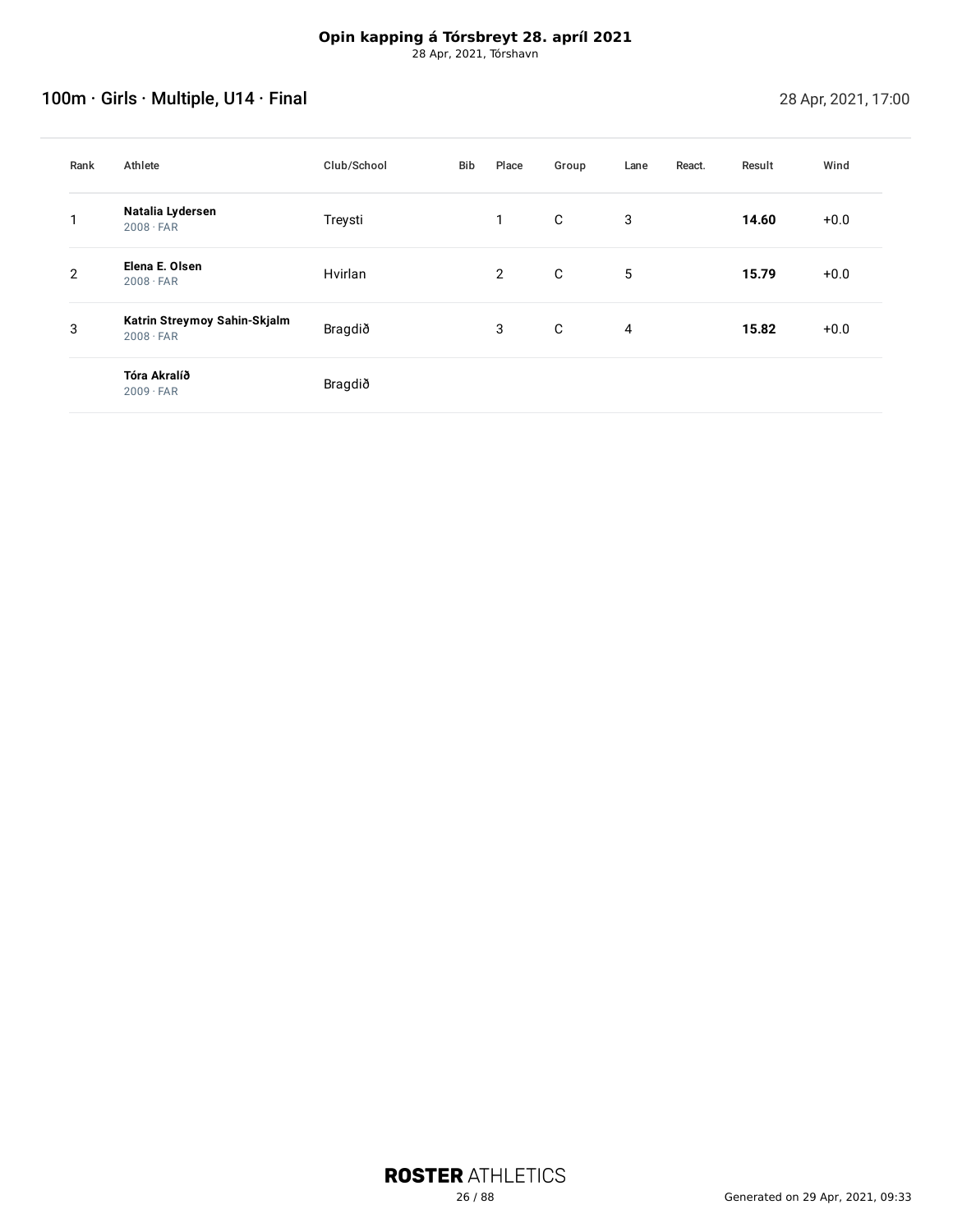# <span id="page-26-0"></span>100m · Girls · Multiple, U16 · Final 28 Apr, 2021, 17:00

| Rank | Athlete                                    | Club/School | Bib | Place          | Group | Lane | React. | Result      | Wind   |
|------|--------------------------------------------|-------------|-----|----------------|-------|------|--------|-------------|--------|
|      | Jóhanna Pedersen<br>$2006 \cdot FAR$       | Hvirlan     |     |                | B     | 2    |        | 14.71       | $-3.2$ |
| 2    | Lý Petersen<br>$2007 \cdot FAR$            | Treysti     |     | $\overline{2}$ | C     | 6    |        | 15.40<br>PB | $+0.0$ |
| 3    | <b>Margret Joensen</b><br>$2007 \cdot FAR$ | Bragdið     |     | 3              | C     |      |        | 18.05       | $+0.0$ |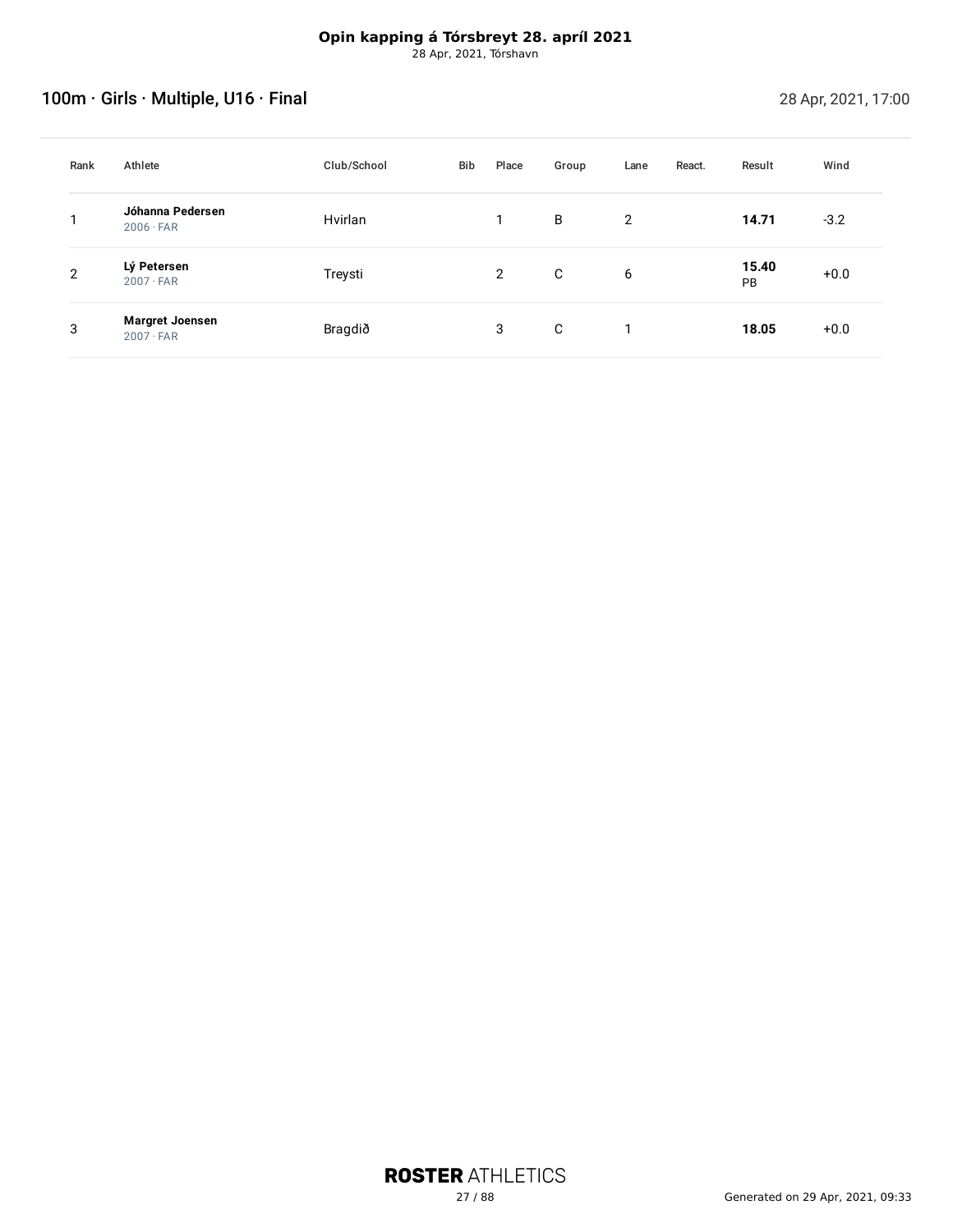# <span id="page-27-0"></span>100m · Girls · Multiple, U18 · Final 28 Apr, 2021, 17:00

| Rank | Athlete                                              | Club/School | <b>Bib</b> | Place         | Group | Lane | React. | Result | Wind   |
|------|------------------------------------------------------|-------------|------------|---------------|-------|------|--------|--------|--------|
|      | Arina Ludvig Michelsen<br>$2005 \cdot FAR$           | Bragdið     |            |               | B     | 3    |        | 15.23  | $-3.2$ |
| ≘    | Kristina Verlandsdóttir Hayfield<br>$2005 \cdot FAR$ | Hvirlan     |            | $\mathcal{P}$ | B     | 6    |        | 16.27  | $-3.2$ |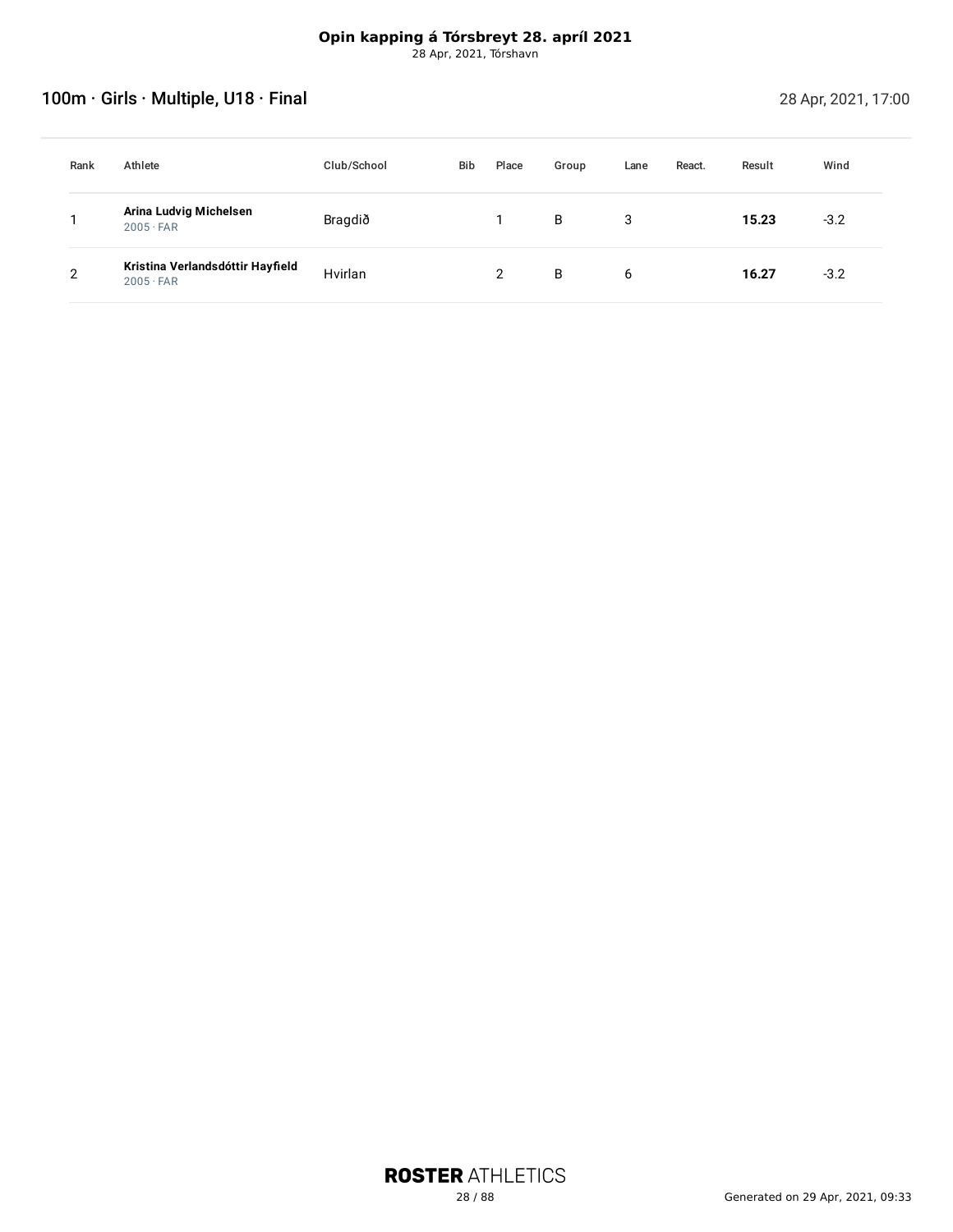# <span id="page-28-0"></span>100m · Women · Multiple, U20 · Final 28 Apr, 2021, 17:00

| Rank | Athlete                                          | Club/School | <b>Bib</b> | Place | Group | Lane | React. | Result | Wind   |
|------|--------------------------------------------------|-------------|------------|-------|-------|------|--------|--------|--------|
|      | Bára Jógvansdóttir Glerfoss<br>$2003 \cdot FAR$  | Bragdið     |            |       | B     | 4    |        | 14.32  | $-3.2$ |
| C    | <b>Bjørg Djurhuus Jensen</b><br>$2003 \cdot FAR$ | Bragdið     |            |       | B     | 5    |        | 14.87  | $-3.2$ |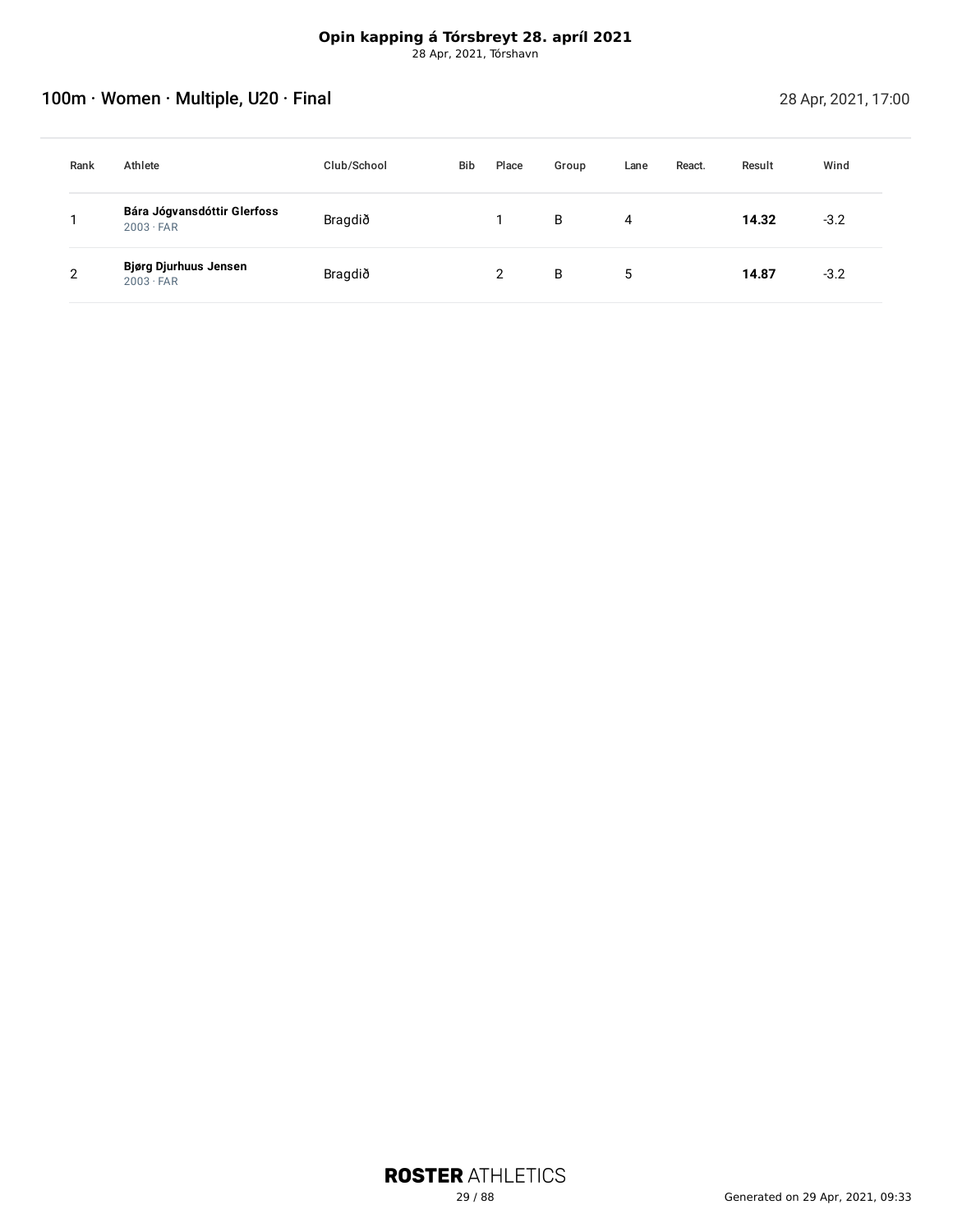# <span id="page-29-0"></span>And The Men & Boys · Multiple · Finals · Summary 28 Apr, 2021, 18:00

| Rank           | Athlete                                        | Age group | Club/School | Bib | Place          | Group        | Lane           | React. | Result      |
|----------------|------------------------------------------------|-----------|-------------|-----|----------------|--------------|----------------|--------|-------------|
| 1              | Dánjal Dahl Ljósheim<br>$2000 \cdot FAR$       | U23       | Aarhus 1900 |     | $\mathbf{1}$   | A            | 3              |        | 52.26<br>PB |
| $\overline{2}$ | Tummas Sjóvará<br>$2002 \cdot FAR$             | U20       | Bragdið     |     | $\overline{2}$ | A            | $\overline{4}$ |        | 52.59       |
| 3              | Jónas Gunnleivsson Isaksen<br>$2005 \cdot FAR$ | U18       | Hvidovre AM |     | 3              | A            | $\overline{2}$ |        | 52.72<br>PB |
| 4              | <b>Sveinur Silvurstein</b><br>$2002 \cdot FAR$ | U20       | Bragdið     |     | 4              | $\mathsf{A}$ | 5              |        | 55.01       |
| 5              | <b>Leon Johannesen</b><br>$2002 \cdot FAR$     | U20       | Bragdið     |     | 5              | $\mathsf{A}$ | $\mathbf{1}$   |        | 56.86       |
| 6              | Óðin Jógvansson Glerfoss<br>$2008 \cdot FAR$   | U14       | Bragdið     |     | $\mathbf{1}$   | B            | 3              |        | 1:08.94     |
| $\overline{7}$ | Kristjan Róksson<br>$2011 \cdot FAR$           | U12       | Hvirlan     |     | $\overline{2}$ | B            | 5              |        | 1:20.52     |
| 8              | <b>Kelvin Saruni</b><br>$2008 \cdot FAR$       | U14       | Bragdið     |     | 3              | B            | $\overline{4}$ |        | 1:27.76     |
| 9              | Rói Thomassen<br>$2010 \cdot FAR$              | U12       | Hvirlan     |     | $\overline{4}$ | B            | $\overline{2}$ |        | 1:32.73     |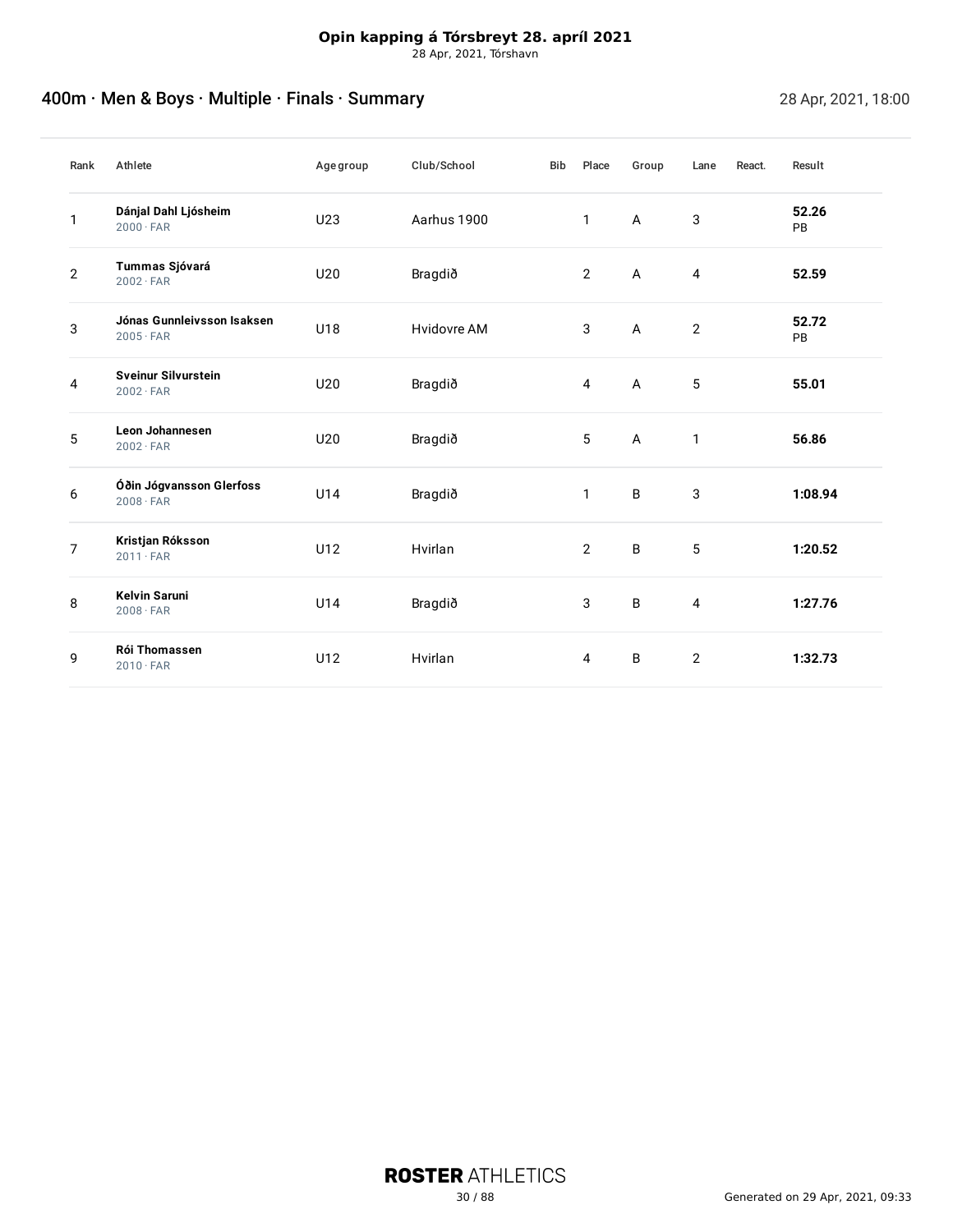# <span id="page-30-0"></span>400m · Men & Boys · Multiple · Final · Group A (of 2) 28 Apr, 2021, 18:00

| Place          | Athlete                                        | Age group | Club/School | <b>Bib</b> | Lane | React. | Result             |
|----------------|------------------------------------------------|-----------|-------------|------------|------|--------|--------------------|
|                | Dánjal Dahl Ljósheim<br>$2000 \cdot FAR$       | U23       | Aarhus 1900 |            | 3    |        | 52.26<br><b>PB</b> |
| $\overline{2}$ | Tummas Sjóvará<br>$2002 \cdot FAR$             | U20       | Bragdið     |            | 4    |        | 52.59              |
| 3              | Jónas Gunnleivsson Isaksen<br>$2005 \cdot FAR$ | U18       | Hvidovre AM |            | 2    |        | 52.72<br>PB        |
| 4              | <b>Sveinur Silvurstein</b><br>$2002 \cdot FAR$ | U20       | Bragdið     |            | 5    |        | 55.01              |
| 5              | Leon Johannesen<br>$2002 \cdot FAR$            | U20       | Bragdið     |            | ◄    |        | 56.86              |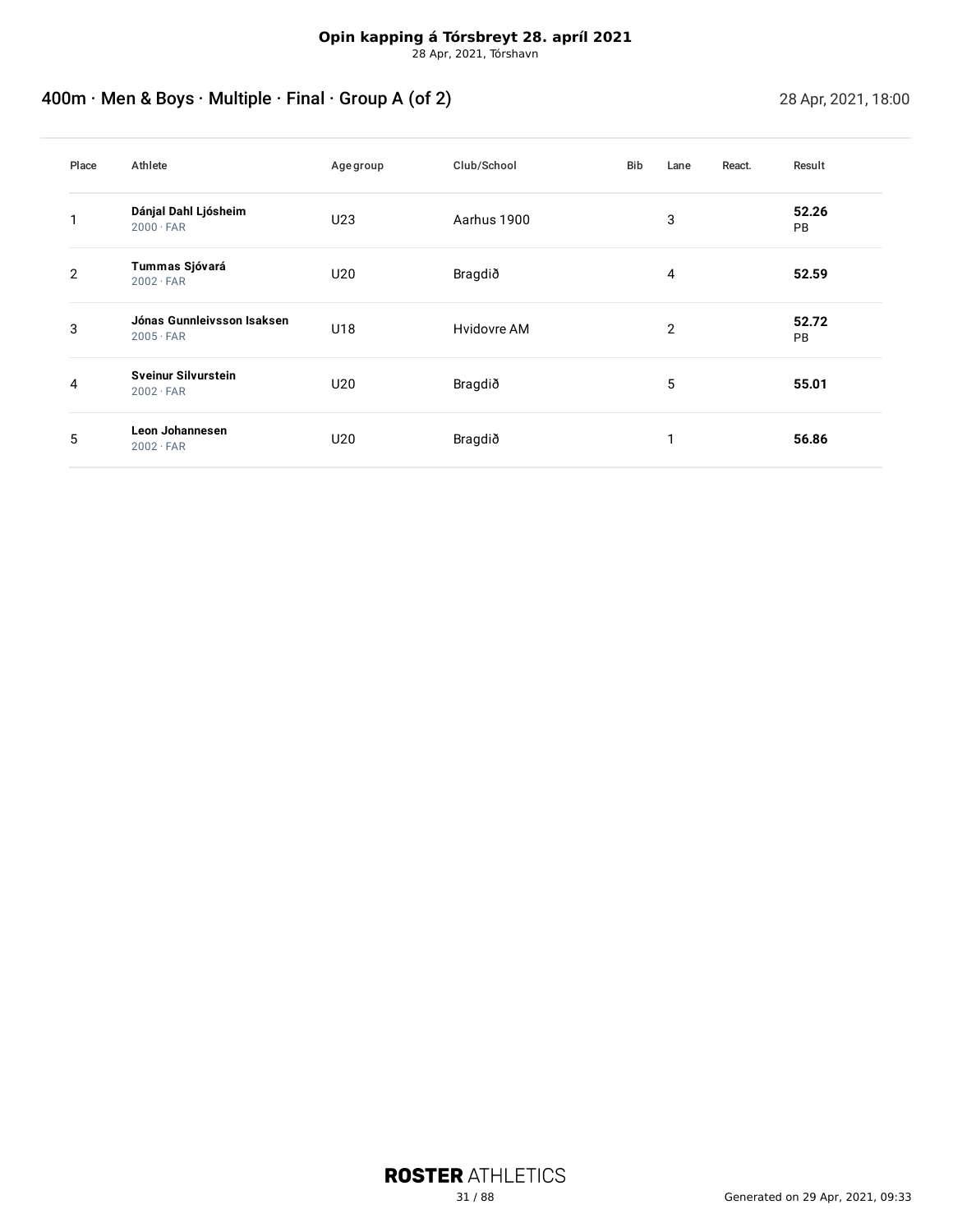# <span id="page-31-0"></span>400m · Men & Boys · Multiple · Final · Group B (of 2) 28 Apr, 2021, 18:00

| Place          | Athlete                                      | Age group | Club/School | Bib | Lane           | React. | Result  |
|----------------|----------------------------------------------|-----------|-------------|-----|----------------|--------|---------|
| ◄              | Óðin Jógvansson Glerfoss<br>$2008 \cdot FAR$ | U14       | Bragdið     |     | 3              |        | 1:08.94 |
| $\overline{2}$ | Kristjan Róksson<br>$2011 \cdot FAR$         | U12       | Hvirlan     |     | 5              |        | 1:20.52 |
| 3              | <b>Kelvin Saruni</b><br>$2008 \cdot FAR$     | U14       | Bragdið     |     | 4              |        | 1:27.76 |
| 4              | Rói Thomassen<br>$2010 \cdot FAR$            | U12       | Hvirlan     |     | $\overline{2}$ |        | 1:32.73 |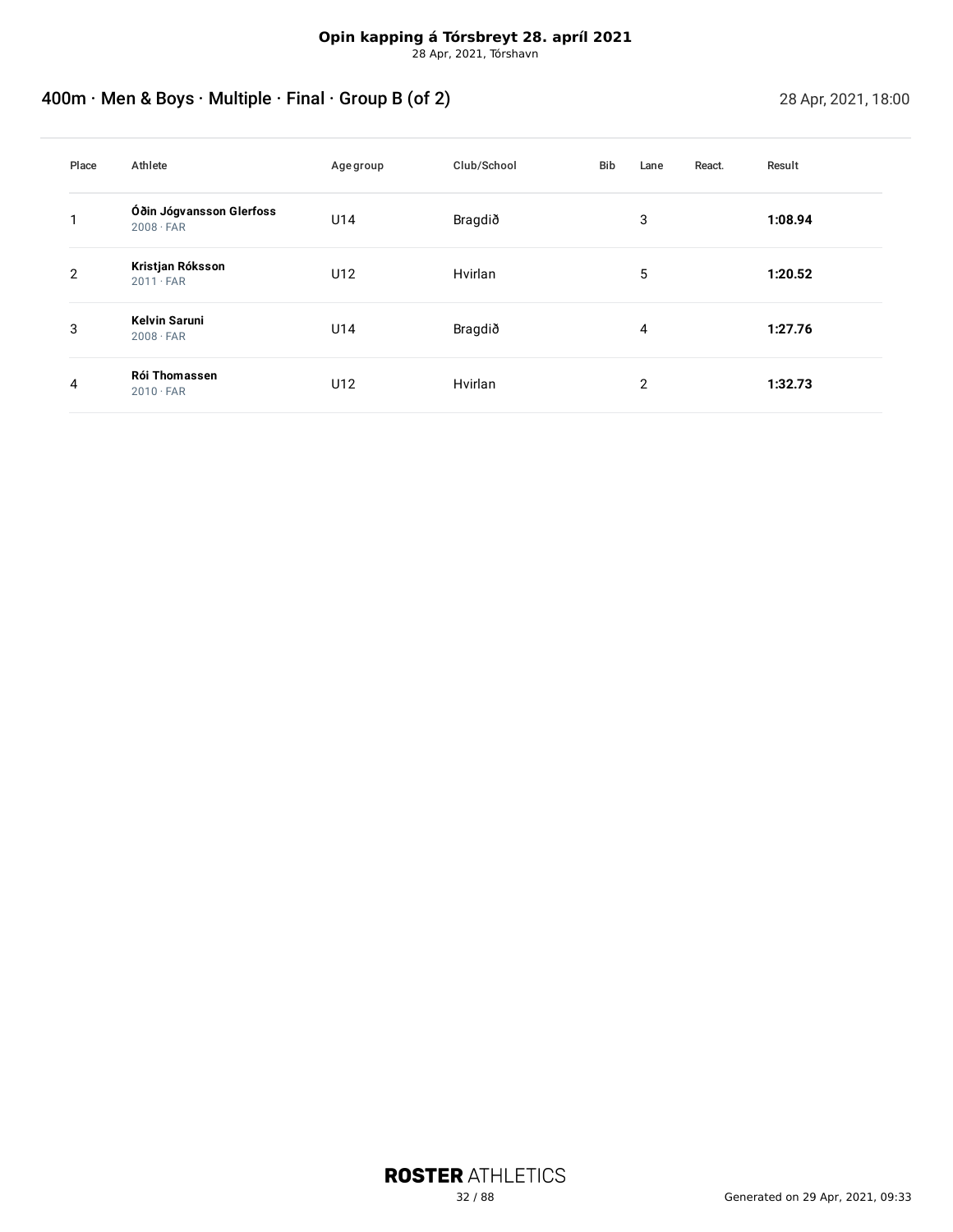# <span id="page-32-0"></span>Account of the Society of the Society of the Society of the Society of the Society of the Society of the Society of the 28 Apr, 2021, 18:00

| Rank           | Athlete                                  | Club/School | Bib | Place         | Group | Lane | React. | Result  |
|----------------|------------------------------------------|-------------|-----|---------------|-------|------|--------|---------|
|                | Kristjan Róksson<br>$2011 \cdot FAR$     | Hvirlan     |     |               | B     | 5    |        | 1:20.52 |
| $\overline{2}$ | <b>Rói Thomassen</b><br>$2010 \cdot FAR$ | Hvirlan     |     | $\mathcal{D}$ | B     | 2    |        | 1:32.73 |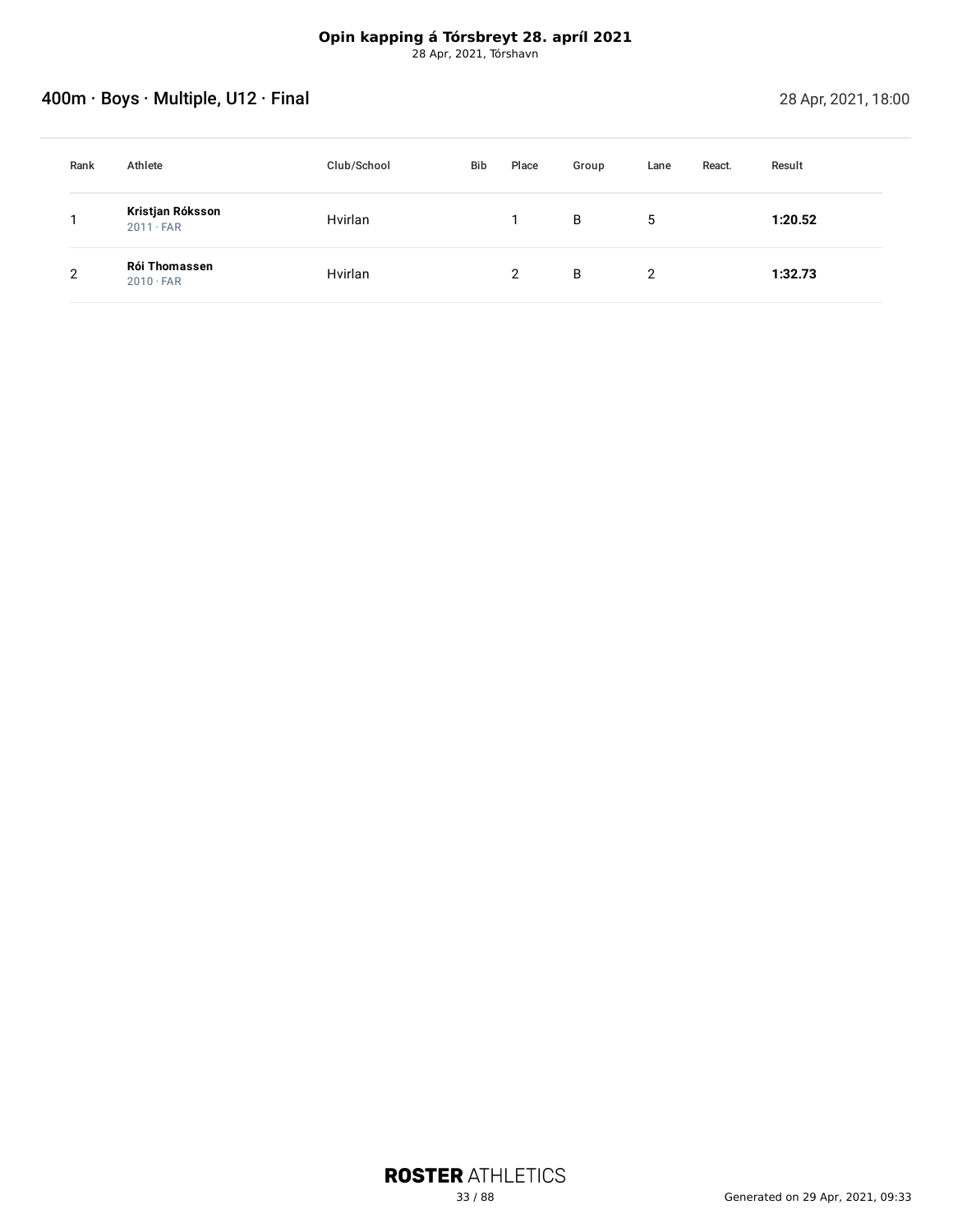# <span id="page-33-0"></span>Account of the South of the South of the South of the South of the South of the South of the 28 Apr, 2021, 18:00

| Rank           | Athlete                                      | Club/School | <b>Bib</b> | Place | Group | Lane | React. | Result  |
|----------------|----------------------------------------------|-------------|------------|-------|-------|------|--------|---------|
|                | Óðin Jógvansson Glerfoss<br>$2008 \cdot FAR$ | Bragdið     |            |       | B     | 3    |        | 1:08.94 |
| $\overline{2}$ | Kelvin Saruni<br>$2008 \cdot FAR$            | Bragdið     |            | າ     | B     | 4    |        | 1:27.76 |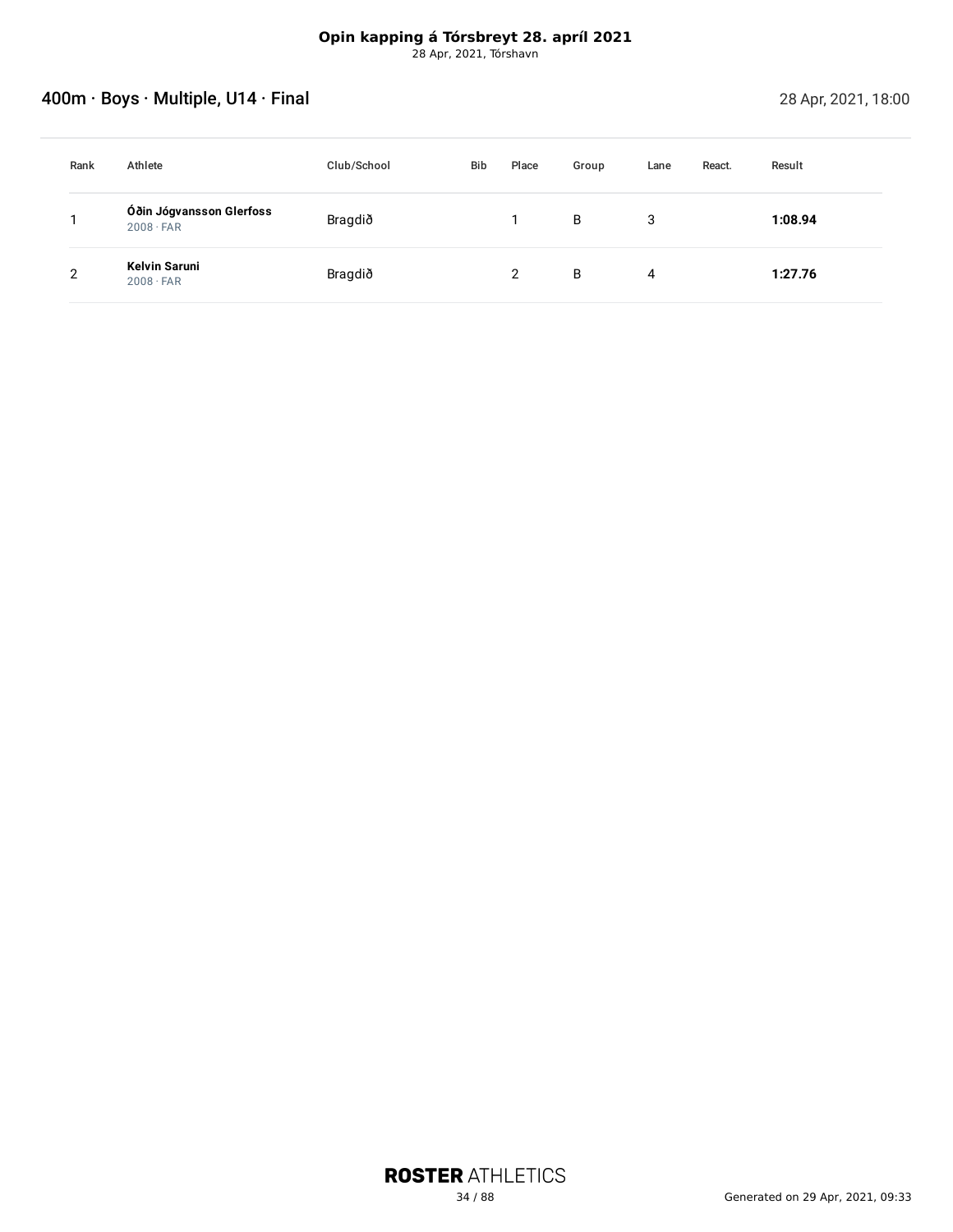# <span id="page-34-0"></span>Account of the Society of the Society of the Society of the Society of the Society of the Society of the 28 Apr, 2021, 18:00

| Rank | Athlete                                        | Club/School | <b>Bib</b> | Place | Group | Lane | React. | Result      |  |
|------|------------------------------------------------|-------------|------------|-------|-------|------|--------|-------------|--|
|      | Jónas Gunnleivsson Isaksen<br>$2005 \cdot FAR$ | Hvidovre AM |            |       | Α     |      |        | 52.72<br>PB |  |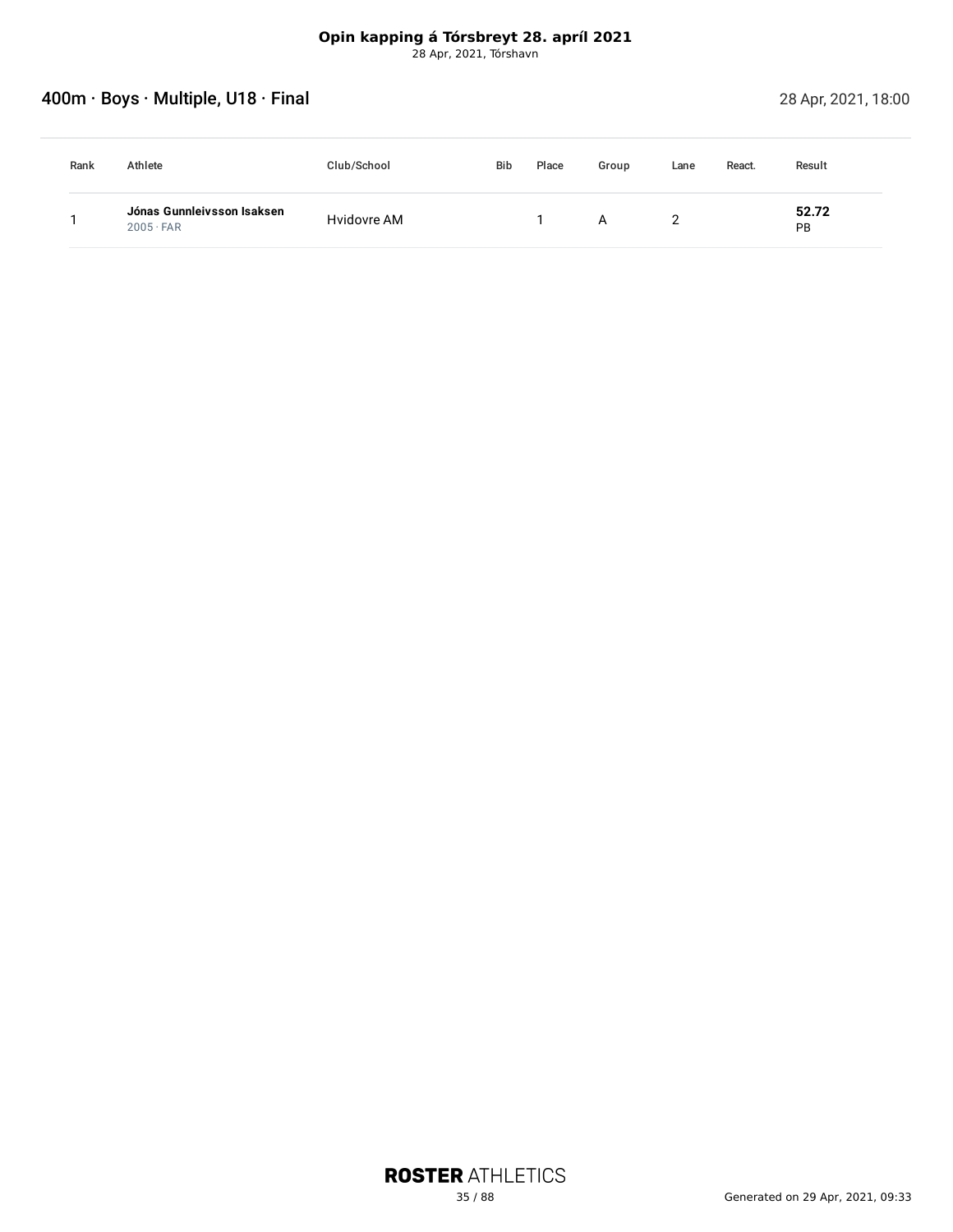# <span id="page-35-0"></span>Account of the Multiple, U20 · Final 28 Apr, 2021, 18:00

| Rank           | Athlete                                        | Club/School | Bib | Place | Group | Lane           | React. | Result |
|----------------|------------------------------------------------|-------------|-----|-------|-------|----------------|--------|--------|
|                | Tummas Sjóvará<br>$2002 \cdot FAR$             | Bragdið     |     |       | A     | $\overline{4}$ |        | 52.59  |
| $\overline{2}$ | <b>Sveinur Silvurstein</b><br>$2002 \cdot FAR$ | Bragdið     |     | 2     | A     | 5              |        | 55.01  |
| 3              | <b>Leon Johannesen</b><br>$2002 \cdot FAR$     | Bragdið     |     | 3     | A     |                |        | 56.86  |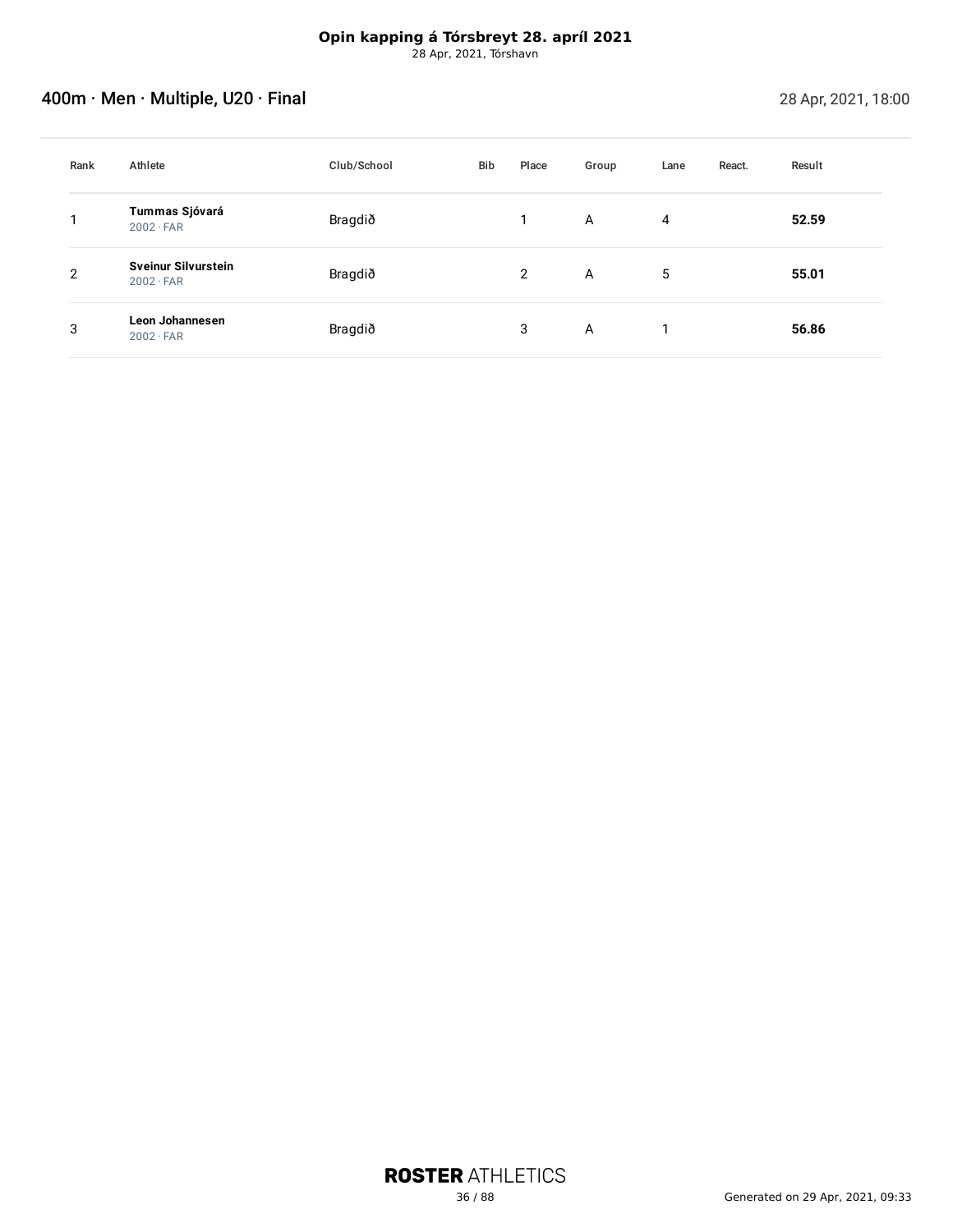# **400m · Men · Multiple, U23 · Final 28 Apr, 2021, 18:00** 28 Apr, 2021, 18:00

| Rank | Athlete                                  | Club/School | Bib | Place | Group | Lane | React. | Result      |  |
|------|------------------------------------------|-------------|-----|-------|-------|------|--------|-------------|--|
|      | Dánjal Dahl Ljósheim<br>$2000 \cdot FAR$ | Aarhus 1900 |     |       | A     |      |        | 52.26<br>PB |  |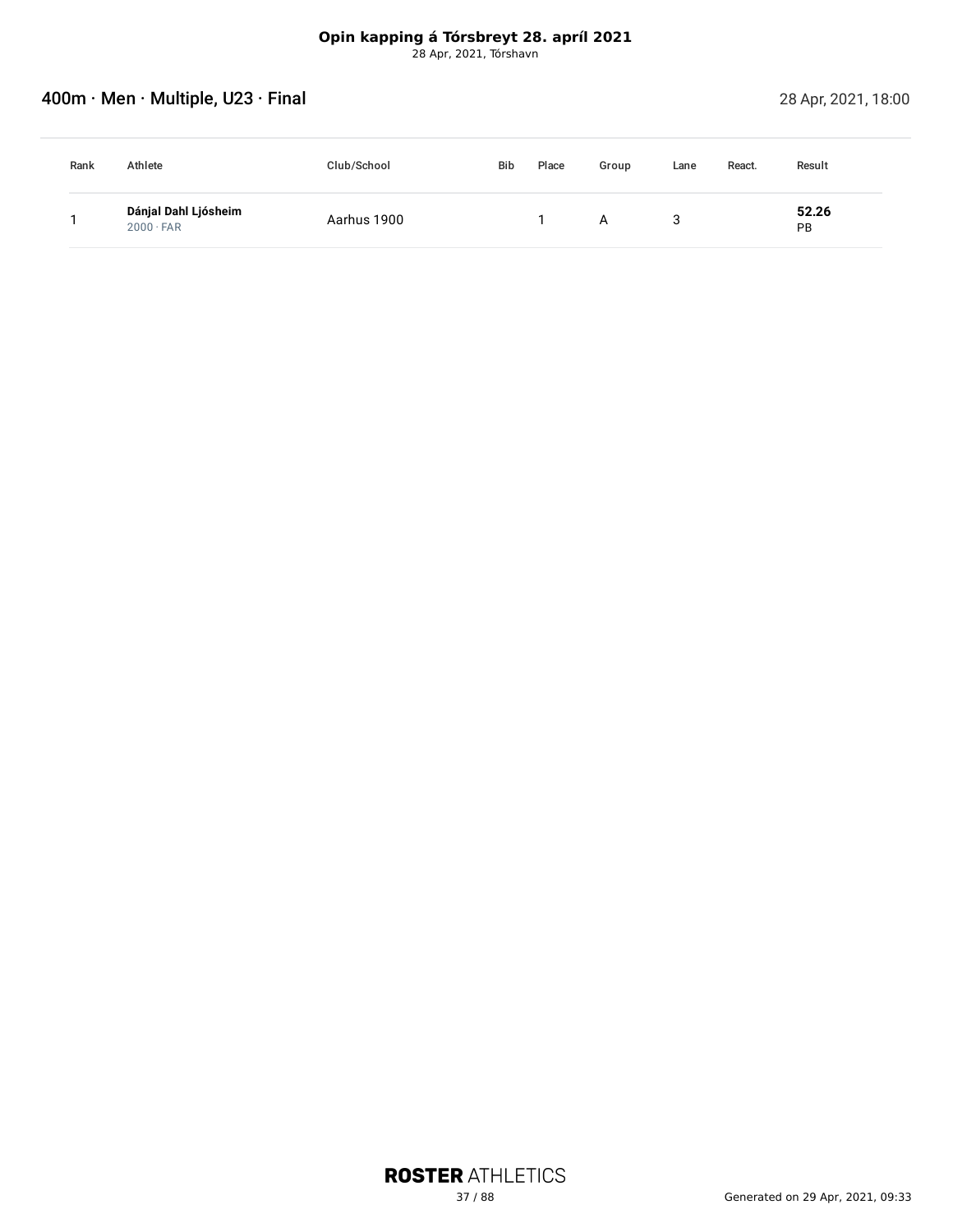# Account of the U.S. of the Multiple of the U.S. of the U.S. of the U.S. of the U.S. of the U.S. of the U.S. of the U.S. of the U.S. of the U.S. of the U.S. of the U.S. of the U.S. of the U.S. of the U.S. of the U.S. of the

| Place        | Athlete                                          | Agegroup | Club/School | <b>Bib</b> | Lane | React. | Result  |
|--------------|--------------------------------------------------|----------|-------------|------------|------|--------|---------|
| 1            | Sigrið Hansdóttir<br>$2010 \cdot FAR$            | U12      | Bragdið     |            |      |        | 1:12.94 |
| $\mathbf{2}$ | Natalia Lydersen<br>$2008 \cdot FAR$             | U14      | Treysti     |            |      |        | 1:20.13 |
| 3            | Lý Petersen<br>$2007 \cdot FAR$                  | U16      | Treysti     |            |      |        | 1:20.60 |
| 4            | Heiðrún Bogadóttir Enni<br>$2010 \cdot FAR$      | U12      | Bragdið     |            |      |        | 1:20.62 |
| 5            | Elena Joensen<br>$2009 \cdot FAR$                | U14      | Bragdið     |            |      |        | 1:25.05 |
| 6            | Debora Hvannastein<br>$2011 \cdot FAR$           | U12      | Treysti     |            |      |        | 1:27.62 |
| 7            | Lilja Finnsdóttir<br>$2010 \cdot FAR$            | U12      | Hvirlan     |            |      |        | 1:34.65 |
| 8            | Bjalla Beintudóttir Dalsgarð<br>$2009 \cdot FAR$ | U14      | Hvirlan     |            |      |        | 1:37.14 |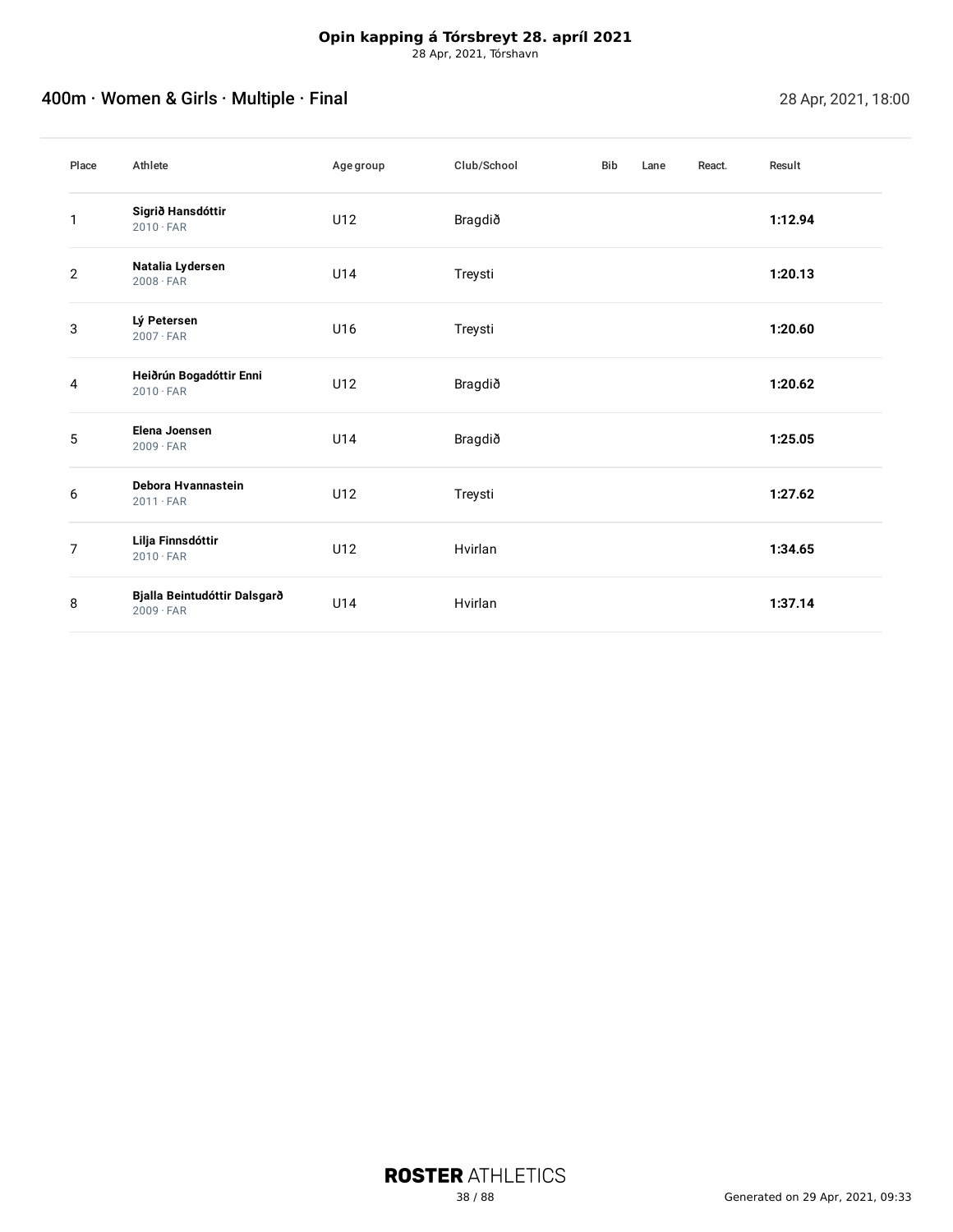# Account of the Second 28 Apr, 2021, 18:00

| Place          | Athlete                                     | Club/School | <b>Bib</b> | Lane | React. | Result  |
|----------------|---------------------------------------------|-------------|------------|------|--------|---------|
| ◄              | Sigrið Hansdóttir<br>$2010 \cdot FAR$       | Bragdið     |            |      |        | 1:12.94 |
| $\overline{2}$ | Heiðrún Bogadóttir Enni<br>$2010 \cdot FAR$ | Bragdið     |            |      |        | 1:20.62 |
| 3              | Debora Hvannastein<br>$2011 \cdot FAR$      | Treysti     |            |      |        | 1:27.62 |
| 4              | Lilja Finnsdóttir<br>$2010 \cdot FAR$       | Hvirlan     |            |      |        | 1:34.65 |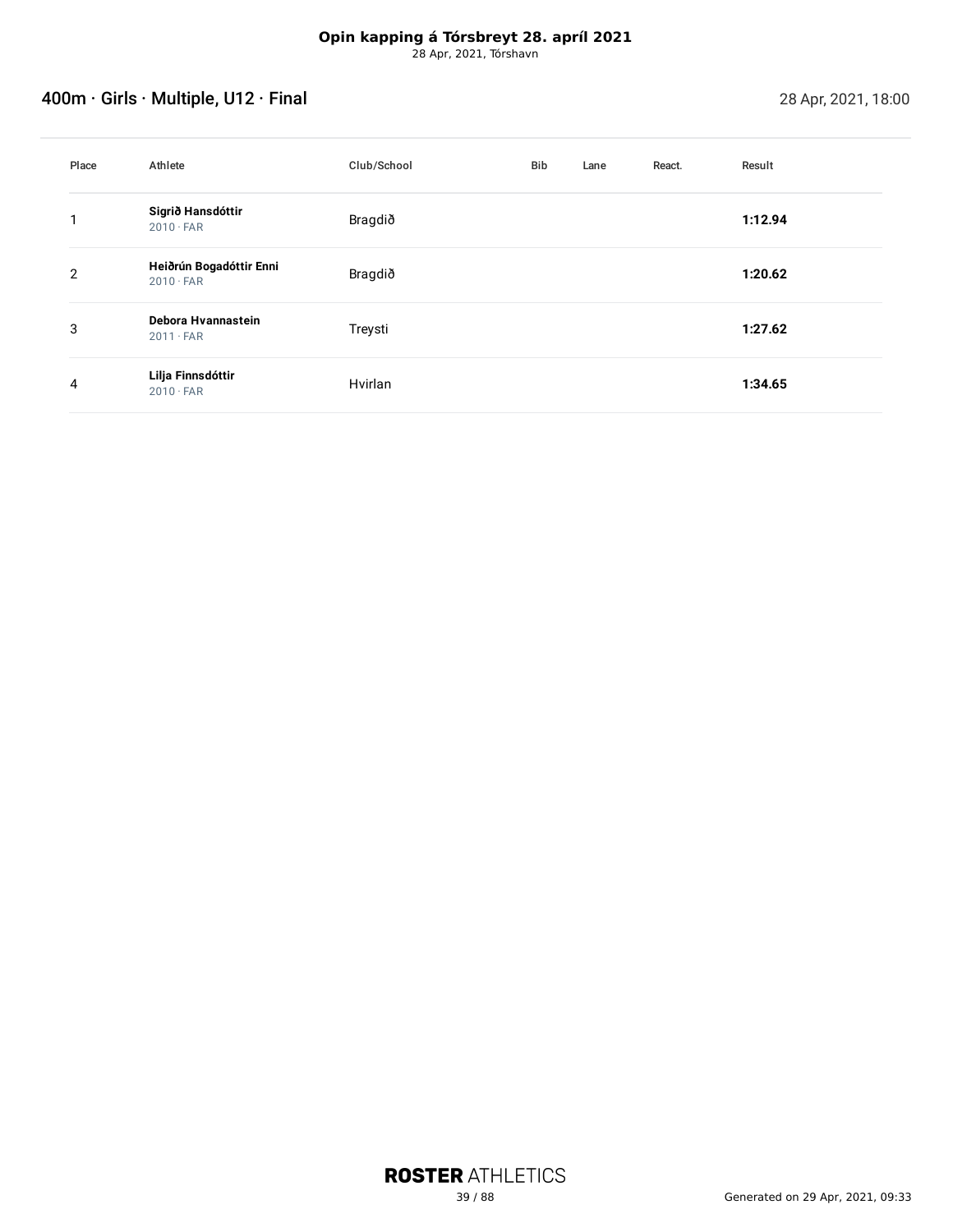# Account of the Second 28 Apr, 2021, 18:00

| Place | Athlete                                          | Club/School | <b>Bib</b> | Lane | React. | Result  |
|-------|--------------------------------------------------|-------------|------------|------|--------|---------|
|       | Natalia Lydersen<br>$2008 \cdot FAR$             | Treysti     |            |      |        | 1:20.13 |
| 2     | Elena Joensen<br>$2009 \cdot FAR$                | Bragdið     |            |      |        | 1:25.05 |
| 3     | Bjalla Beintudóttir Dalsgarð<br>$2009 \cdot FAR$ | Hvirlan     |            |      |        | 1:37.14 |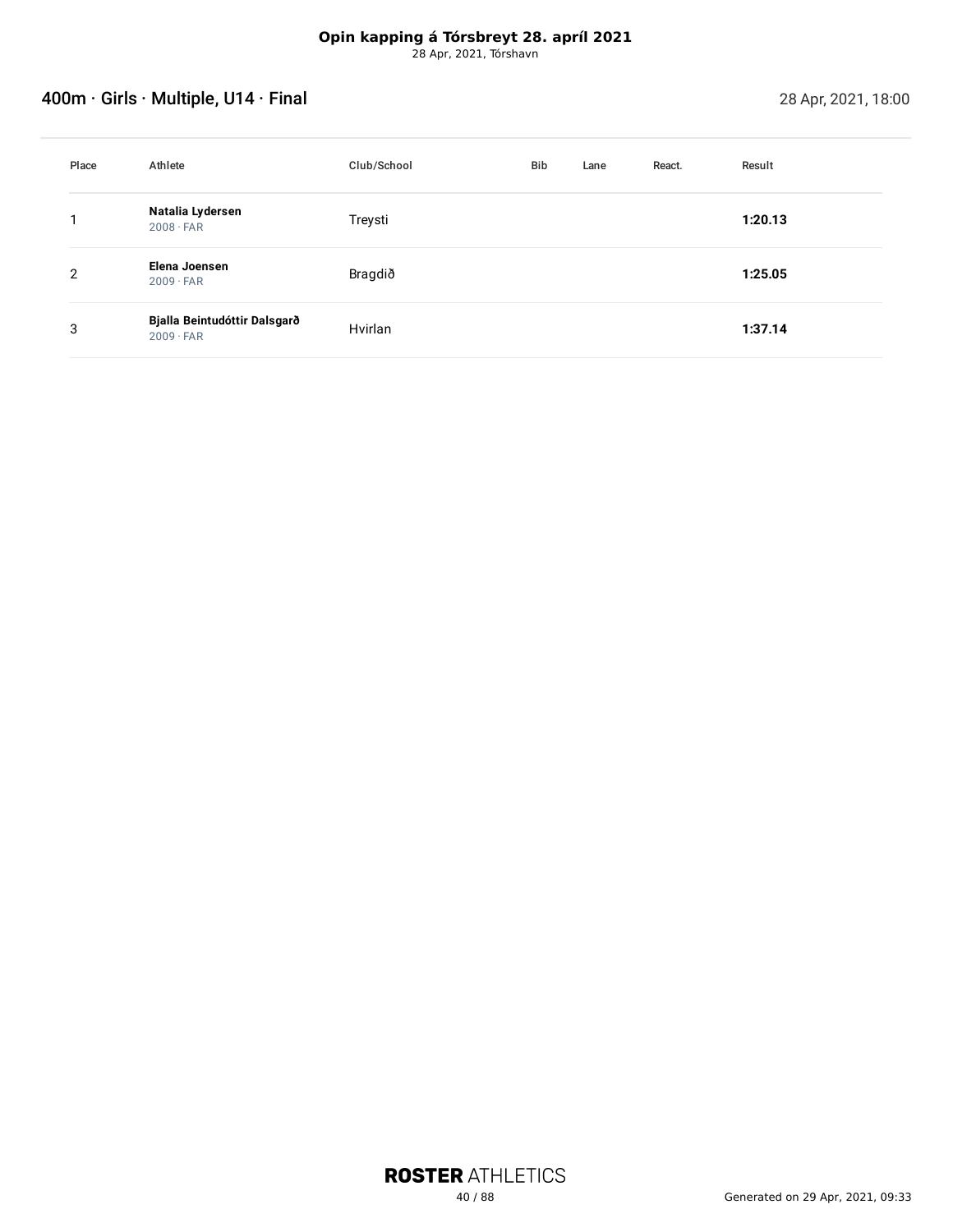# **Opin kapping á Tórsbreyt 28. apríl 2021**

28 Apr, 2021, Tórshavn

# Account of the Second 28 Apr, 2021, 18:00

| Place | Athlete                         | Club/School | <b>Bib</b> | Lane | React. | Result  |
|-------|---------------------------------|-------------|------------|------|--------|---------|
|       | Lý Petersen<br>$2007 \cdot FAR$ | Treysti     |            |      |        | 1:20.60 |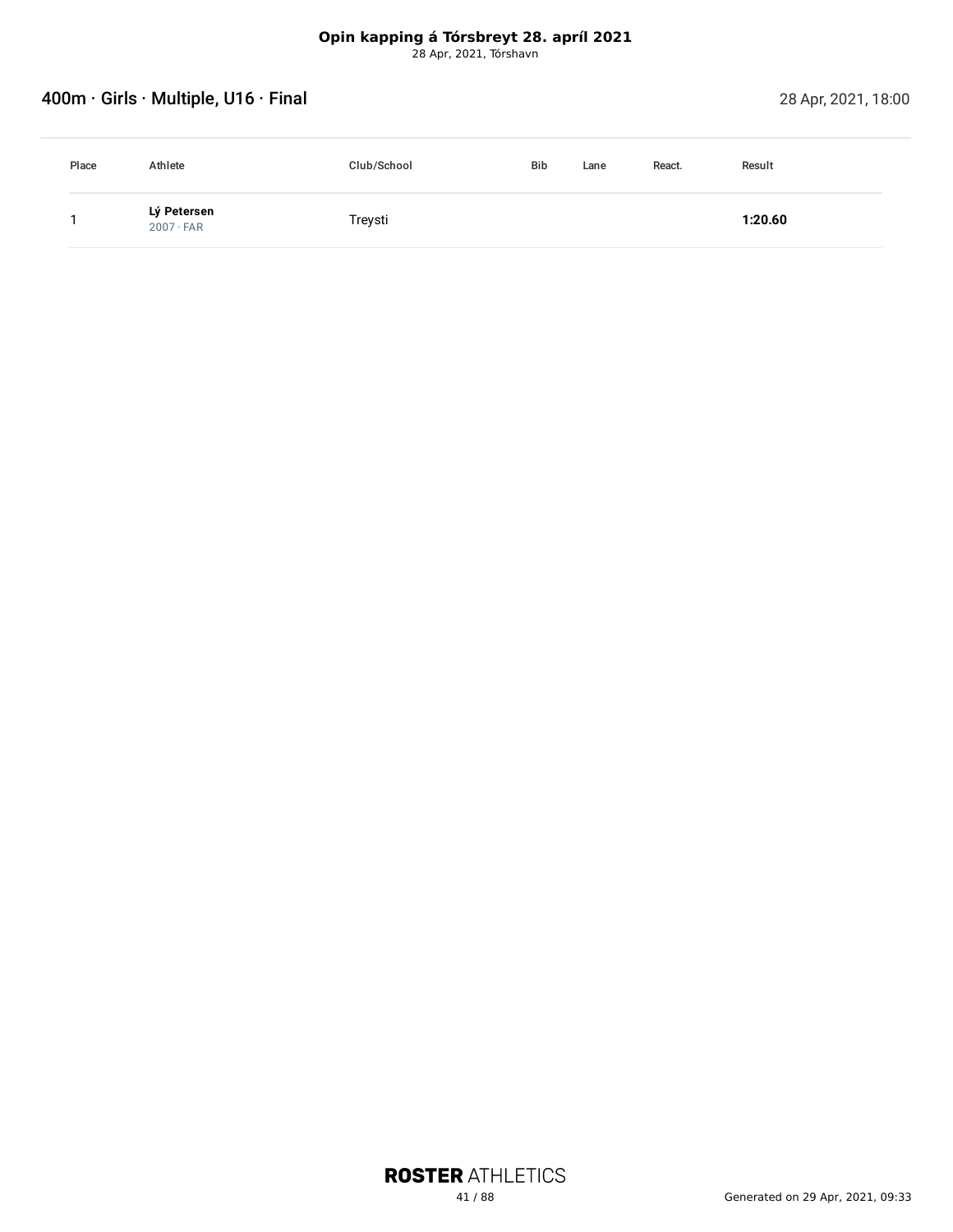# 800m · Women & Girls · Multiple · Final 28 Apr, 2021, 17:20

| Place | Athlete                                              | Agegroup | Club/School | <b>Bib</b> | Lane | Result  |
|-------|------------------------------------------------------|----------|-------------|------------|------|---------|
|       | Maria Biskopstø<br>$2002 \cdot FAR$                  | U20      | Vejle IF    |            |      | 2:30.59 |
| 2     | Vibeka Eihilt Sivertsen<br>$2005 \cdot FAR$          | U18      | Treysti     |            |      | 2:33.43 |
| 3     | Kristina Verlandsdóttir Hayfield<br>$2005 \cdot FAR$ | U18      | Hvirlan     |            |      | 2:43.08 |
| 4     | Ai Waagstein<br>$2007 \cdot FAR$                     | U16      | Hvirlan     |            |      | 3:06.63 |
| 5     | Tabita Hvannastein<br>$2008 \cdot FAR$               | U14      | Treysti     |            |      | 3:24.92 |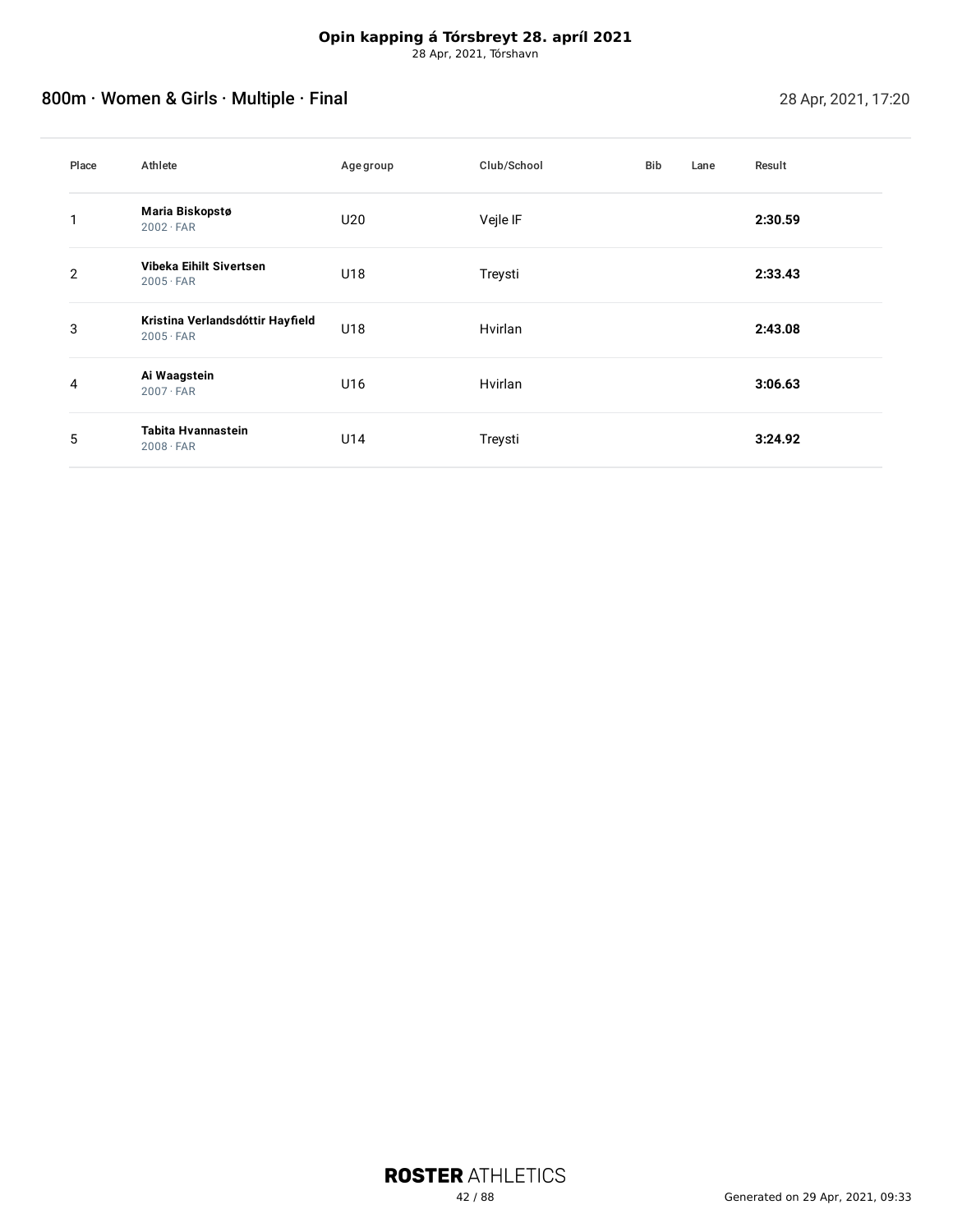# 800m · Girls · Multiple, U14 · Final 28 Apr, 2021, 17:20

| Place | Athlete                                | Club/School | <b>Bib</b> | Result<br>Lane |  |
|-------|----------------------------------------|-------------|------------|----------------|--|
|       | Tabita Hvannastein<br>$2008 \cdot FAR$ | Treysti     |            | 3:24.92        |  |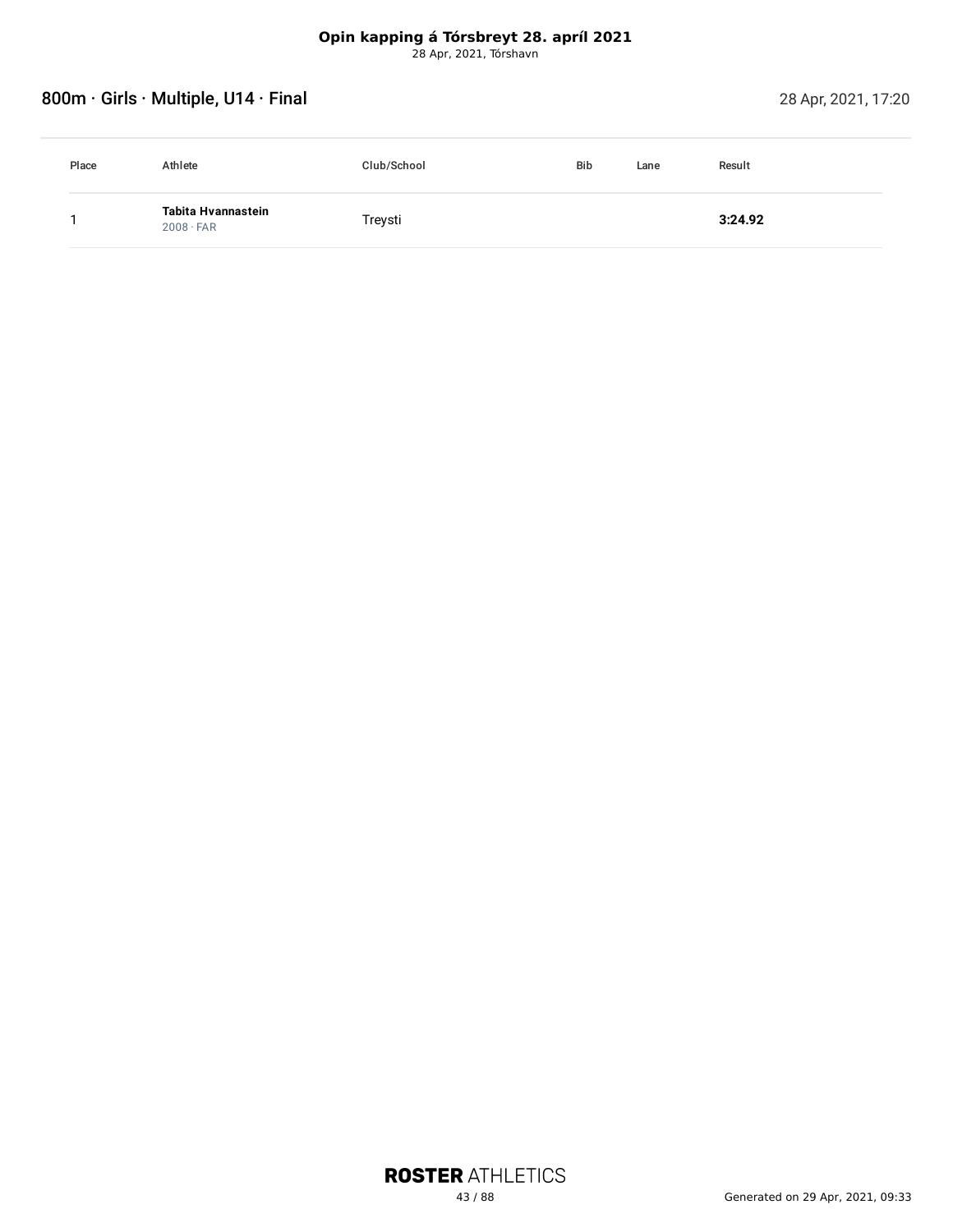# 800m · Girls · Multiple, U16 · Final 28 Apr, 2021, 17:20

| Place | Athlete                          | Club/School | <b>Bib</b> | Lane | Result  |
|-------|----------------------------------|-------------|------------|------|---------|
|       | Ai Waagstein<br>$2007 \cdot FAR$ | Hvirlan     |            |      | 3:06.63 |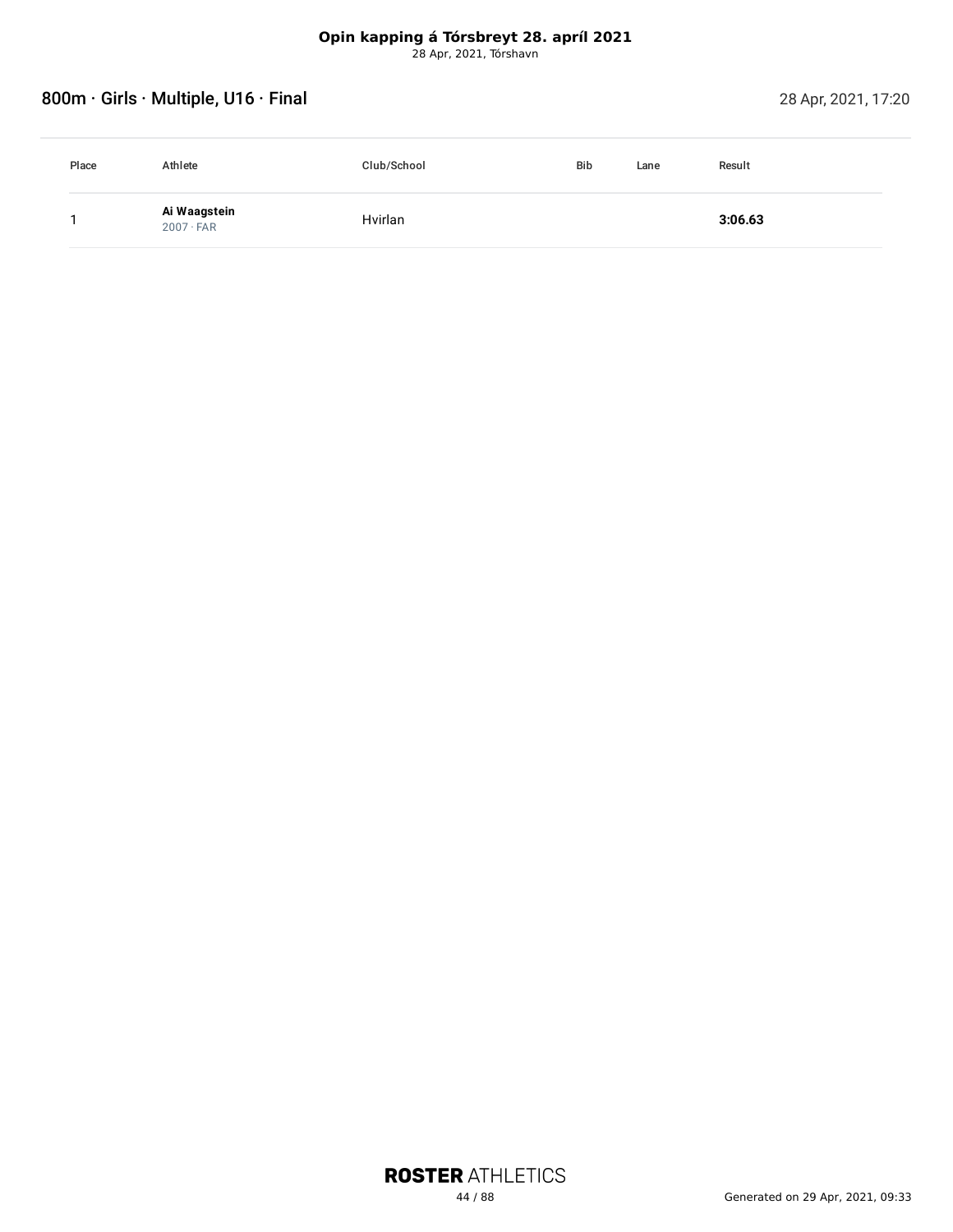# 800m · Girls · Multiple, U18 · Final 28 Apr, 2021, 17:20

| Place | Athlete                                              | Club/School | Bib | Lane | Result  |
|-------|------------------------------------------------------|-------------|-----|------|---------|
|       | Vibeka Eihilt Sivertsen<br>$2005 \cdot FAR$          | Treysti     |     |      | 2:33.43 |
|       | Kristina Verlandsdóttir Hayfield<br>$2005 \cdot FAR$ | Hvirlan     |     |      | 2:43.08 |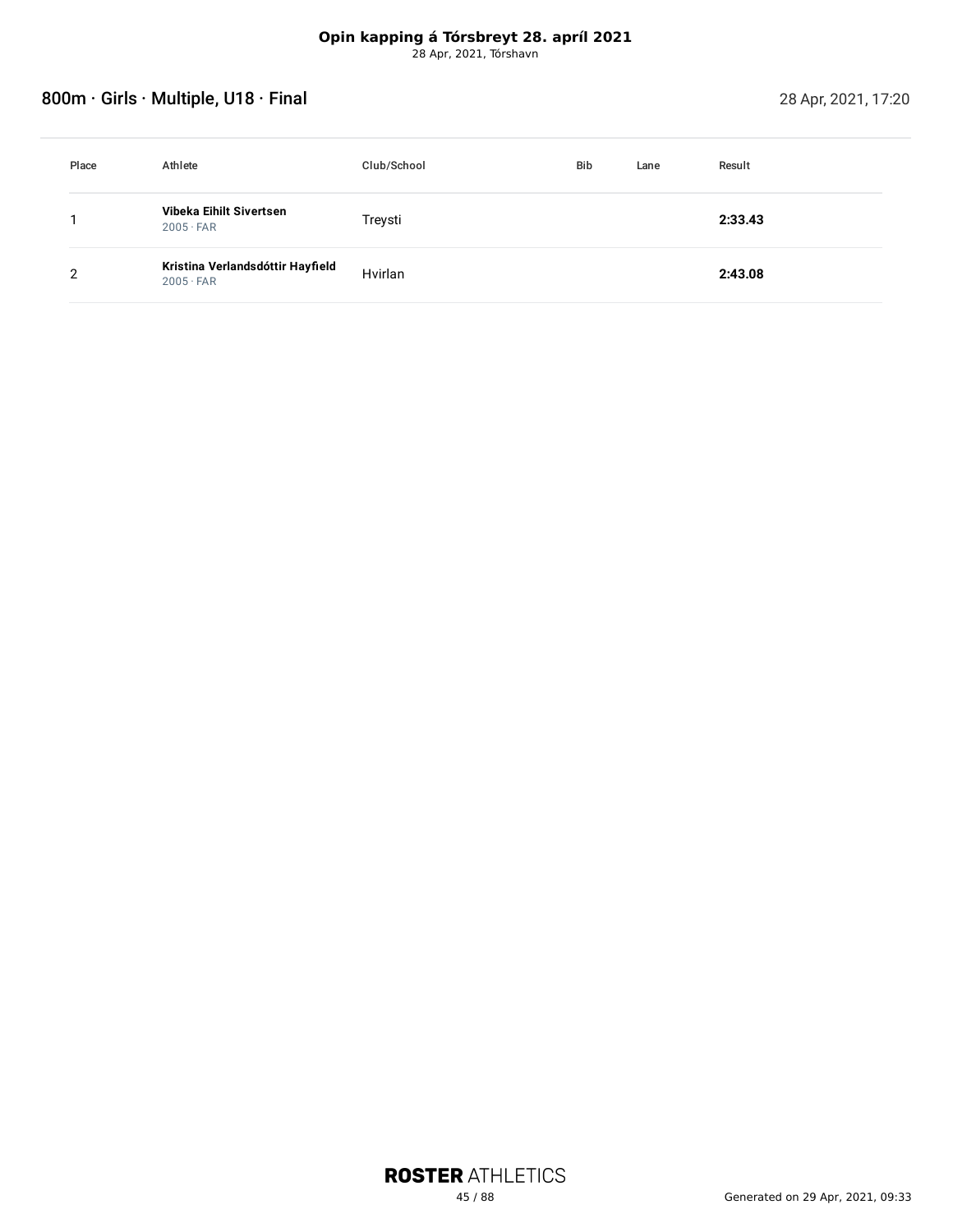# 800m · Women · Multiple, U20 · Final 28 Apr, 2021, 17:20

| Place | Athlete                             | Club/School | <b>Bib</b><br>Lane | Result  |  |
|-------|-------------------------------------|-------------|--------------------|---------|--|
|       | Maria Biskopstø<br>$2002 \cdot FAR$ | Veile IF    |                    | 2:30.59 |  |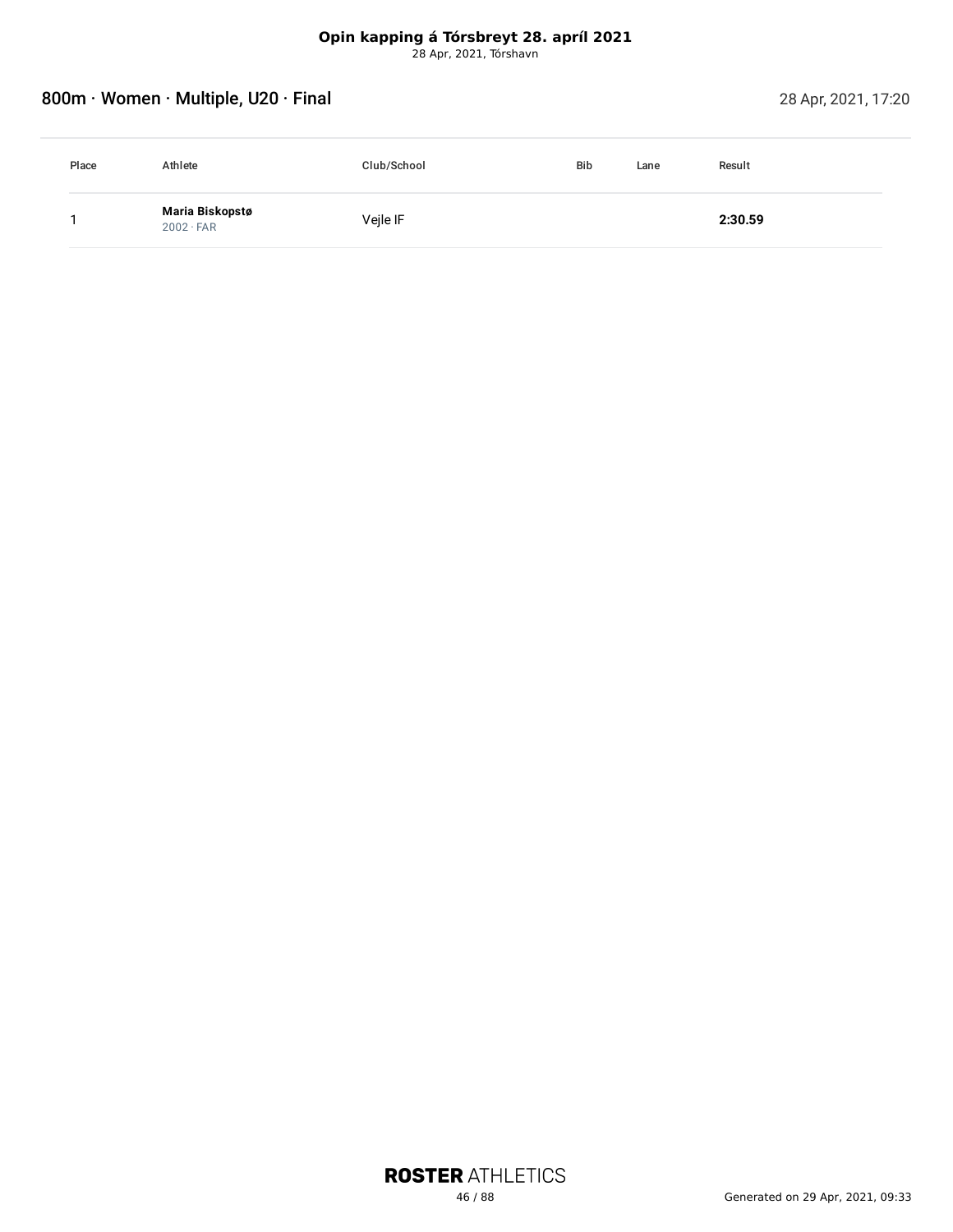# High Jump · Men & Boys · Multiple · Final 28 Apr, 2021, 17:30

| Place | Athlete                           | Age group | Club/School | <b>Bib</b><br>Result |
|-------|-----------------------------------|-----------|-------------|----------------------|
|       | Markus Køtlum<br>$2002 \cdot FAR$ | U20       | Bragdið     | 1.60                 |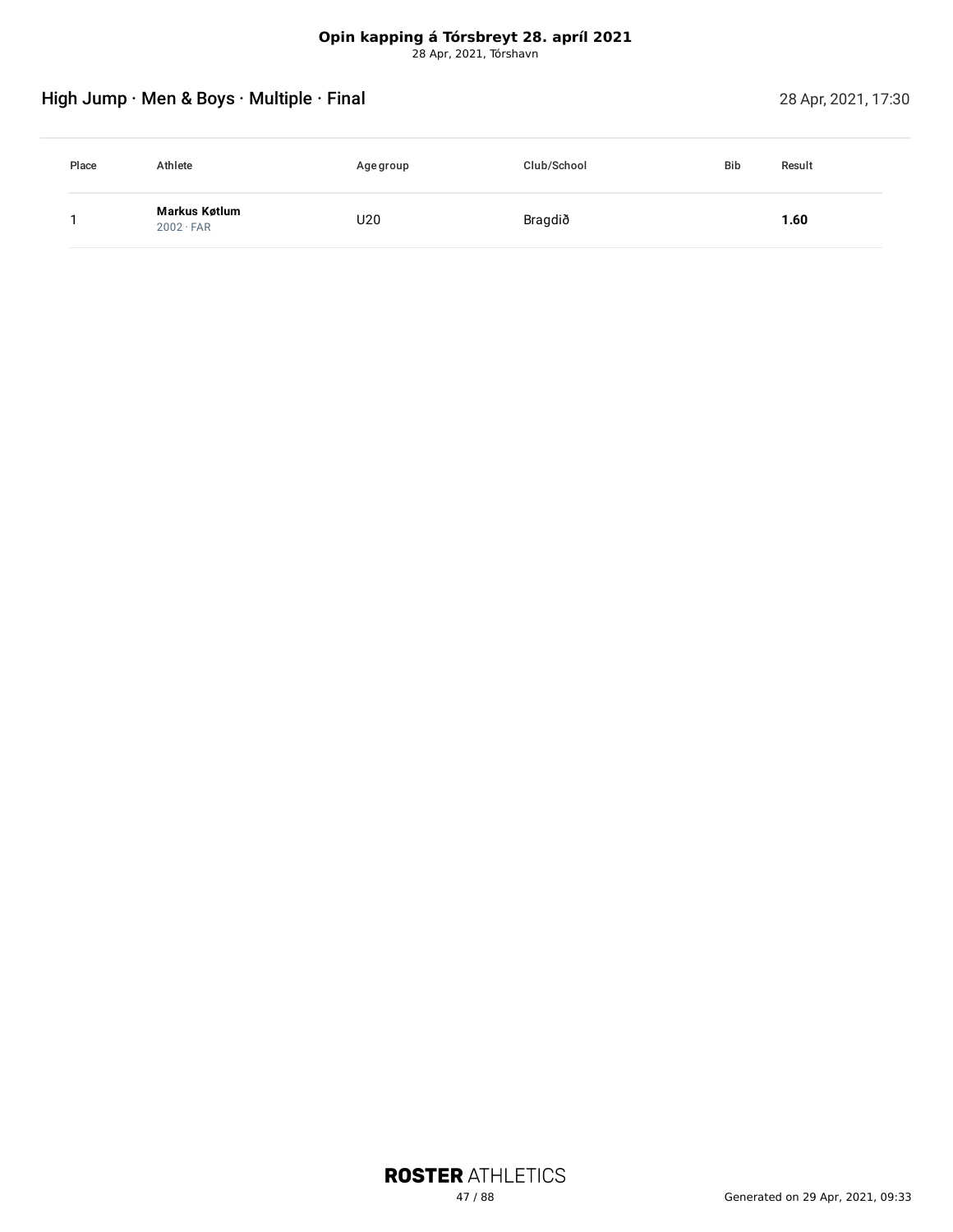# Attempts · High Jump · Men & Boys · Multiple · Final

| Place | Athlete                           | Agegroup | Attempts  |           |           |            |             |
|-------|-----------------------------------|----------|-----------|-----------|-----------|------------|-------------|
|       | Markus Køtlum<br>$2002 \cdot FAR$ | U20      | 1.40<br>o | .50<br>XO | 1.55<br>o | 1.60<br>XO | 1.65<br>XXX |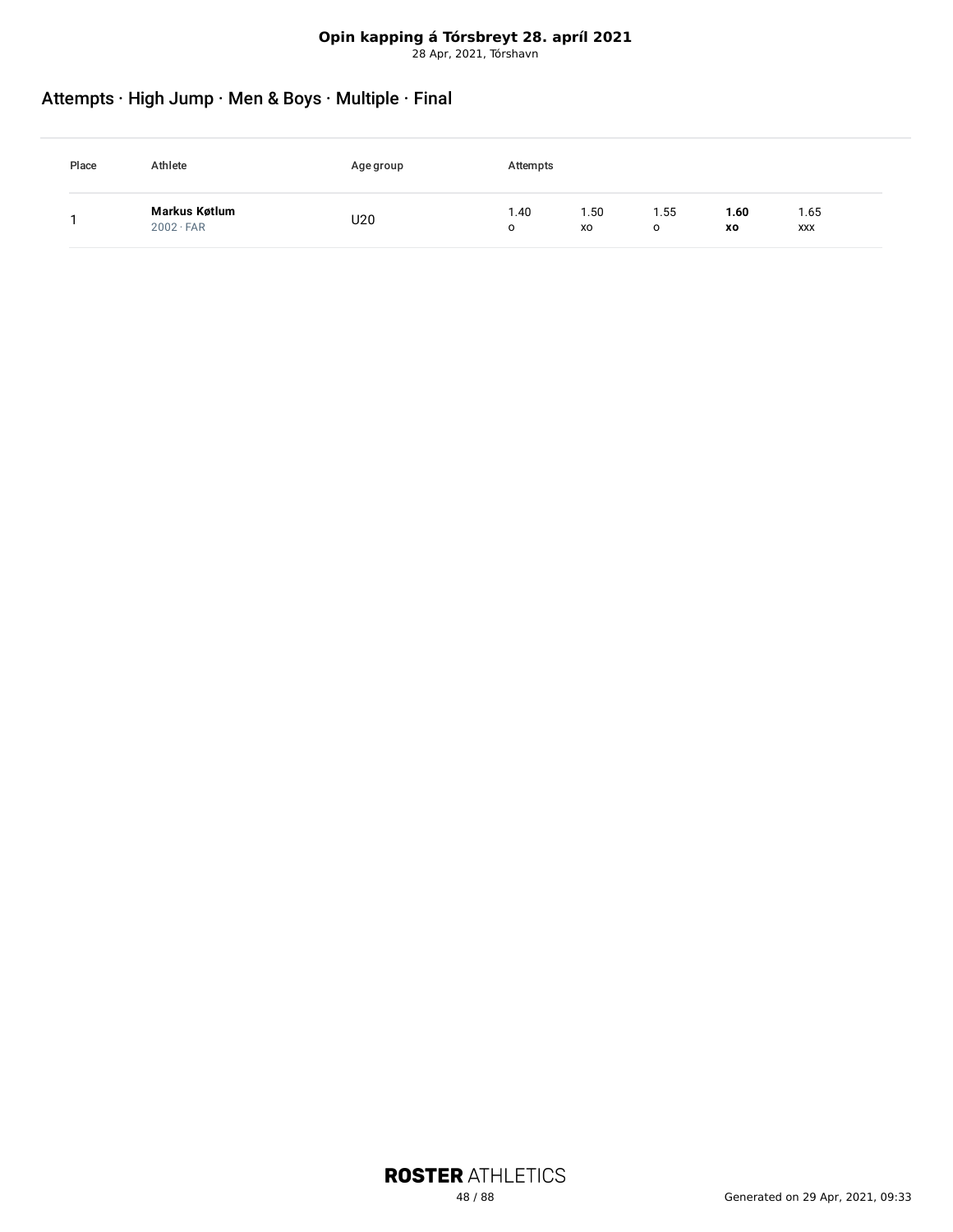# High Jump · Women & Girls · Multiple · Final 28 Apr, 2021, 17:30

| Place | Athlete                                            | Age group | Club/School | <b>Bib</b> | Result |
|-------|----------------------------------------------------|-----------|-------------|------------|--------|
|       | Teresa Fríðriksdóttir Bláhamar<br>$2001 \cdot FAR$ | U23       | Bragdið     |            | 1.55   |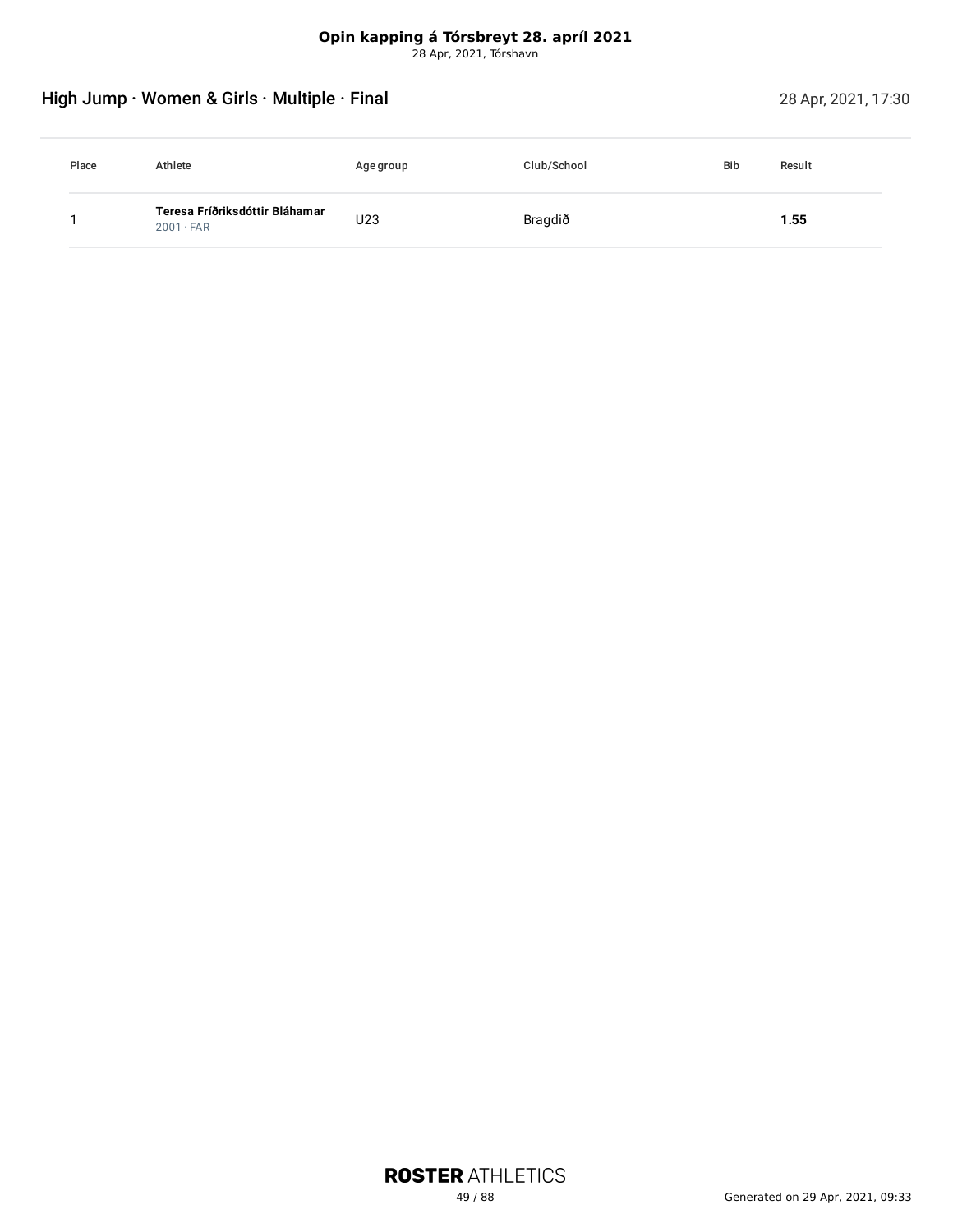### **Opin kapping á Tórsbreyt 28. apríl 2021**

28 Apr, 2021, Tórshavn

# Attempts · High Jump · Women & Girls · Multiple · Final

| Place | Athlete                                            | Agegroup | Attempts |           |           |            |             |
|-------|----------------------------------------------------|----------|----------|-----------|-----------|------------|-------------|
|       | Teresa Fríðriksdóttir Bláhamar<br>$2001 \cdot FAR$ | U23      | .40<br>O | 1.45<br>O | . 50<br>O | 1.55<br>XO | 1.58<br>XXX |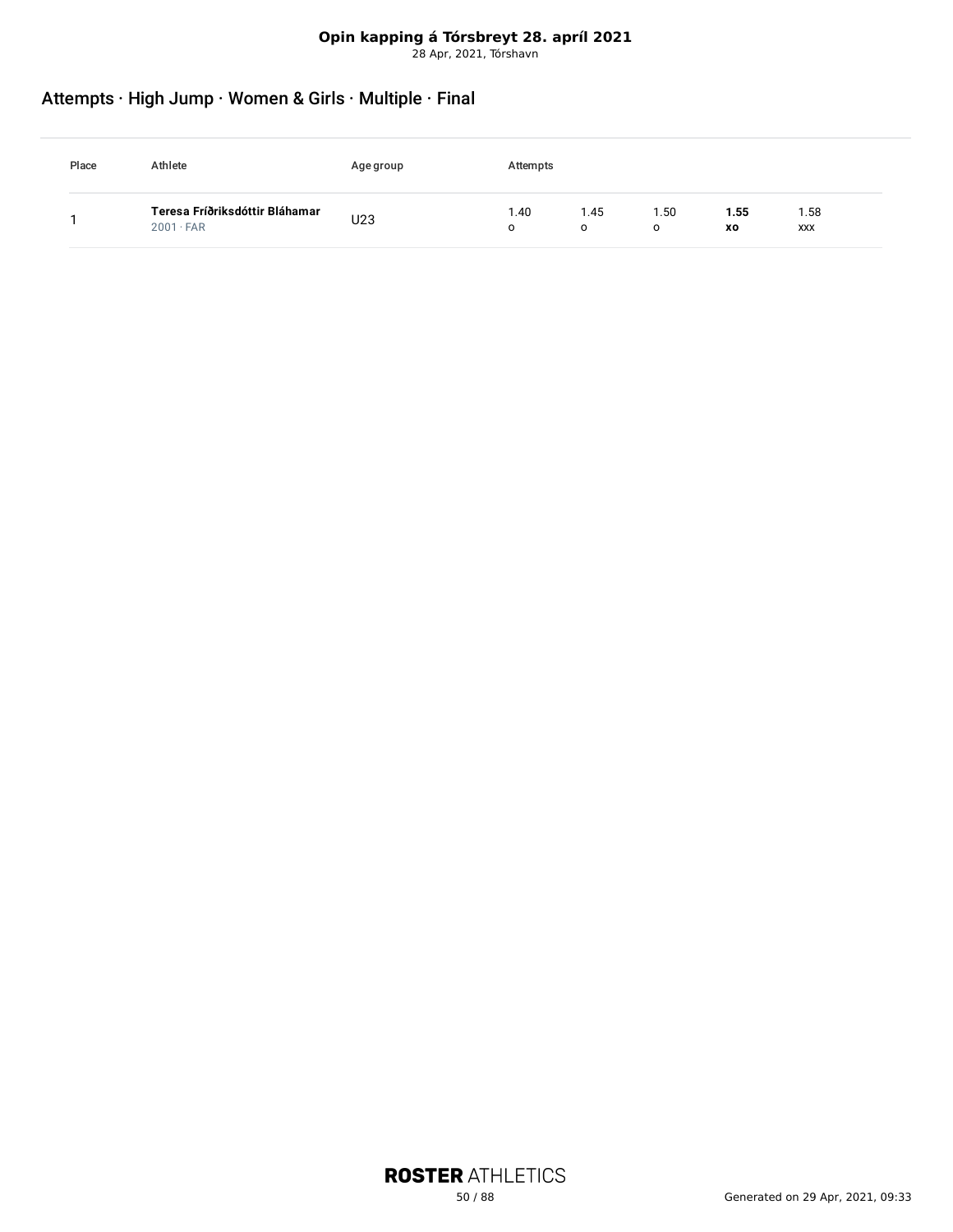# Long Jump · Men & Boys · Multiple · Final 28 Apr, 2021, 17:30

| Place          | Athlete                                        | Agegroup | Club/School | Bib | Result | Wind   |
|----------------|------------------------------------------------|----------|-------------|-----|--------|--------|
| $\mathbf{1}$   | Óðin Jógvansson Glerfoss<br>$2008 \cdot FAR$   | U14      | Bragdið     |     | 4.60   | $+3.0$ |
| $\mathbf{2}$   | Ísak Olafson<br>$2008 \cdot FAR$               | U14      | Hvirlan     |     | 3.97   | $+3.1$ |
| 3              | <b>Bogi Samson Vang</b><br>$2010 \cdot FAR$    | U12      | Bragdið     |     | 3.55   | $+2.2$ |
| 4              | <b>William Persson</b><br>$2006 \cdot FAR$     | U16      | Hvirlan     |     | 3.42   | $+1.9$ |
| 5              | Jóhan Waagstein<br>$2010 \cdot FAR$            | U12      | Hvirlan     |     | 3.37   | $+3.0$ |
| 6              | Kristjan Róksson<br>$2011 \cdot FAR$           | U12      | Hvirlan     |     | 3.34   | $+3.2$ |
| $\overline{7}$ | <b>Kelvin Saruni</b><br>$2008 \cdot FAR$       | U14      | Bragdið     |     | 3.29   | $+4.0$ |
| 8              | Jógvan Ingi F. Joensen<br>$2009 \cdot FAR$     | U14      | Hvirlan     |     | 3.26   | $+2.7$ |
| 9              | William E. S. Kruse<br>$2009 \cdot FAR$        | U14      | Hvirlan     |     | 3.04   | $+1.4$ |
| 10             | Hallur Reynslág<br>$2008 \cdot FAR$            | U14      |             |     | 3.03   | $+2.0$ |
| 11             | Bjarni Bogason Enni<br>$2012 \cdot FAR$        | U10      | Bragdið     |     | 2.93   | $+2.2$ |
| 12             | Villiam Weihe Øster<br>$2010 \cdot FAR$        | U12      | Hvirlan     |     | 2.86   | $+3.5$ |
| 13             | Rói Thomassen<br>$2010 \cdot FAR$              | U12      | Hvirlan     |     | 2.75   | $+3.0$ |
| 14             | <b>Kristian Joensen</b><br>$2011 \cdot FAR$    | U12      | Bragdið     |     | 2.60   | $+2.2$ |
| 15             | Robert Róason Vilhelmsen<br>$2011 \cdot FAR$   | U12      | Bragdið     |     | 2.52   | $+2.9$ |
| 16             | <b>Markus Eliassen</b><br>$2011 \cdot FAR$     | U12      | Bragdið     |     | 2.40   | $+2.0$ |
| 17             | Poul Archibald Guðmundsson<br>$2010 \cdot FAR$ | U12      | Hvirlan     |     | 2.29   | $+3.7$ |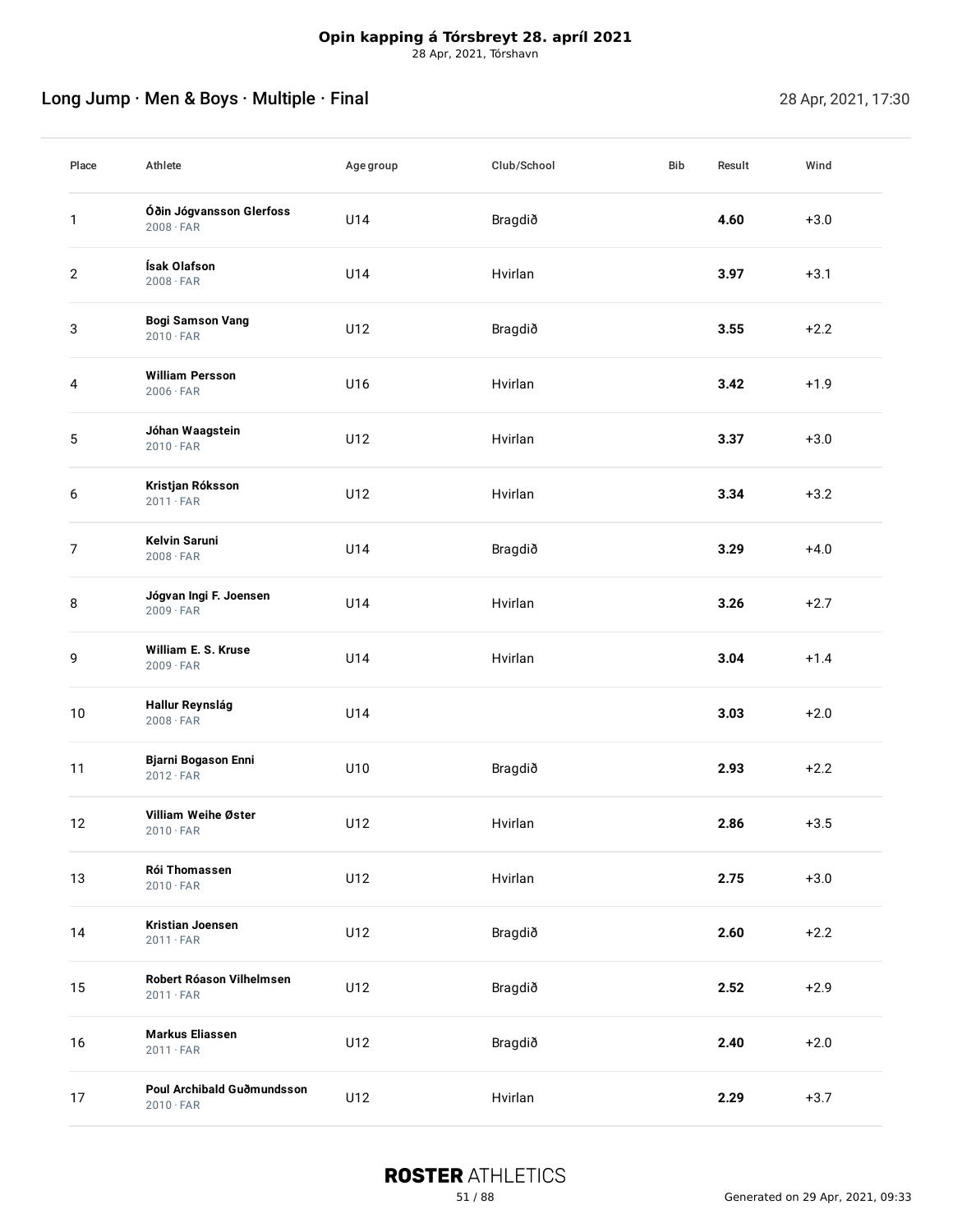# Long Jump · Men & Boys · Multiple · Final 28 Apr, 2021, 17:30

| Place | Athlete                                        | Agegroup | Club/School | Bib | Result    | Wind   |
|-------|------------------------------------------------|----------|-------------|-----|-----------|--------|
| 18    | Eyðun Høgenni<br>$2008 \cdot FAR$              | U14      | Bragdið     |     | 2.28      | $+2.9$ |
|       | Andreas Bjarnastein Antoft<br>$2002 \cdot FAR$ | U20      | Bragdið     |     | <b>NM</b> |        |
|       | <b>Kristian Joensen</b><br>$2011 \cdot FAR$    | U12      | Bragdið     |     | <b>NM</b> |        |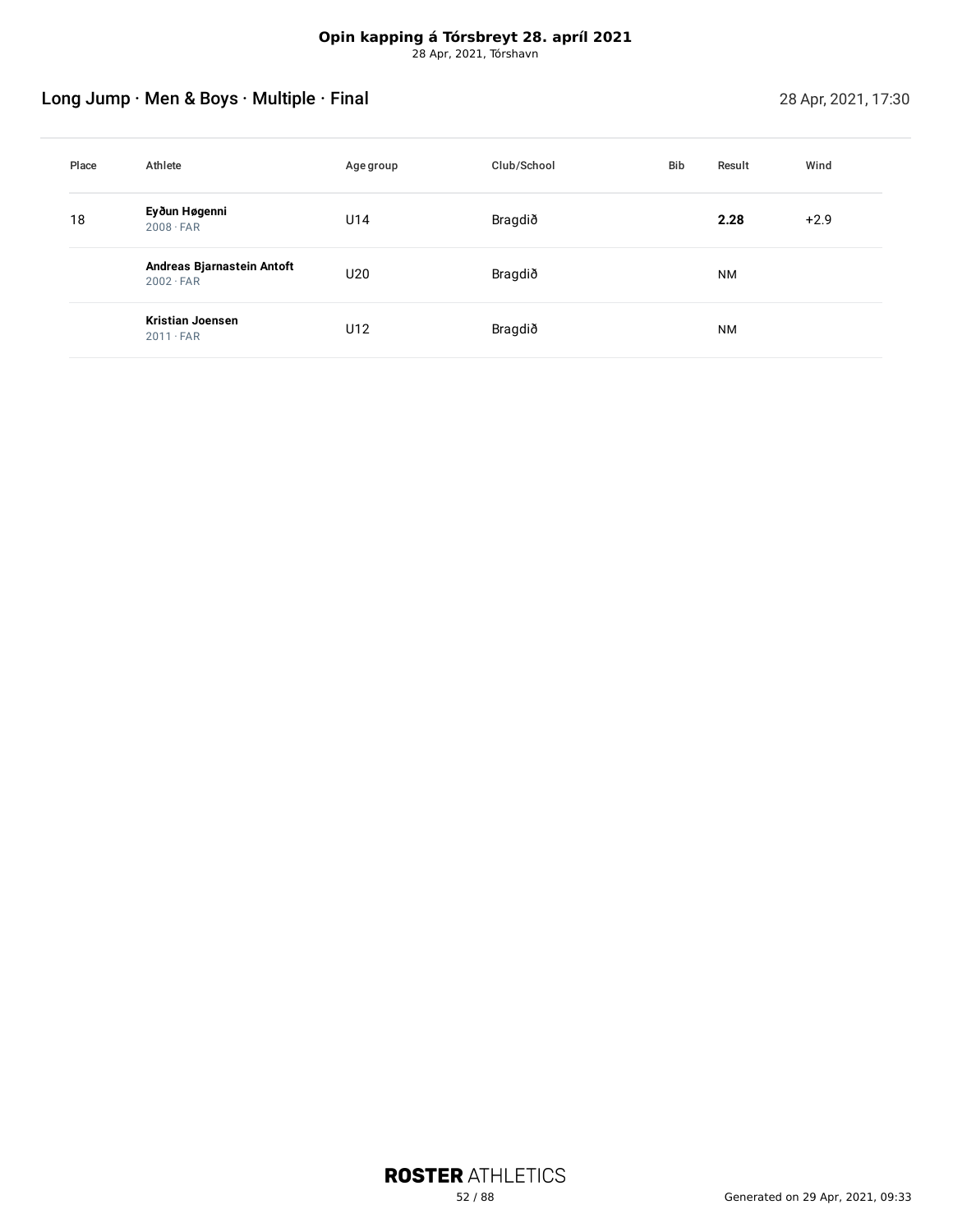# Attempts · Long Jump · Men & Boys · Multiple · Final

| Place          | Athlete                                        | Age group | Attempts      |               |               |               |               |              |
|----------------|------------------------------------------------|-----------|---------------|---------------|---------------|---------------|---------------|--------------|
| 1              | Óðin Jógvansson Glerfoss<br>$2008 \cdot FAR$   | U14       | $4.60 / +3.0$ | $\mathbf{r}$  |               |               |               |              |
| $\overline{c}$ | Ísak Olafson<br>$2008 \cdot FAR$               | U14       | $3.97 / +3.1$ | $\mathbf{r}$  |               |               |               |              |
| 3              | <b>Bogi Samson Vang</b><br>$2010 \cdot FAR$    | U12       | $3.55 / +2.2$ | $3.05 / +1.9$ | $3.02 / +1.7$ | $\mathsf{r}$  |               |              |
| 4              | <b>William Persson</b><br>$2006 \cdot FAR$     | U16       | $2.69 / +4.5$ | $2.84 / +2.8$ | $3.42 / +1.9$ | $3.30 / -0.1$ | $2.74 / -0.7$ | $\mathsf{r}$ |
| 5              | Jóhan Waagstein<br>$2010 \cdot FAR$            | U12       | $3.37 / +3.0$ | $3.18 / +2.5$ | $2.70 / +3.3$ | $\mathsf{r}$  |               |              |
| 6              | Kristjan Róksson<br>$2011 \cdot FAR$           | U12       | $3.30 / +3.0$ | $3.26 / +2.5$ | $3.34 / +3.2$ | $\mathsf{r}$  |               |              |
| $\overline{7}$ | <b>Kelvin Saruni</b><br>$2008 \cdot FAR$       | U14       | $3.29/ +4.0$  | $3.24 / +1.1$ | $3.25 / +2.1$ | $\mathsf{r}$  |               |              |
| 8              | Jógvan Ingi F. Joensen<br>$2009 \cdot FAR$     | U14       | $2.77 / +2.4$ | $2.79 / +1.9$ | $3.26 / +2.7$ | $\mathsf{r}$  |               |              |
| 9              | William E. S. Kruse<br>$2009 \cdot FAR$        | U14       | $2.81 / +3.9$ | $3.04 / +1.4$ | $2.96 / +2.7$ | $\mathsf{r}$  |               |              |
| $10\,$         | Hallur Reynslág<br>$2008 \cdot FAR$            | U14       | $3.03 / +2.0$ | $\mathsf{r}$  |               |               |               |              |
| 11             | Bjarni Bogason Enni<br>$2012 \cdot FAR$        | U10       | $2.93 / +2.2$ | $2.78 / +1.8$ | $2.71 / +4.0$ | $\mathsf{r}$  |               |              |
| 12             | Villiam Weihe Øster<br>$2010 \cdot FAR$        | U12       | $2.80 / +3.1$ | $2.81 / +2.3$ | $2.86 / +3.5$ | $\mathsf{r}$  |               |              |
| 13             | Rói Thomassen<br>$2010 \cdot FAR$              | U12       | $2.67 / +1.7$ | $2.71 / +2.4$ | $2.75 / +3.0$ | $\mathsf{r}$  |               |              |
| 14             | Kristian Joensen<br>$2011 \cdot FAR$           | U12       | $2.55 / +3.8$ | $2.60 / +2.2$ | $2.09 / +3.4$ | $\mathsf{r}$  |               |              |
| 15             | Robert Róason Vilhelmsen<br>$2011 \cdot FAR$   | U12       | $2.52 / +2.9$ | $2.10 / +1.7$ | $1.90 / +2.1$ | $\mathsf{r}$  |               |              |
| 16             | <b>Markus Eliassen</b><br>$2011 \cdot FAR$     | U12       | $2.40 / +2.0$ | $2.29 / +2.4$ | $2.27/+2.4$   | $\mathsf{r}$  |               |              |
| 17             | Poul Archibald Guðmundsson<br>$2010 \cdot FAR$ | U12       | 2.29/13.7     | $2.17 / +2.2$ | $2.21 / +2.0$ |               |               |              |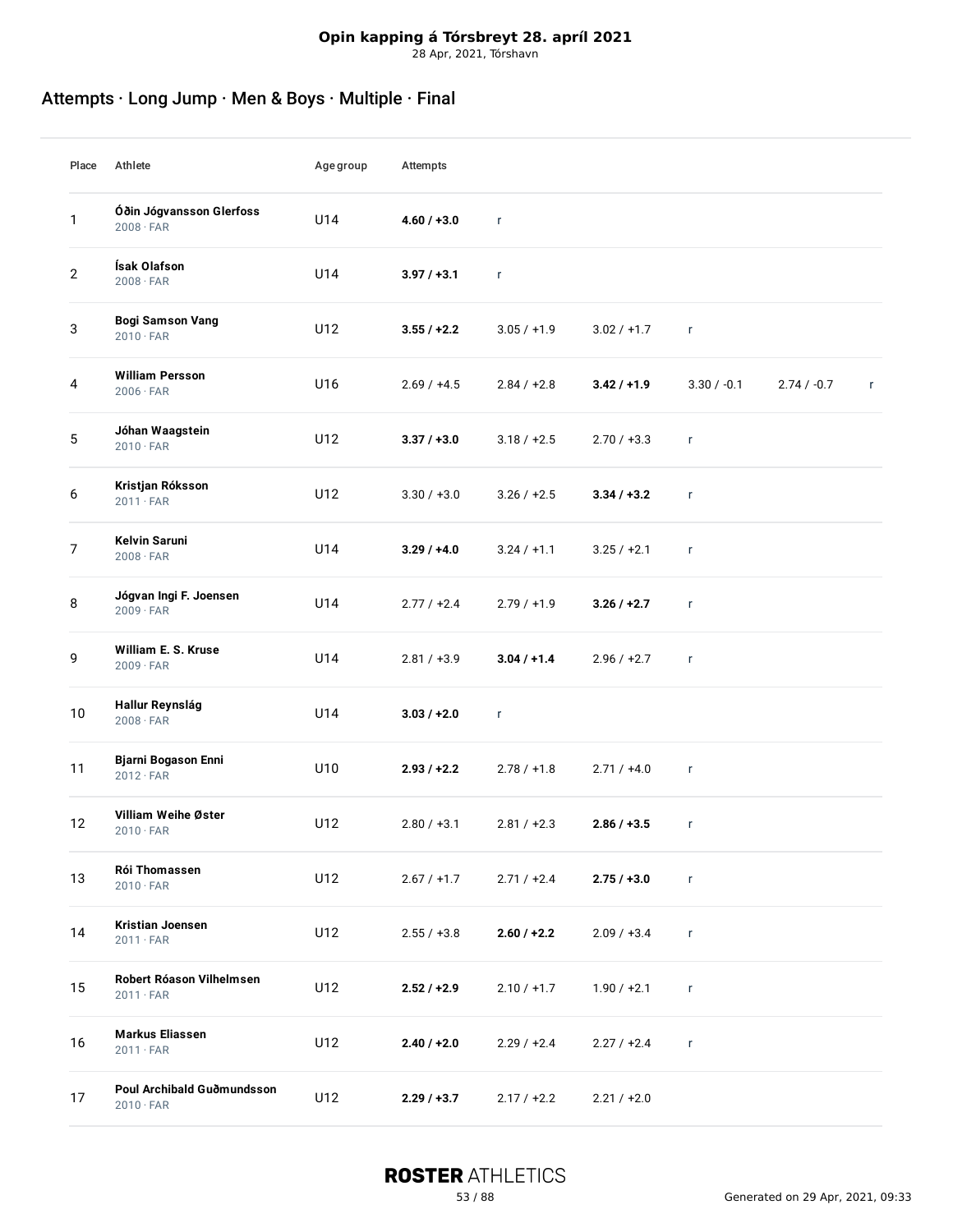# Attempts · Long Jump · Men & Boys · Multiple · Final

| Place | Athlete                                        | Age group | Attempts      |               |              |   |
|-------|------------------------------------------------|-----------|---------------|---------------|--------------|---|
| 18    | Eyðun Høgenni<br>$2008 \cdot FAR$              | U14       | $2.28 / +2.9$ | $2.04 / +2.0$ | x / NWI      | r |
|       | Andreas Bjarnastein Antoft<br>$2002 \cdot FAR$ | U20       | x/NWI         | x / NWI       | $\mathsf{r}$ |   |
|       | <b>Kristian Joensen</b><br>$2011 \cdot FAR$    | U12       | ٠             |               |              |   |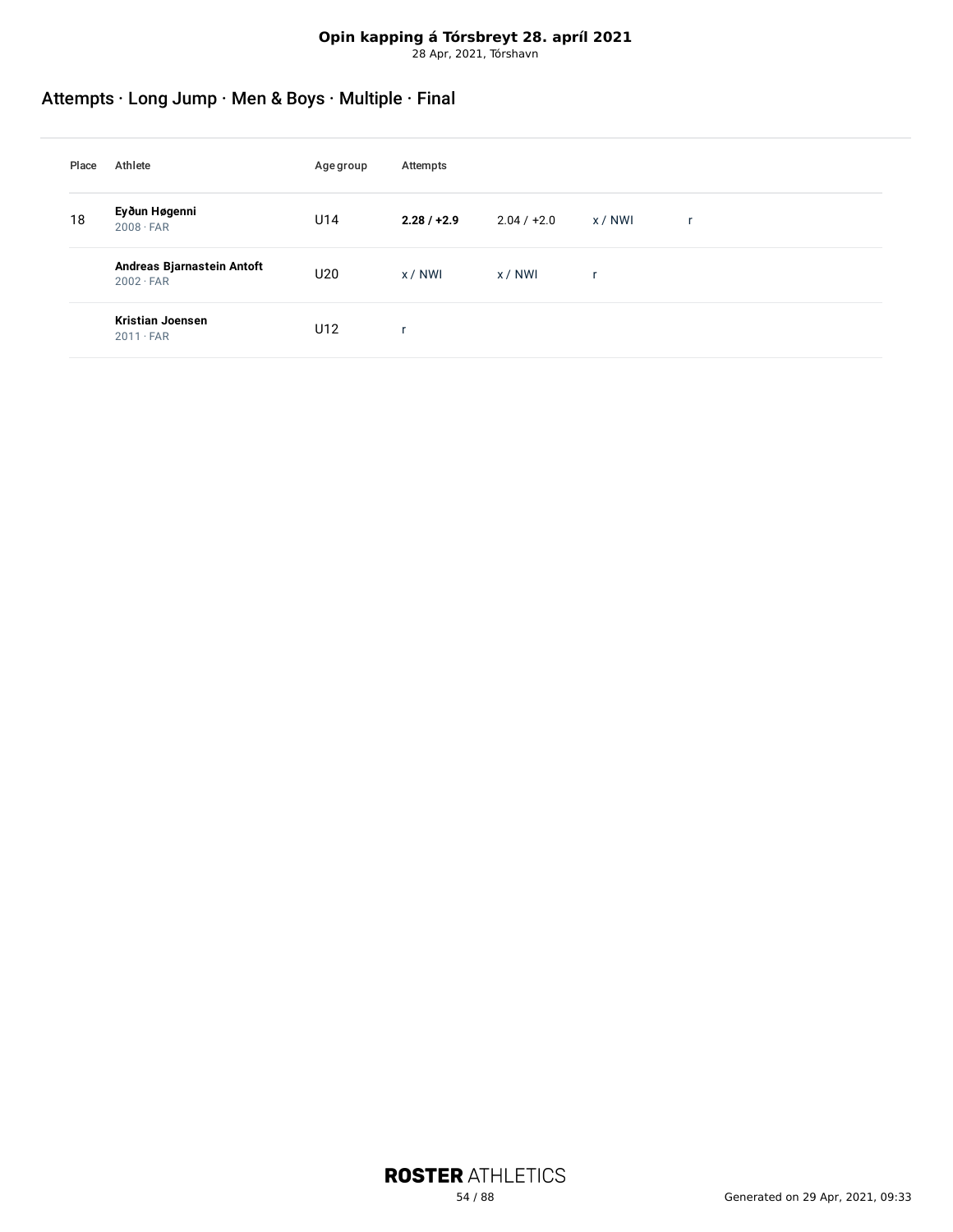# Long Jump · Boys · Multiple, U10 · Final 28 Apr, 2021, 17:30

| Place | Athlete                                 | Club/School | <b>Bib</b> | Result | Wind   |
|-------|-----------------------------------------|-------------|------------|--------|--------|
|       | Bjarni Bogason Enni<br>$2012 \cdot FAR$ | Bragdið     |            | 2.93   | $+2.2$ |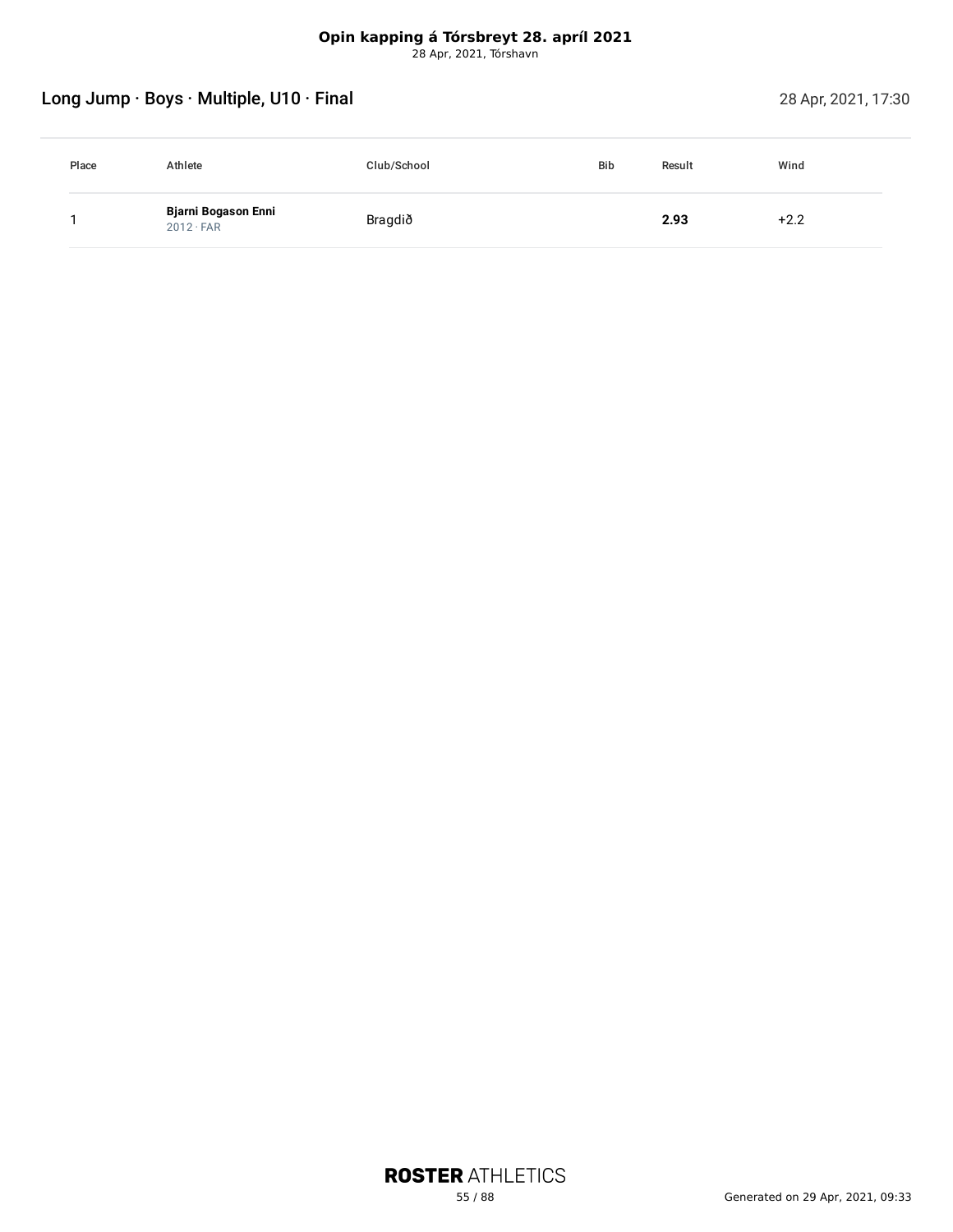# Attempts · Long Jump · Boys · Multiple, U10 · Final

| Place | Athlete                                 | Attempts      |               |               |  |
|-------|-----------------------------------------|---------------|---------------|---------------|--|
|       | Bjarni Bogason Enni<br>$2012 \cdot FAR$ | $2.93 / +2.2$ | $2.78 / +1.8$ | $2.71 / +4.0$ |  |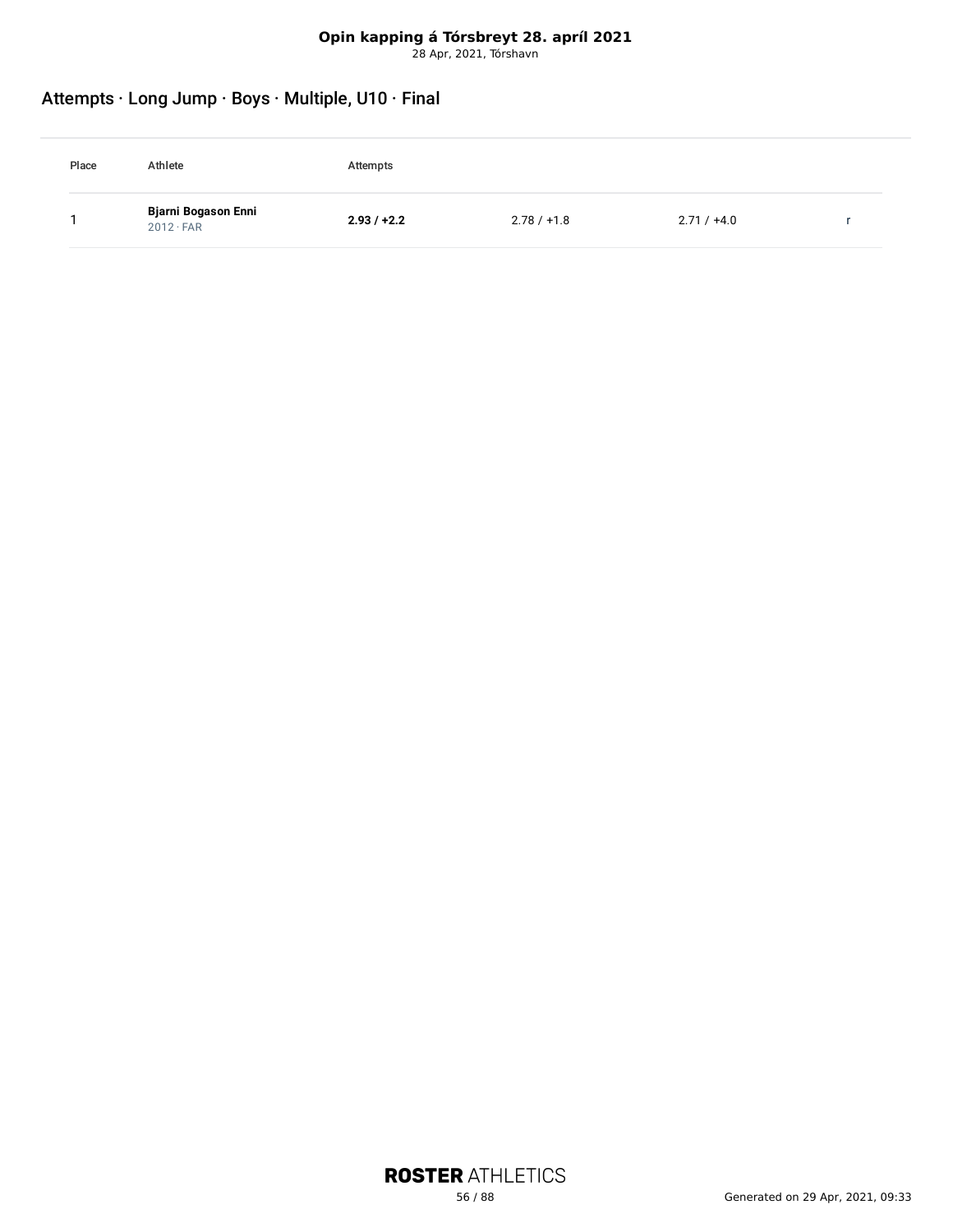# Long Jump · Boys · Multiple, U12 · Final 28 Apr, 2021, 17:30

| Place          | Athlete                                        | Club/School | Bib | Result    | Wind   |
|----------------|------------------------------------------------|-------------|-----|-----------|--------|
| 1              | <b>Bogi Samson Vang</b><br>$2010 \cdot FAR$    | Bragdið     |     | 3.55      | $+2.2$ |
| $\overline{2}$ | Jóhan Waagstein<br>$2010 \cdot FAR$            | Hvirlan     |     | 3.37      | $+3.0$ |
| 3              | Kristjan Róksson<br>$2011 \cdot FAR$           | Hvirlan     |     | 3.34      | $+3.2$ |
| 4              | Villiam Weihe Øster<br>$2010 \cdot FAR$        | Hvirlan     |     | 2.86      | $+3.5$ |
| 5              | <b>Rói Thomassen</b><br>$2010 \cdot FAR$       | Hvirlan     |     | 2.75      | $+3.0$ |
| 6              | <b>Kristian Joensen</b><br>$2011 \cdot FAR$    | Bragdið     |     | 2.60      | $+2.2$ |
| $\overline{7}$ | Robert Róason Vilhelmsen<br>$2011 \cdot FAR$   | Bragdið     |     | 2.52      | $+2.9$ |
| 8              | <b>Markus Eliassen</b><br>$2011 \cdot FAR$     | Bragdið     |     | 2.40      | $+2.0$ |
| 9              | Poul Archibald Guðmundsson<br>$2010 \cdot FAR$ | Hvirlan     |     | 2.29      | $+3.7$ |
|                | <b>Kristian Joensen</b><br>$2011 \cdot FAR$    | Bragdið     |     | <b>NM</b> |        |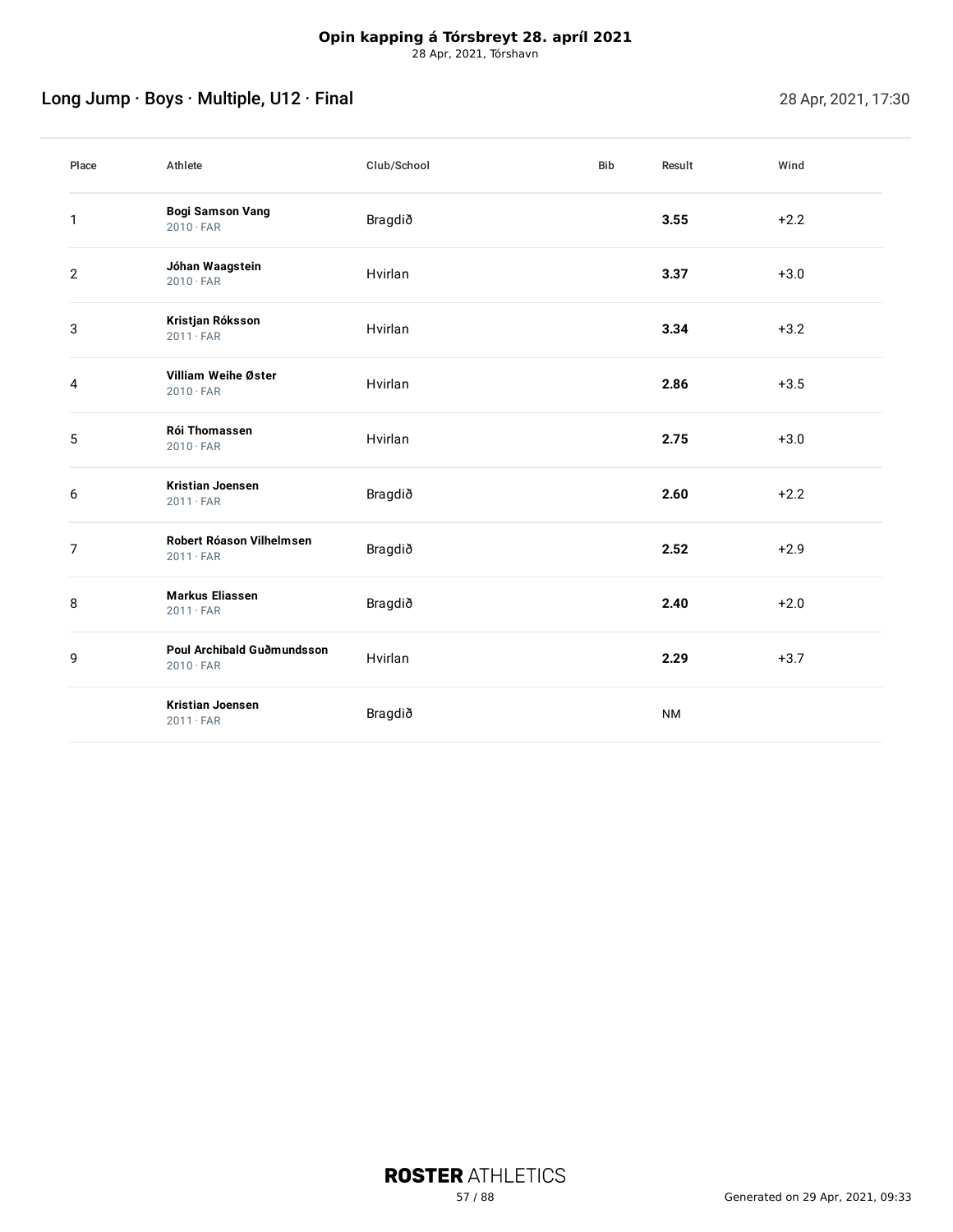# Attempts · Long Jump · Boys · Multiple, U12 · Final

| Place          | Athlete                                        | Attempts      |               |               |              |
|----------------|------------------------------------------------|---------------|---------------|---------------|--------------|
| 1              | <b>Bogi Samson Vang</b><br>$2010 \cdot FAR$    | $3.55 / +2.2$ | $3.05 / +1.9$ | $3.02 / +1.7$ | $\mathsf{r}$ |
| $\overline{2}$ | Jóhan Waagstein<br>$2010 \cdot FAR$            | $3.37 / +3.0$ | $3.18 / +2.5$ | $2.70 / +3.3$ | $\mathsf{r}$ |
| 3              | Kristjan Róksson<br>$2011 \cdot FAR$           | $3.30 / +3.0$ | $3.26 / +2.5$ | $3.34 / +3.2$ | $\mathsf{r}$ |
| 4              | Villiam Weihe Øster<br>$2010 \cdot FAR$        | $2.80 / +3.1$ | $2.81 / +2.3$ | $2.86 / +3.5$ | $\mathsf{r}$ |
| 5              | Rói Thomassen<br>$2010 \cdot FAR$              | $2.67 / +1.7$ | $2.71 / +2.4$ | $2.75 / +3.0$ | $\mathsf{r}$ |
| 6              | <b>Kristian Joensen</b><br>$2011 \cdot FAR$    | $2.55 / +3.8$ | $2.60 / +2.2$ | $2.09 / +3.4$ | $\mathsf{r}$ |
| 7              | Robert Róason Vilhelmsen<br>$2011 \cdot FAR$   | $2.52 / +2.9$ | $2.10 / +1.7$ | $1.90 / +2.1$ | r            |
| 8              | <b>Markus Eliassen</b><br>$2011 \cdot FAR$     | $2.40 / +2.0$ | $2.29 / +2.4$ | $2.27 / +2.4$ | $\mathsf{r}$ |
| 9              | Poul Archibald Guðmundsson<br>$2010 \cdot FAR$ | 2.29/13.7     | $2.17 / +2.2$ | $2.21 / +2.0$ |              |
|                | <b>Kristian Joensen</b><br>$2011 \cdot FAR$    | $\mathsf{r}$  |               |               |              |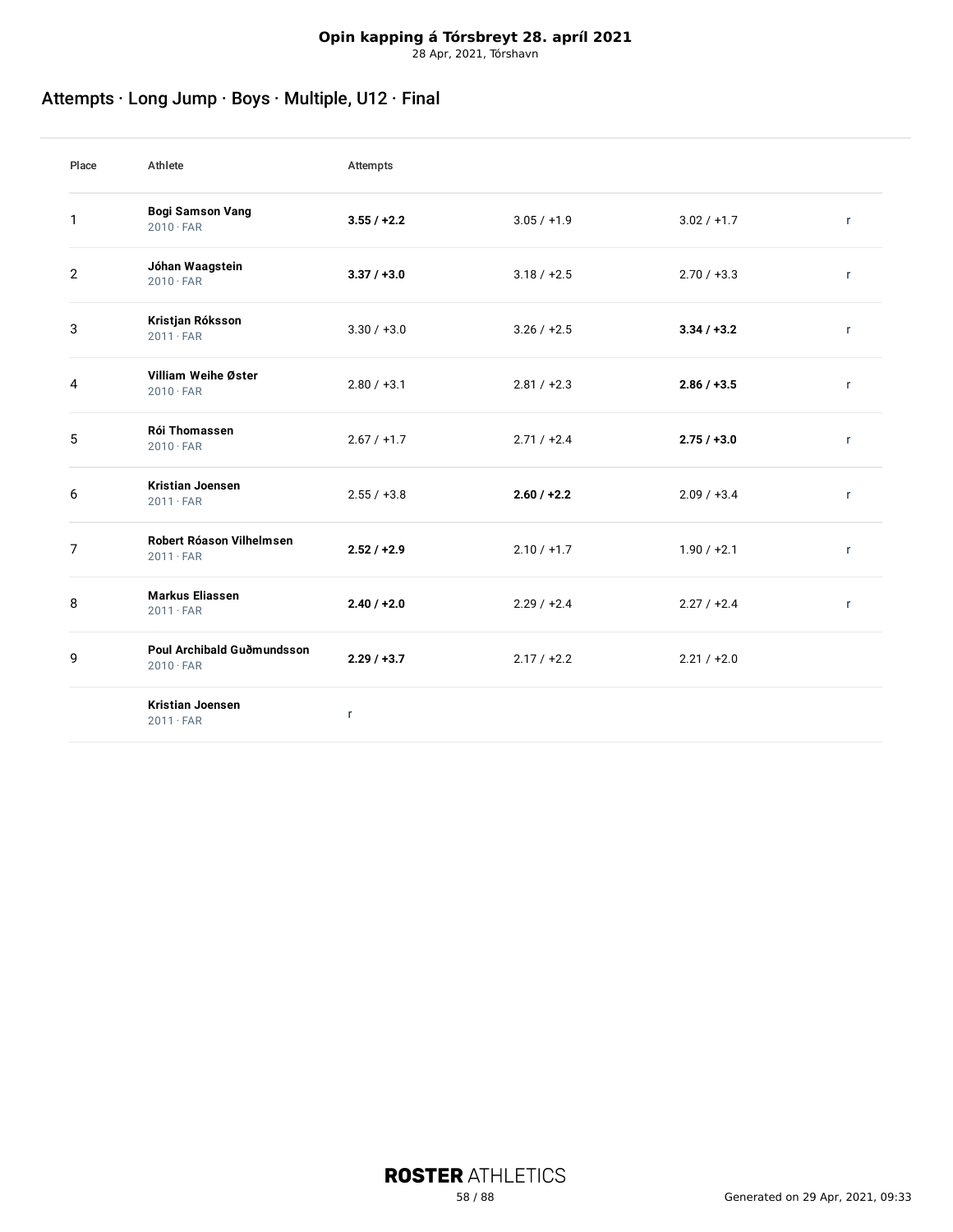# Long Jump · Boys · Multiple, U14 · Final 28 Apr, 2021, 17:30

| Place | Athlete                                      | Club/School | <b>Bib</b> | Result | Wind   |
|-------|----------------------------------------------|-------------|------------|--------|--------|
| 1     | Óðin Jógvansson Glerfoss<br>$2008 \cdot FAR$ | Bragdið     |            | 4.60   | $+3.0$ |
| 2     | Ísak Olafson<br>$2008 \cdot FAR$             | Hvirlan     |            | 3.97   | $+3.1$ |
| 3     | <b>Kelvin Saruni</b><br>$2008 \cdot FAR$     | Bragdið     |            | 3.29   | $+4.0$ |
| 4     | Jógvan Ingi F. Joensen<br>$2009 \cdot FAR$   | Hvirlan     |            | 3.26   | $+2.7$ |
| 5     | William E. S. Kruse<br>$2009 \cdot FAR$      | Hvirlan     |            | 3.04   | $+1.4$ |
| 6     | Hallur Reynslág<br>$2008 \cdot FAR$          |             |            | 3.03   | $+2.0$ |
| 7     | Eyðun Høgenni<br>$2008 \cdot FAR$            | Bragdið     |            | 2.28   | $+2.9$ |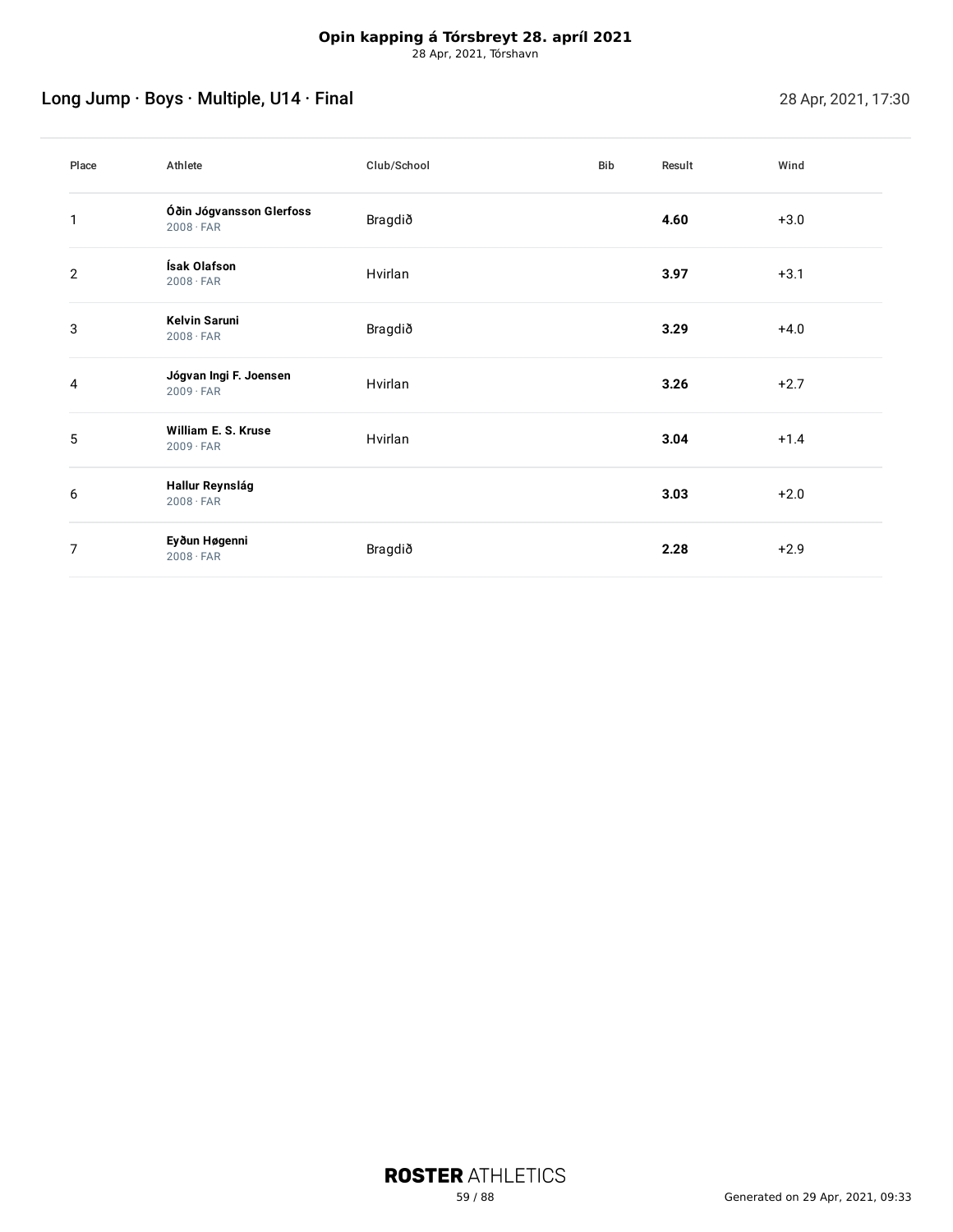# Attempts · Long Jump · Boys · Multiple, U14 · Final

| Place          | Athlete                                      | Attempts      |               |               |              |
|----------------|----------------------------------------------|---------------|---------------|---------------|--------------|
|                | Óðin Jógvansson Glerfoss<br>$2008 \cdot FAR$ | $4.60 / +3.0$ | $\mathsf{r}$  |               |              |
| $\overline{2}$ | Ísak Olafson<br>$2008 \cdot FAR$             | $3.97 / +3.1$ | $\mathsf{r}$  |               |              |
| 3              | <b>Kelvin Saruni</b><br>$2008 \cdot FAR$     | $3.29 / +4.0$ | $3.24 / +1.1$ | $3.25 / +2.1$ | $\mathsf{r}$ |
| 4              | Jógvan Ingi F. Joensen<br>$2009 \cdot FAR$   | $2.77 / +2.4$ | $2.79 / +1.9$ | $3.26 / +2.7$ | r            |
| 5              | William E. S. Kruse<br>$2009 \cdot FAR$      | $2.81 / +3.9$ | $3.04 / +1.4$ | $2.96 / +2.7$ | $\mathsf{r}$ |
| 6              | Hallur Reynslág<br>$2008 \cdot FAR$          | $3.03 / +2.0$ | $\mathsf{r}$  |               |              |
| 7              | Eyðun Høgenni<br>$2008 \cdot FAR$            | $2.28 / +2.9$ | $2.04 / +2.0$ | x/NWI         | r            |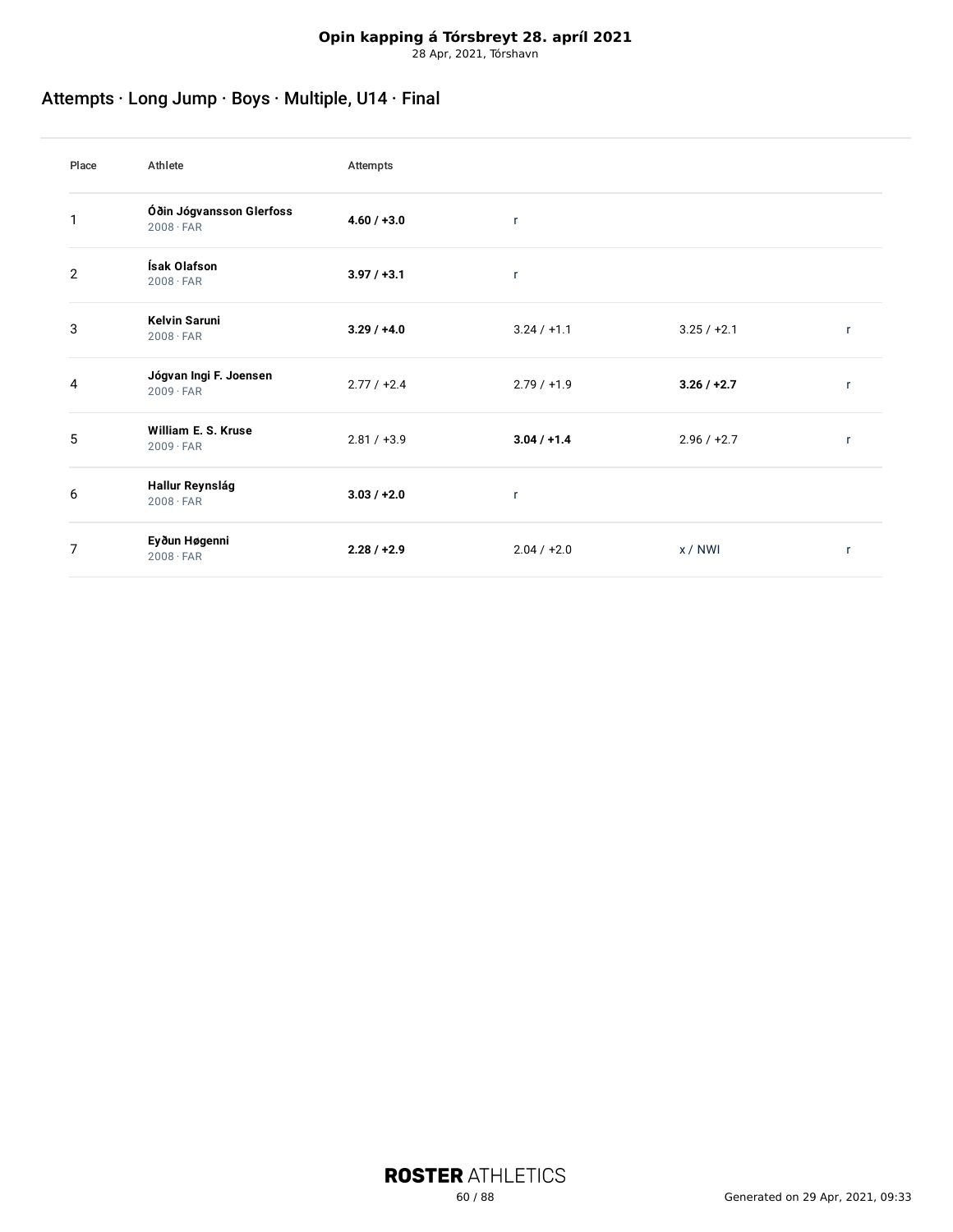# Long Jump · Boys · Multiple, U16 · Final 28 Apr, 2021, 17:30

| Place | Athlete                                    | Club/School | <b>Bib</b> | Result | Wind   |
|-------|--------------------------------------------|-------------|------------|--------|--------|
|       | <b>William Persson</b><br>$2006 \cdot FAR$ | Hvirlan     |            | 3.42   | $+1.9$ |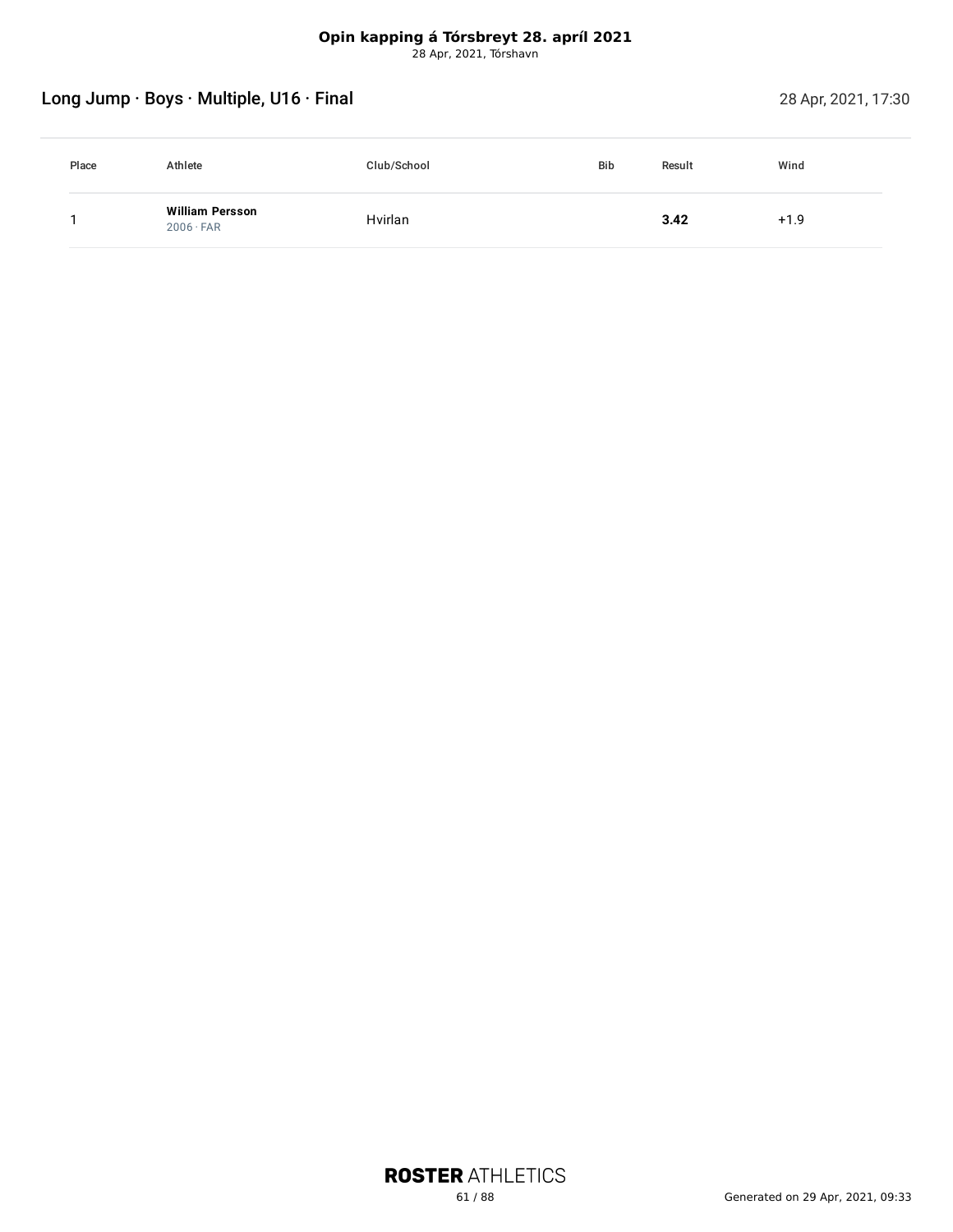# Attempts · Long Jump · Boys · Multiple, U16 · Final

| Place | Athlete                             | Attempts      |               |               |               |               |  |
|-------|-------------------------------------|---------------|---------------|---------------|---------------|---------------|--|
|       | William Persson<br>$2006 \cdot FAR$ | $2.69 / +4.5$ | $2.84 / +2.8$ | $3.42 / +1.9$ | $3.30 / -0.1$ | $2.74 / -0.7$ |  |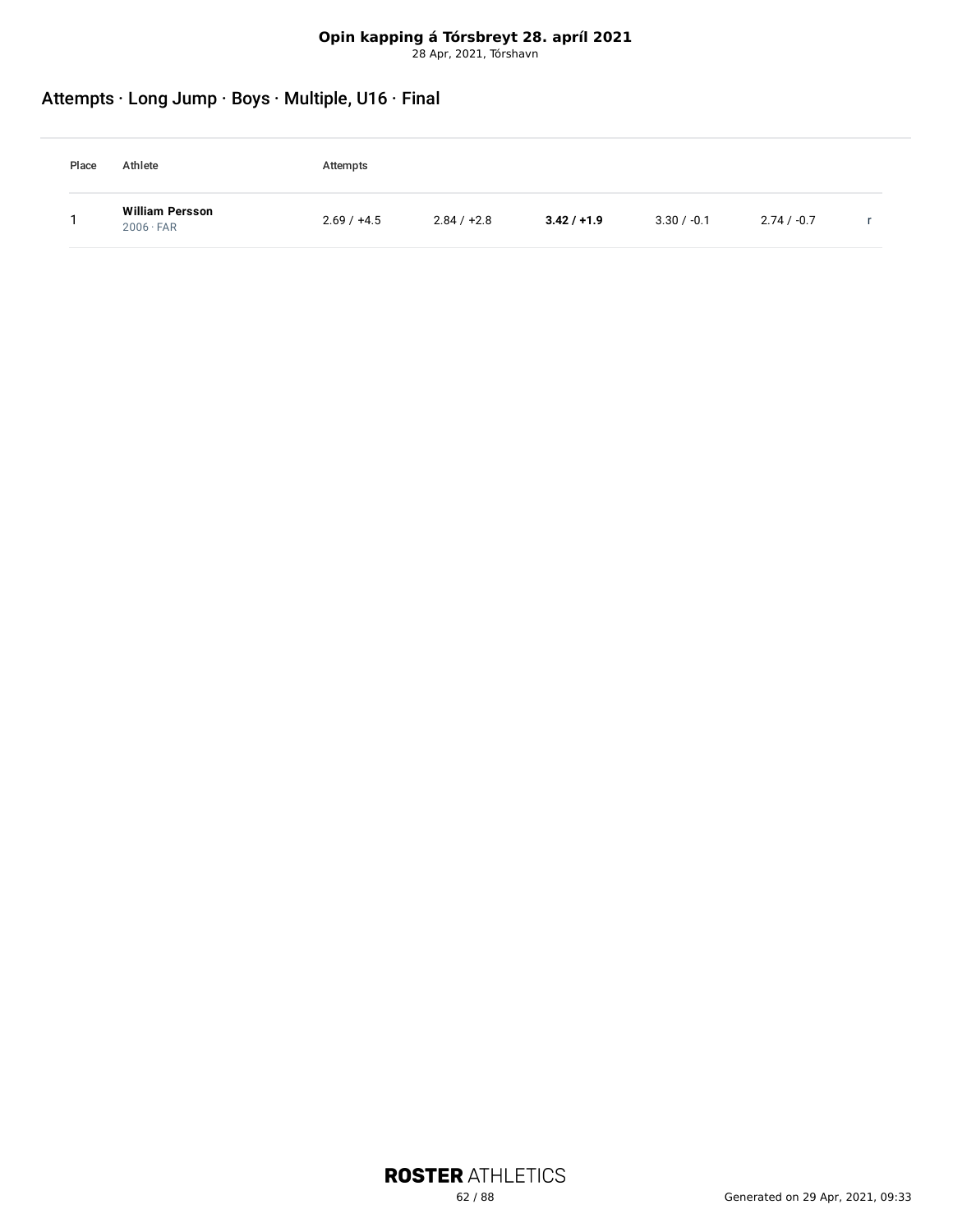# Long Jump · Men · Multiple, U20 · Final 28 Apr, 2021, 17:30

| Place | Athlete                                        | Club/School | <b>Bib</b> | Result    | Wind |
|-------|------------------------------------------------|-------------|------------|-----------|------|
|       | Andreas Bjarnastein Antoft<br>$2002 \cdot FAR$ | Bragdið     |            | <b>NM</b> |      |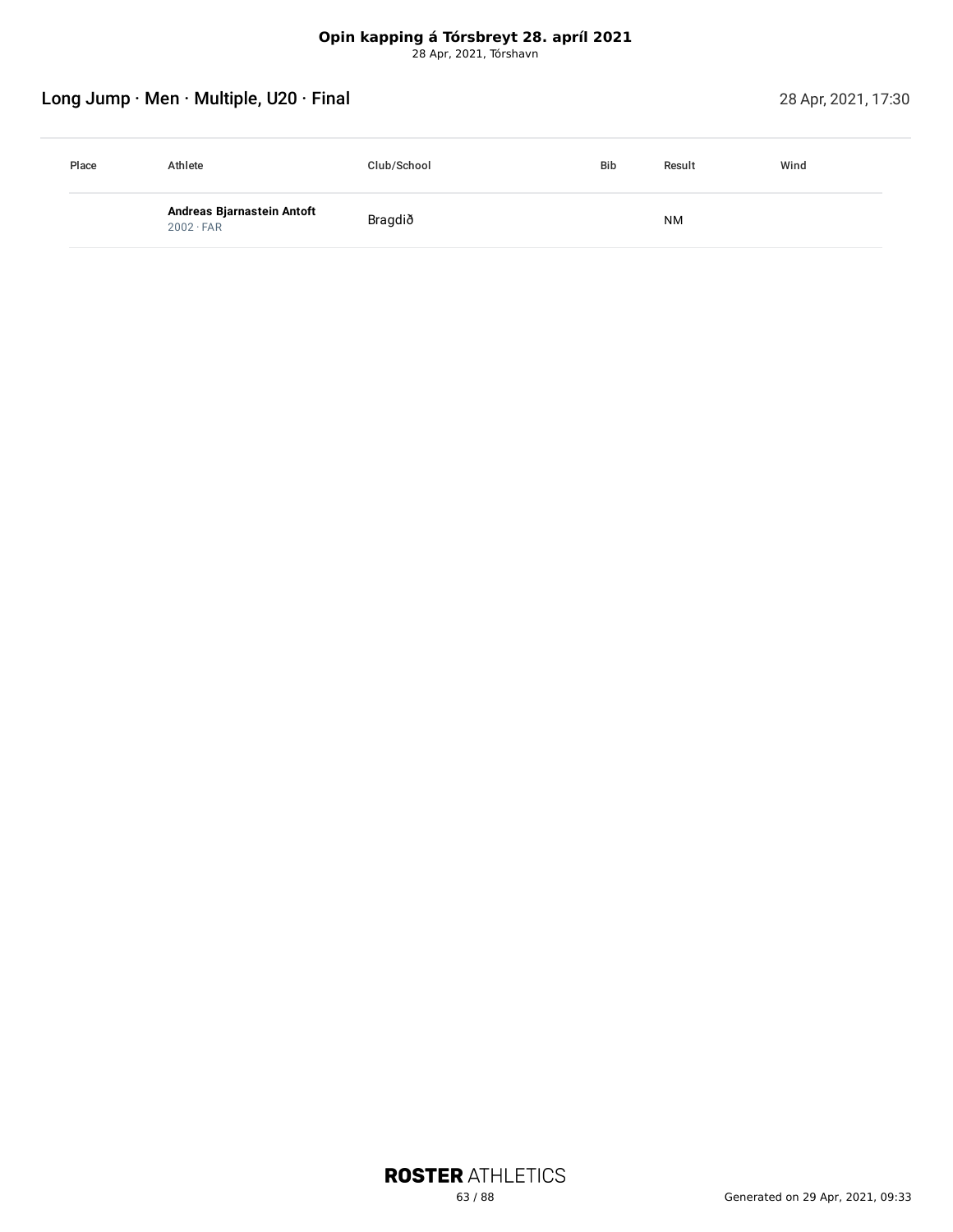# Attempts · Long Jump · Men · Multiple, U20 · Final

| Place | Athlete                                        | Attempts |       |  |
|-------|------------------------------------------------|----------|-------|--|
|       | Andreas Bjarnastein Antoft<br>$2002 \cdot FAR$ | x / NWI  | x/NWI |  |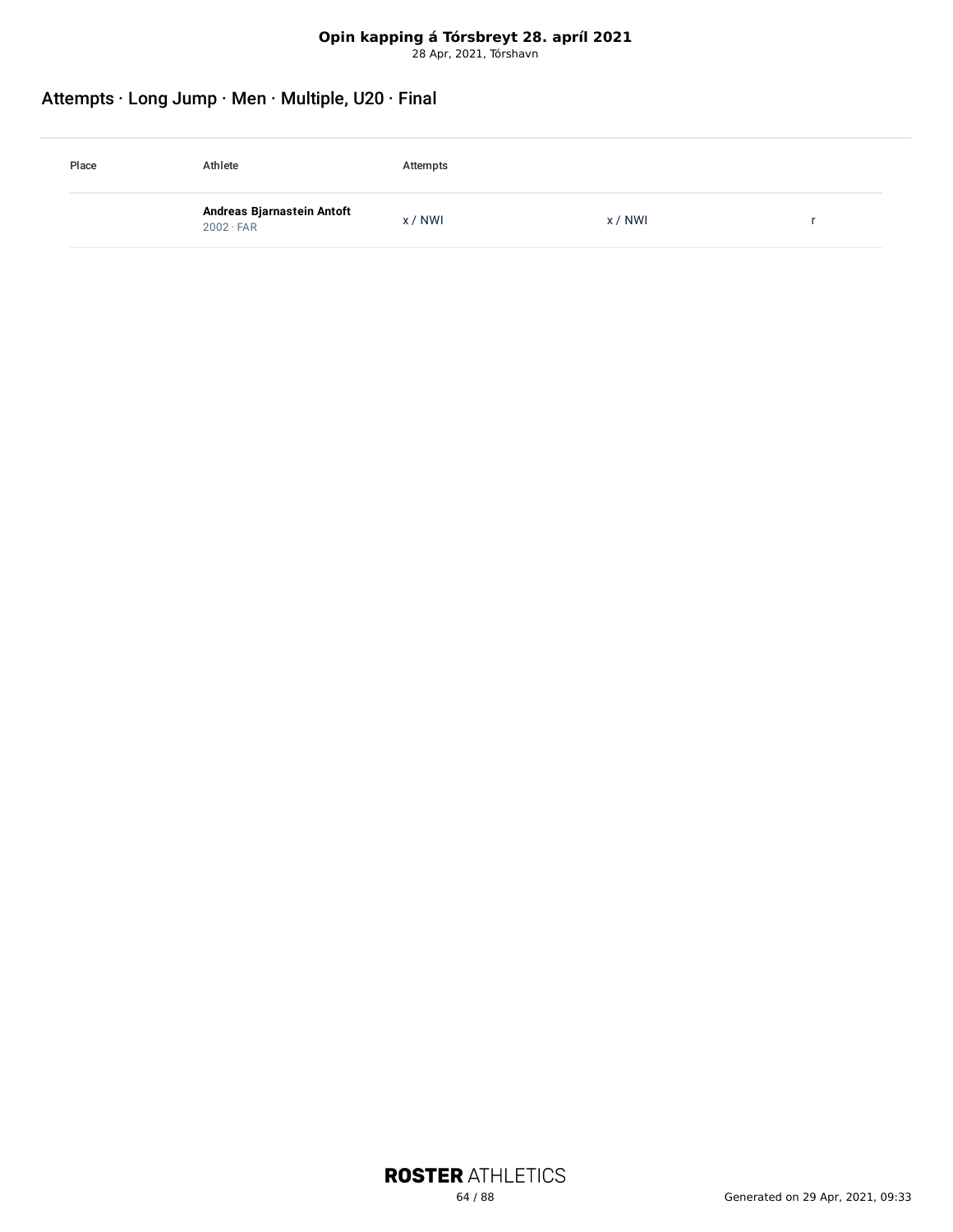# Long Jump · Women & Girls · Multiple · Final 28 Apr, 2021, 17:30

| Place            | Athlete                                          | Agegroup | Club/School | Bib | Result | Wind   |
|------------------|--------------------------------------------------|----------|-------------|-----|--------|--------|
| 1                | Arina Ludvig Michelsen<br>$2005 \cdot FAR$       | U18      | Bragdið     |     | 4.53   | $+3.2$ |
| $\overline{2}$   | Sigrið Hansdóttir<br>$2010 \cdot FAR$            | U12      | Bragdið     |     | 4.13   | $+2.8$ |
| 3                | Natalia Lydersen<br>$2008 \cdot FAR$             | U14      | Treysti     |     | 4.13   | $+2.8$ |
| 4                | Monika Sigurðsdóttir Vang<br>$2011 \cdot FAR$    | U12      | Bragdið     |     | 3.90   | $+3.9$ |
| 5                | Lý Petersen<br>$2007 \cdot FAR$                  | U16      | Treysti     |     | 3.82   | $+3.1$ |
| 6                | Katrin Streymoy Sahin-Skjalm<br>$2008 \cdot FAR$ | U14      | Bragdið     |     | 3.50   | $+4.0$ |
| $\boldsymbol{7}$ | Elena Joensen<br>$2009 \cdot FAR$                | U14      | Bragdið     |     | 3.23   | $+3.0$ |
| 8                | Ai Waagstein<br>$2007 \cdot FAR$                 | U16      | Hvirlan     |     | 3.20   | $+2.1$ |
| 9                | Mia Ásadottir<br>$2010 \cdot FAR$                | U12      | Hvirlan     |     | 3.14   | $+2.0$ |
| 10               | Guðrið Høgenni<br>$2010 \cdot FAR$               | U12      | Bragdið     |     | 3.12   | $+3.6$ |
| 11               | Bjalla Beintudóttir Dalsgarð<br>$2009 \cdot FAR$ | U14      | Hvirlan     |     | 3.08   | $+2.1$ |
| 12               | <b>Margret Joensen</b><br>$2007 \cdot FAR$       | U16      | Bragdið     |     | 3.03   | $+3.0$ |
| 13               | Lilja Finnsdóttir<br>$2010 \cdot FAR$            | U12      | Hvirlan     |     | 2.99   | $+2.8$ |
| 14               | Ai Waagstein<br>$2007 \cdot FAR$                 | U16      | Hvirlan     |     | 2.99   | $+2.9$ |
| 15               | Sigga Smæra Næs<br>$2010 \cdot FAR$              | U12      | Bragdið     |     | 2.98   | $+4.3$ |
| 16               | Helena í Skorini<br>$2011 \cdot FAR$             | U12      | Onki felag  |     | 2.95   | $+3.4$ |
| 17               | Ró Apolonia Hansdóttir<br>$2012 \cdot FAR$       | U10      | Bragdið     |     | 2.91   | $+2.4$ |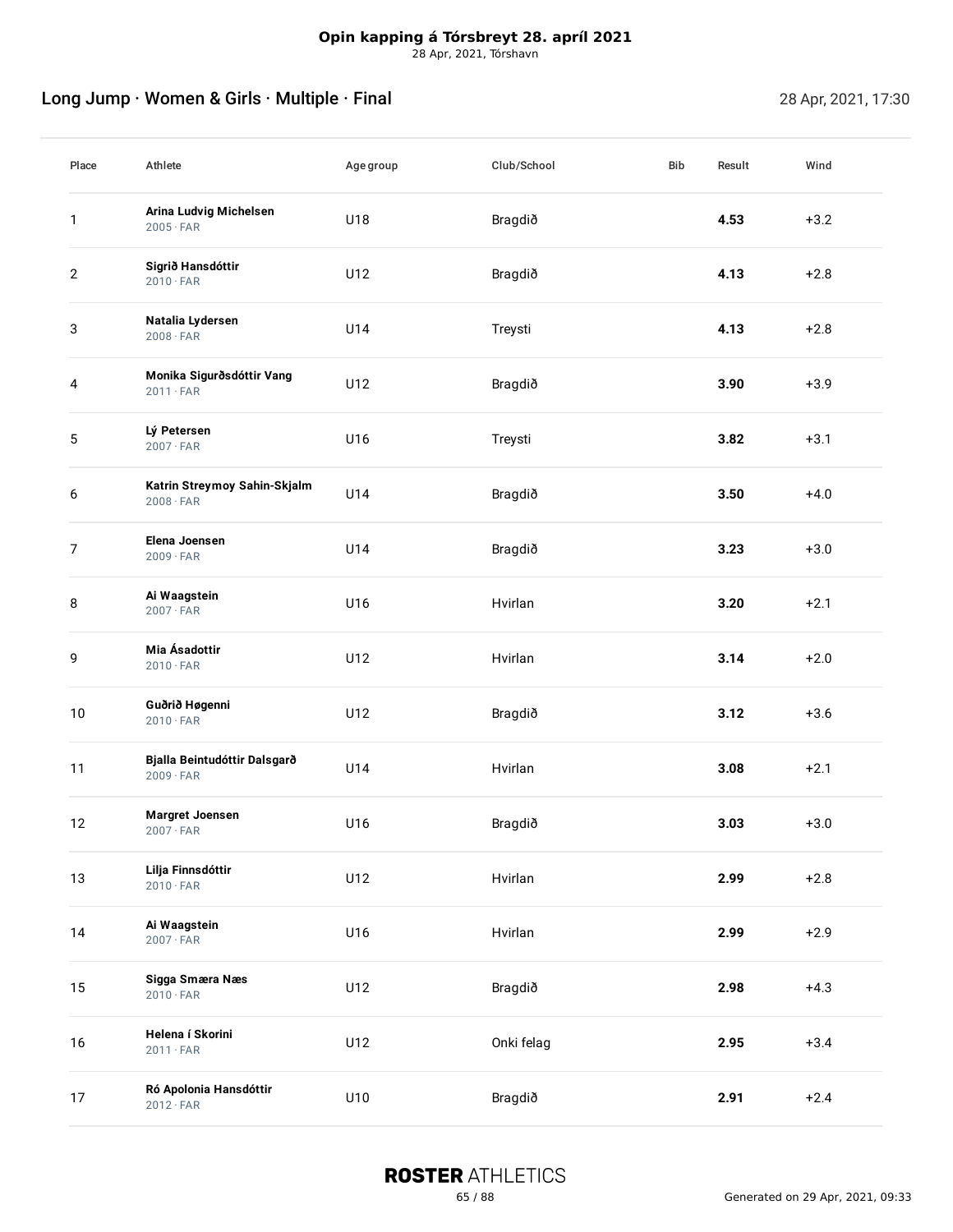# Long Jump · Women & Girls · Multiple · Final 28 Apr, 2021, 17:30

| Place | Athlete                                           | Agegroup | Club/School | <b>Bib</b> | Result    | Wind   |
|-------|---------------------------------------------------|----------|-------------|------------|-----------|--------|
| 18    | Vera Lilja H. Róadóttir<br>$2012 \cdot FAR$       | U10      | Bragdið     |            | 2.84      | $+1.6$ |
| 19    | Jennhild Lydersen<br>$2010 \cdot FAR$             | U12      | Treysti     |            | 2.84      | $+2.8$ |
| 20    | Astrið Hanusdóttir av Steinum<br>$2012 \cdot FAR$ | U10      | Bragdið     |            | 2.74      | $+1.6$ |
| 21    | Debora Hvannastein<br>$2011 \cdot FAR$            | U12      | Treysti     |            | 2.68      | $+3.6$ |
| 22    | Tóra Akralíð<br>$2009 \cdot FAR$                  | U14      | Bragdið     |            | 2.55      | $+2.8$ |
| 23    | Josefina Ó. Lamhauge<br>$2009 \cdot FAR$          | U14      | Treysti     |            | 2.40      | $+3.9$ |
| 24    | Anna Helena Guttesen<br>$2012 \cdot FAR$          | U10      | Hvirlan     |            | 2.31      | $+2.3$ |
| 25    | Maja Ó. Lamhauge<br>$2011 \cdot FAR$              | U12      | Treysti     |            | 2.20      | $+2.2$ |
|       | <b>Bjørg Djurhuus Jensen</b><br>$2003 \cdot FAR$  | U20      | Bragdið     |            | <b>NM</b> |        |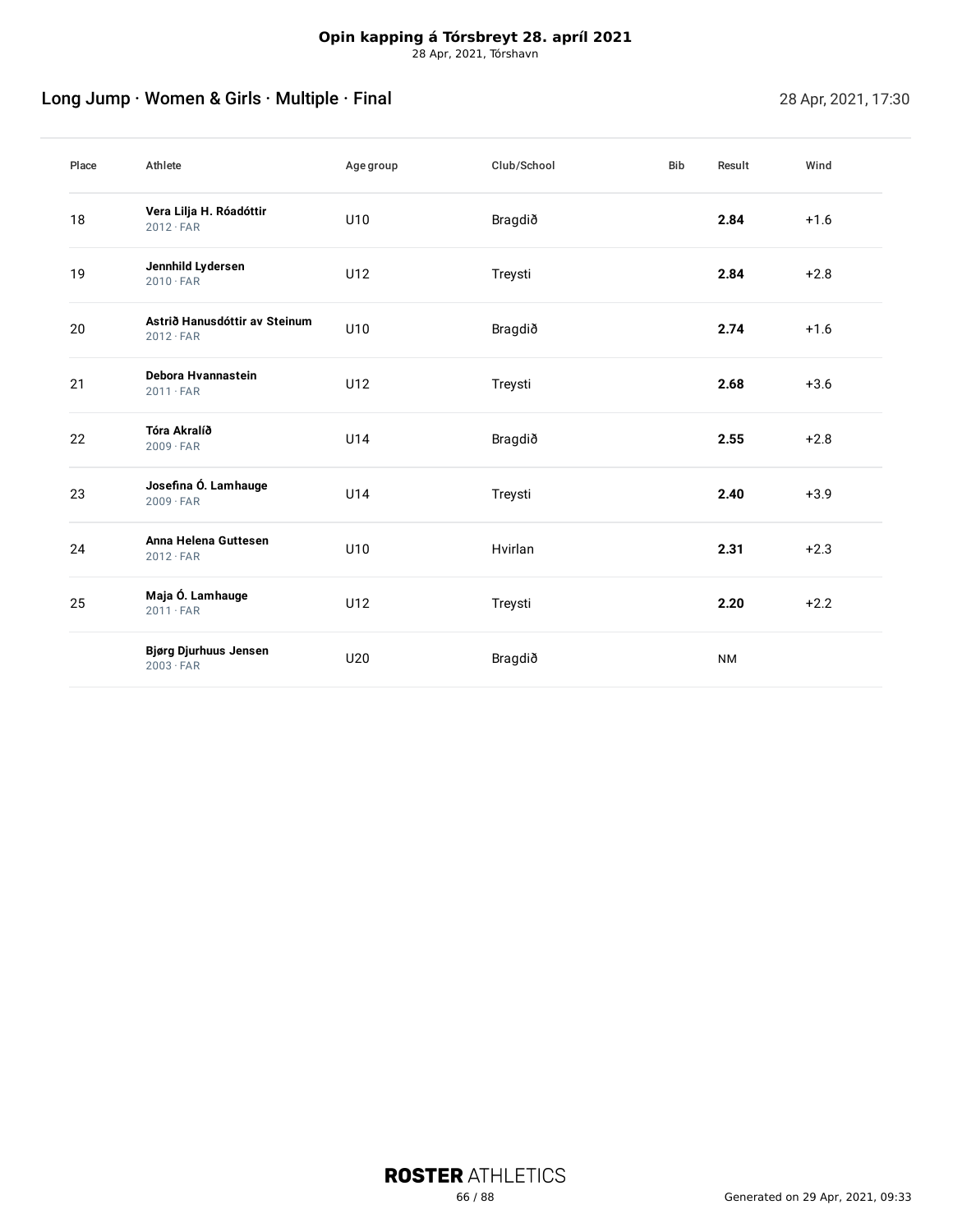# **Opin kapping á Tórsbreyt 28. apríl 2021**

28 Apr, 2021, Tórshavn

# Attempts · Long Jump · Women & Girls · Multiple · Final

|    | Place Athlete                                    | Agegroup | Attempts      |               |               |               |               |               |
|----|--------------------------------------------------|----------|---------------|---------------|---------------|---------------|---------------|---------------|
| 1  | Arina Ludvig Michelsen<br>$2005 \cdot FAR$       | U18      | $4.32 / +3.8$ | $4.53 / +3.2$ | $4.23 / +0.7$ | $3.91 / -0.6$ | $4.20 / +1.4$ | $4.11 / +0.2$ |
| 2  | Sigrið Hansdóttir<br>$2010 \cdot FAR$            | U12      | $3.73 / +2.3$ | $3.96 / +2.6$ | $4.13 / +2.8$ | $\mathbf{r}$  |               |               |
| 3  | Natalia Lydersen<br>$2008 \cdot FAR$             | U14      | $3.84 / +2.5$ | $4.13 / +2.8$ | $3.70 / +4.7$ | $\mathsf{r}$  |               |               |
| 4  | Monika Sigurðsdóttir Vang<br>$2011 \cdot FAR$    | U12      | $3.01 / +3.1$ | $3.90 / +3.9$ | $3.01 / +1.8$ | $\mathsf{r}$  |               |               |
| 5  | Lý Petersen<br>$2007 \cdot FAR$                  | U16      | $3.57 / +2.6$ | $3.82 / +3.1$ | $3.77 / +2.7$ | $\mathsf{r}$  |               |               |
| 6  | Katrin Streymoy Sahin-Skjalm<br>$2008 \cdot FAR$ | U14      | $3.16 / +2.5$ | $3.22 / +4.0$ | $3.50 / +4.0$ | $\mathbf{r}$  |               |               |
| 7  | Elena Joensen<br>$2009 \cdot FAR$                | U14      | $3.23 / +3.0$ | x/NWI         | $3.17 / +3.2$ | $\mathsf{r}$  |               |               |
| 8  | Ai Waagstein<br>$2007 \cdot FAR$                 | U16      | $2.99 / +2.9$ | $2.97 / +2.3$ | $3.20 / +2.1$ | $\mathsf{r}$  |               |               |
| 9  | Mia Ásadottir<br>$2010 \cdot FAR$                | U12      | $3.14 / +2.0$ | $2.71 / +3.7$ | $\mathsf{r}$  |               |               |               |
| 10 | Guðrið Høgenni<br>$2010 \cdot FAR$               | U12      | x/NWI         | $3.12 / +3.6$ | $3.11 / +2.4$ | $\mathsf{r}$  |               |               |
| 11 | Bjalla Beintudóttir Dalsgarð<br>$2009 \cdot FAR$ | U14      | $2.94 / +2.1$ | $3.08 / +2.1$ | $3.08 / +3.8$ | $\mathsf{r}$  |               |               |
| 12 | <b>Margret Joensen</b><br>$2007 \cdot FAR$       | U16      | $3.03 / +3.0$ | $2.97 / +3.3$ | $2.89 / +3.0$ | $\mathsf{r}$  |               |               |
| 13 | Lilja Finnsdóttir<br>$2010 \cdot FAR$            | U12      | $2.99 / +2.8$ | $2.99 / +4.1$ | $2.82 / +2.6$ | $\mathsf{r}$  |               |               |
| 14 | Ai Waagstein<br>$2007 \cdot FAR$                 | U16      | $2.99 / +2.9$ | $\mathsf{r}$  |               |               |               |               |
| 15 | Sigga Smæra Næs<br>$2010 \cdot FAR$              | U12      | $2.43 / +2.4$ | $2.98 / +4.3$ | r             |               |               |               |
| 16 | Helena í Skorini<br>$2011 \cdot FAR$             | U12      | $2.95 / +3.4$ | $2.83 / +2.9$ | $2.88 / +2.4$ | $\mathsf{r}$  |               |               |
| 17 | Ró Apolonia Hansdóttir<br>$2012 \cdot FAR$       | U10      | $2.91 / +2.4$ | $2.66 / +2.3$ | $2.55 / +2.5$ | $\mathsf{r}$  |               |               |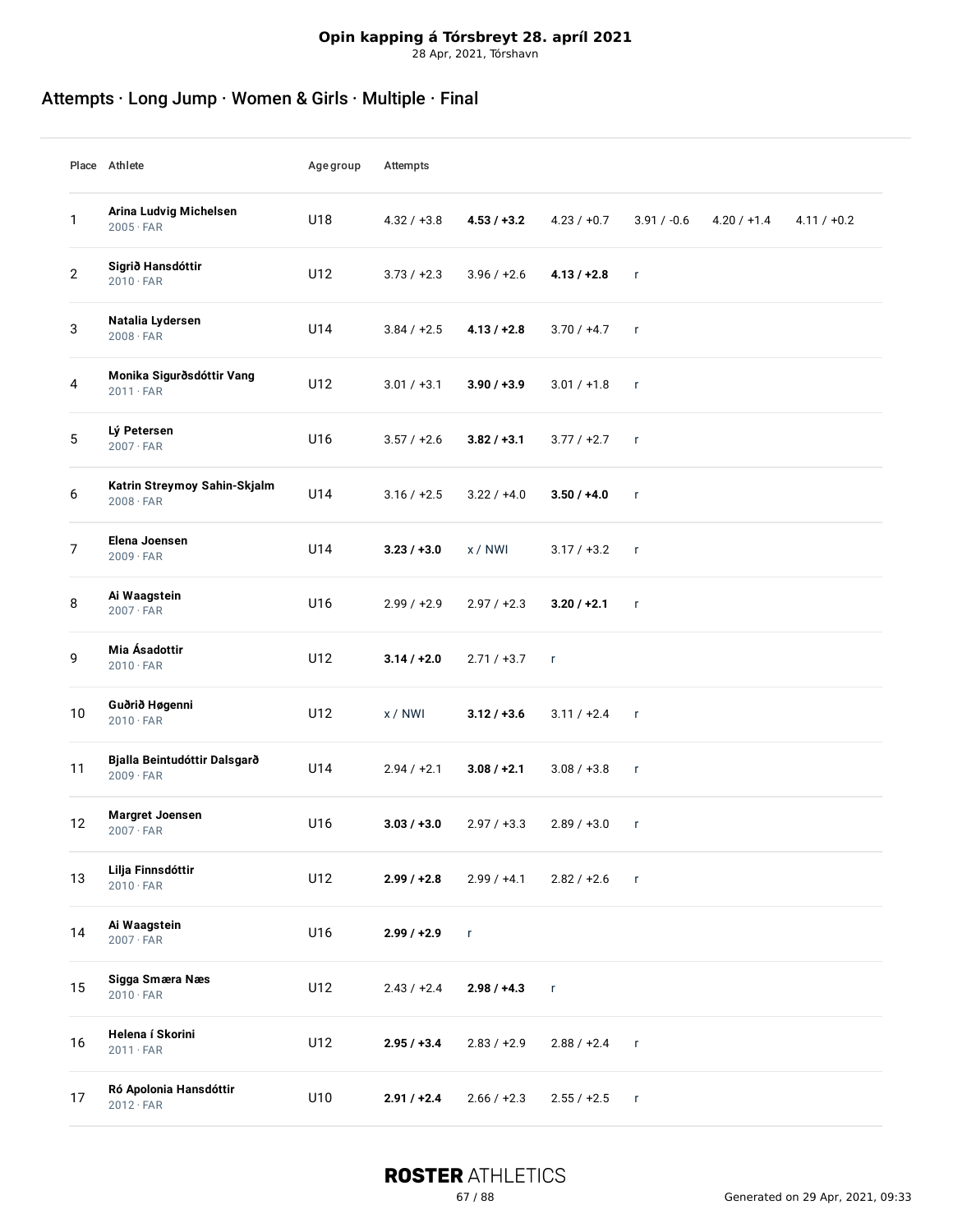# **Opin kapping á Tórsbreyt 28. apríl 2021**

28 Apr, 2021, Tórshavn

# Attempts · Long Jump · Women & Girls · Multiple · Final

|    | Place Athlete                                     | Agegroup | Attempts      |               |               |              |
|----|---------------------------------------------------|----------|---------------|---------------|---------------|--------------|
| 18 | Vera Lilja H. Róadóttir<br>$2012 \cdot FAR$       | U10      | $2.84 / +1.6$ | $2.84 / +2.6$ | $2.84 / +4.8$ | $\mathsf{r}$ |
| 19 | Jennhild Lydersen<br>$2010 \cdot FAR$             | U12      | $2.56 / +2.4$ | $2.67 / +2.4$ | $2.84 / +2.8$ | $\mathsf{r}$ |
| 20 | Astrið Hanusdóttir av Steinum<br>$2012 \cdot FAR$ | U10      | $2.45 / +2.1$ | $2.48 / +2.2$ | $2.74/+1.6$   | $\mathbf{r}$ |
| 21 | Debora Hvannastein<br>$2011 \cdot FAR$            | U12      | $2.68 / +3.6$ | $2.57 / +3.2$ | $2.66 / +3.6$ | $\mathsf{r}$ |
| 22 | Tóra Akralíð<br>$2009 \cdot FAR$                  | U14      | $2.55 / +2.8$ | x / NWI       | $\mathsf{r}$  |              |
| 23 | Josefina Ó. Lamhauge<br>$2009 \cdot FAR$          | U14      | $2.18 / +2.5$ | $2.40 / +3.9$ | $1.91 / +3.6$ | $\mathsf{r}$ |
| 24 | Anna Helena Guttesen<br>$2012 \cdot FAR$          | U10      | $2.31 / +2.3$ | $2.16 / +4.7$ | $2.10 / +2.1$ | $\mathsf{r}$ |
| 25 | Maja Ó. Lamhauge<br>$2011 \cdot FAR$              | U12      | $2.20 / +2.2$ | $1.58 / +3.8$ | x / NWI       | $\mathsf{r}$ |
|    | <b>Bjørg Djurhuus Jensen</b><br>$2003 \cdot FAR$  | U20      | x/NWI         | x / NWI       | r             |              |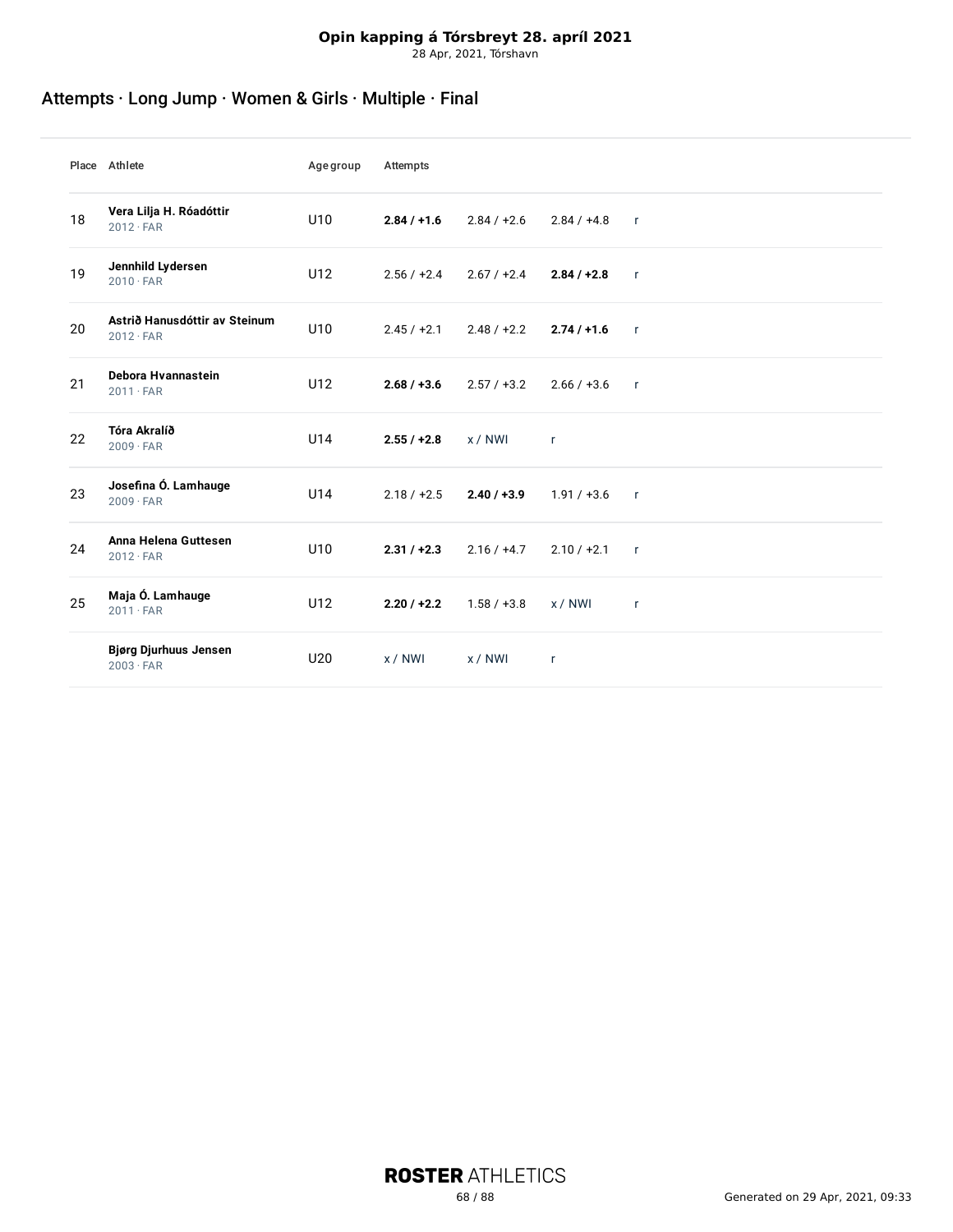# Long Jump · Girls · Multiple, U10 · Final 28 Apr, 2021, 17:30

| Place          | Athlete                                           | Club/School | Bib | Result | Wind   |
|----------------|---------------------------------------------------|-------------|-----|--------|--------|
|                | Ró Apolonia Hansdóttir<br>$2012 \cdot FAR$        | Bragdið     |     | 2.91   | $+2.4$ |
| $\overline{2}$ | Vera Lilja H. Róadóttir<br>$2012 \cdot FAR$       | Bragdið     |     | 2.84   | $+1.6$ |
| 3              | Astrið Hanusdóttir av Steinum<br>$2012 \cdot FAR$ | Bragdið     |     | 2.74   | $+1.6$ |
| 4              | Anna Helena Guttesen<br>$2012 \cdot FAR$          | Hvirlan     |     | 2.31   | $+2.3$ |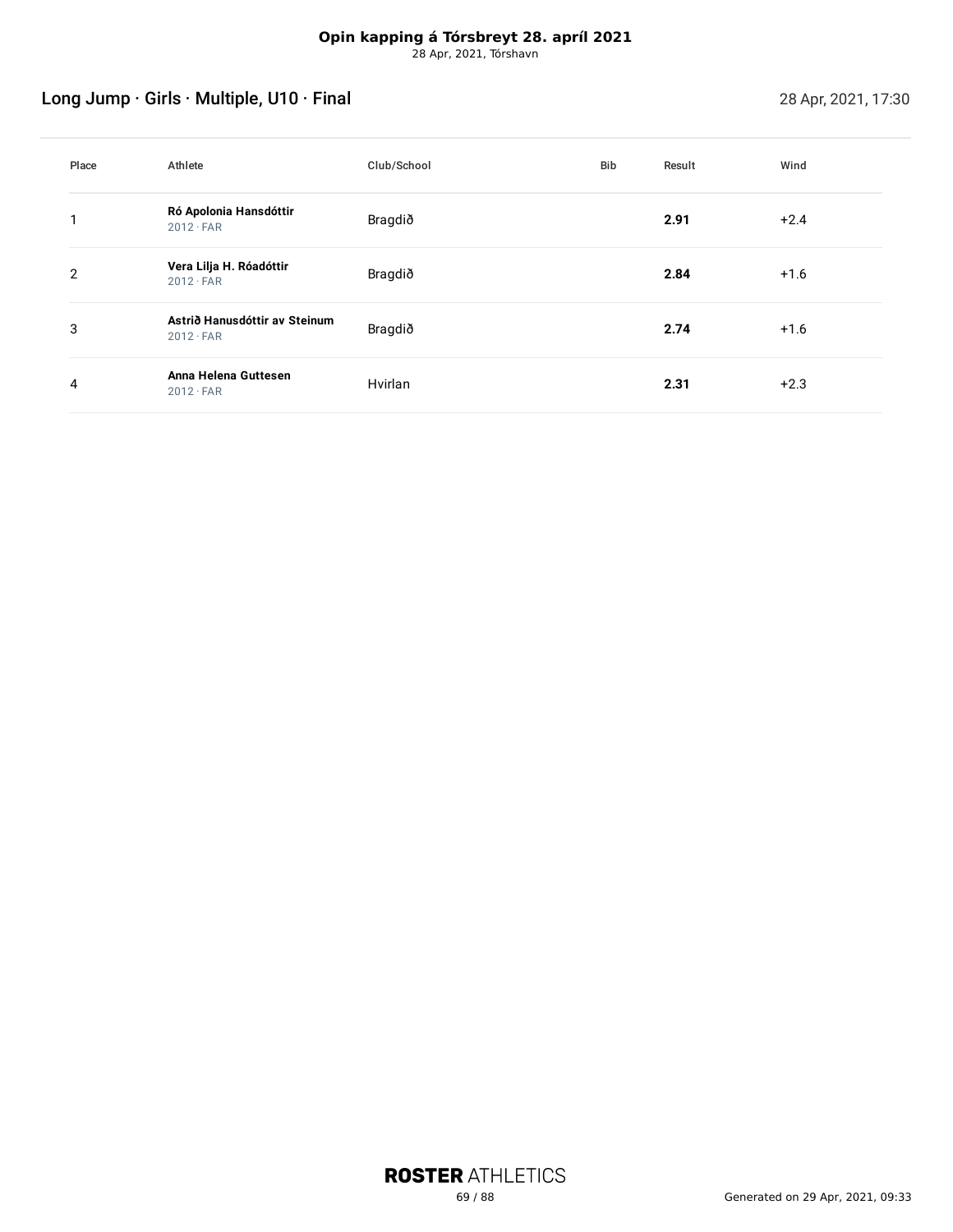# Attempts · Long Jump · Girls · Multiple, U10 · Final

| Place | Athlete                                           | Attempts      |               |               |  |
|-------|---------------------------------------------------|---------------|---------------|---------------|--|
|       | Ró Apolonia Hansdóttir<br>$2012 \cdot FAR$        | $2.91 / +2.4$ | $2.66 / +2.3$ | $2.55 / +2.5$ |  |
| 2     | Vera Lilja H. Róadóttir<br>$2012 \cdot FAR$       | $2.84 / +1.6$ | $2.84 / +2.6$ | $2.84 / +4.8$ |  |
| 3     | Astrið Hanusdóttir av Steinum<br>$2012 \cdot FAR$ | $2.45 / +2.1$ | $2.48 / +2.2$ | $2.74/+1.6$   |  |
| 4     | Anna Helena Guttesen<br>$2012 \cdot FAR$          | $2.31 / +2.3$ | $2.16 / +4.7$ | $2.10 / +2.1$ |  |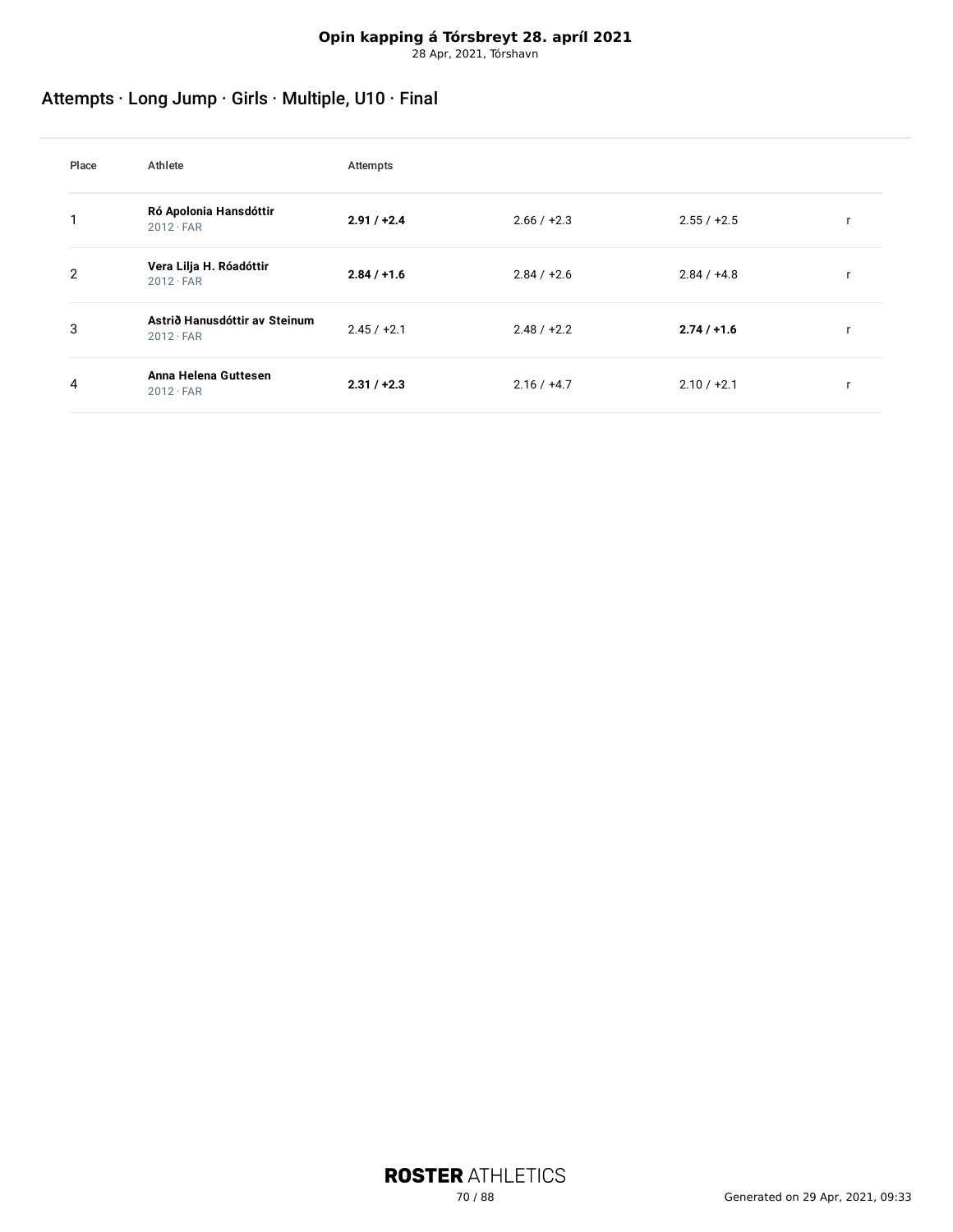# Long Jump · Girls · Multiple, U12 · Final 28 Apr, 2021, 17:30

| Place          | Athlete                                       | Club/School | <b>Bib</b> | Result | Wind   |
|----------------|-----------------------------------------------|-------------|------------|--------|--------|
| $\mathbf{1}$   | Sigrið Hansdóttir<br>$2010 \cdot FAR$         | Bragdið     |            | 4.13   | $+2.8$ |
| $\overline{2}$ | Monika Sigurðsdóttir Vang<br>$2011 \cdot FAR$ | Bragdið     |            | 3.90   | $+3.9$ |
| 3              | Mia Ásadottir<br>$2010 \cdot FAR$             | Hvirlan     |            | 3.14   | $+2.0$ |
| 4              | Guðrið Høgenni<br>$2010 \cdot FAR$            | Bragdið     |            | 3.12   | $+3.6$ |
| 5              | Lilja Finnsdóttir<br>$2010 \cdot FAR$         | Hvirlan     |            | 2.99   | $+2.8$ |
| 6              | Sigga Smæra Næs<br>$2010 \cdot FAR$           | Bragdið     |            | 2.98   | $+4.3$ |
| $\overline{7}$ | Helena í Skorini<br>$2011 \cdot FAR$          | Onki felag  |            | 2.95   | $+3.4$ |
| 8              | Jennhild Lydersen<br>$2010 \cdot FAR$         | Treysti     |            | 2.84   | $+2.8$ |
| 9              | Debora Hvannastein<br>$2011 \cdot FAR$        | Treysti     |            | 2.68   | $+3.6$ |
| 10             | Maja Ó. Lamhauge<br>$2011 \cdot FAR$          | Treysti     |            | 2.20   | $+2.2$ |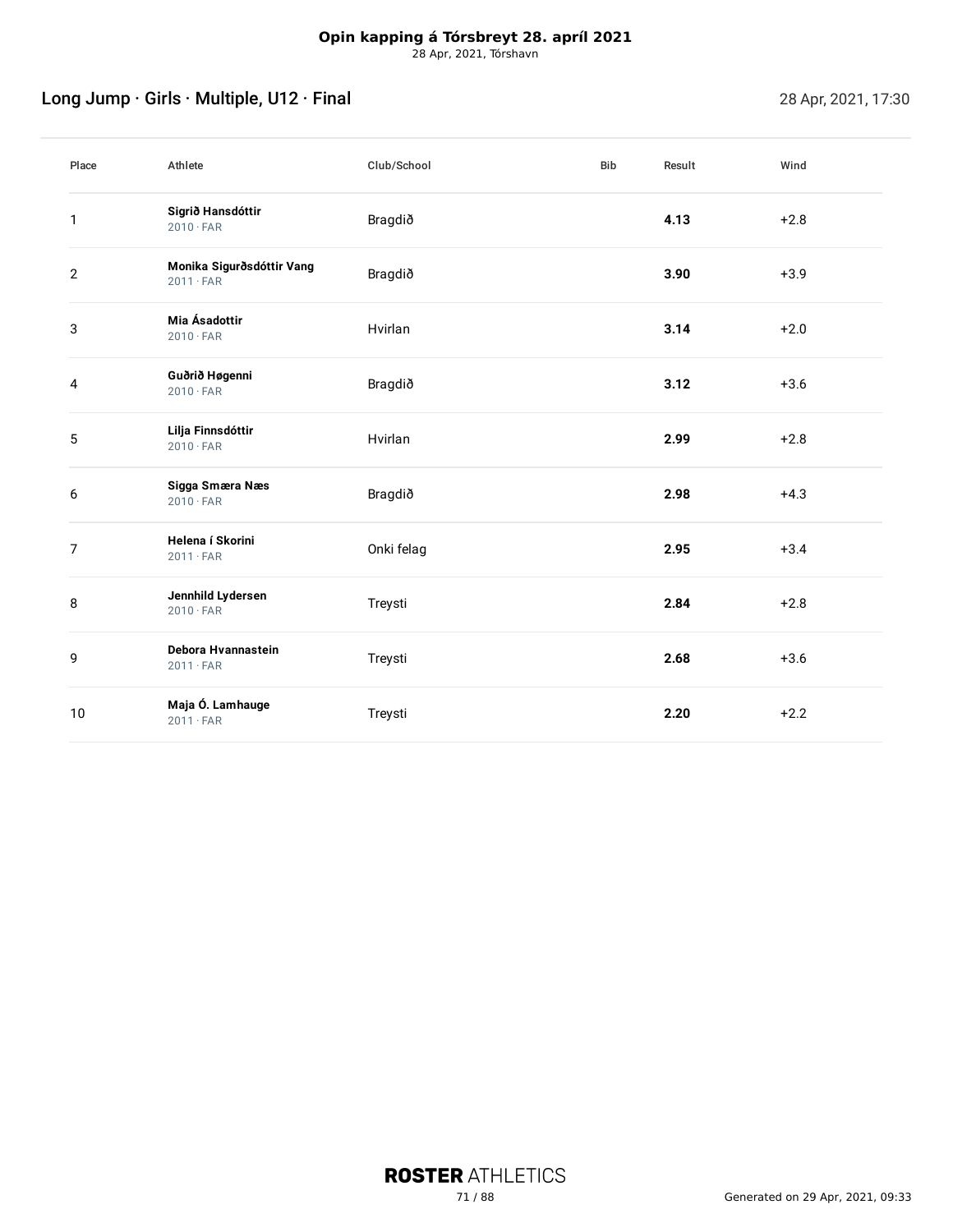# Attempts · Long Jump · Girls · Multiple, U12 · Final

| Place          | Athlete                                       | Attempts      |               |               |              |
|----------------|-----------------------------------------------|---------------|---------------|---------------|--------------|
| 1              | Sigrið Hansdóttir<br>$2010 \cdot FAR$         | $3.73 / +2.3$ | $3.96 / +2.6$ | $4.13 / +2.8$ | $\mathsf{r}$ |
| $\overline{2}$ | Monika Sigurðsdóttir Vang<br>$2011 \cdot FAR$ | $3.01 / +3.1$ | $3.90 / +3.9$ | $3.01 / +1.8$ | $\mathsf{r}$ |
| 3              | Mia Ásadottir<br>$2010 \cdot FAR$             | $3.14 / +2.0$ | $2.71 / +3.7$ | $\mathsf{r}$  |              |
| 4              | Guðrið Høgenni<br>$2010 \cdot FAR$            | x / NWI       | $3.12 / +3.6$ | $3.11 / +2.4$ | $\mathsf{r}$ |
| 5              | Lilja Finnsdóttir<br>$2010 \cdot FAR$         | $2.99 / +2.8$ | $2.99 / +4.1$ | $2.82 / +2.6$ | $\mathbf{r}$ |
| 6              | Sigga Smæra Næs<br>$2010 \cdot FAR$           | $2.43 / +2.4$ | $2.98 / +4.3$ | $\mathsf{r}$  |              |
| $\overline{7}$ | Helena í Skorini<br>$2011 \cdot FAR$          | $2.95 / +3.4$ | $2.83 / +2.9$ | $2.88 / +2.4$ | $\mathsf{r}$ |
| 8              | Jennhild Lydersen<br>$2010 \cdot FAR$         | $2.56 / +2.4$ | $2.67 / +2.4$ | $2.84 / +2.8$ | r            |
| 9              | Debora Hvannastein<br>$2011 \cdot FAR$        | $2.68 / +3.6$ | $2.57 / +3.2$ | $2.66 / +3.6$ | $\mathbf{r}$ |
| 10             | Maja Ó. Lamhauge<br>$2011 \cdot FAR$          | $2.20 / +2.2$ | $1.58 / +3.8$ | x / NWI       | $\mathsf{r}$ |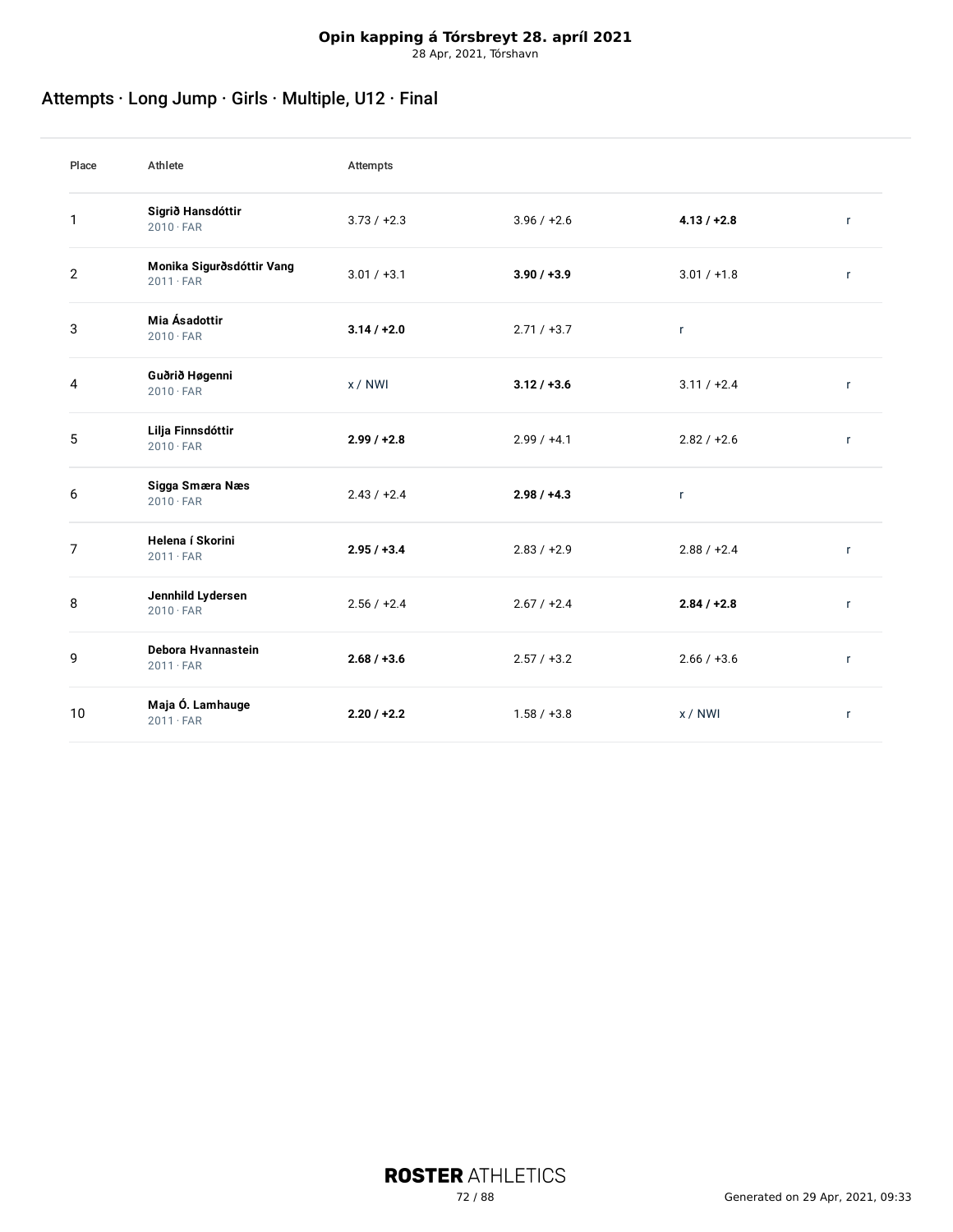# Long Jump · Girls · Multiple, U14 · Final 28 Apr, 2021, 17:30

| Place          | Athlete                                          | Club/School | Bib | Result | Wind   |
|----------------|--------------------------------------------------|-------------|-----|--------|--------|
|                | Natalia Lydersen<br>$2008 \cdot FAR$             | Treysti     |     | 4.13   | $+2.8$ |
| $\overline{2}$ | Katrin Streymoy Sahin-Skjalm<br>$2008 \cdot FAR$ | Bragdið     |     | 3.50   | $+4.0$ |
| 3              | Elena Joensen<br>$2009 \cdot FAR$                | Bragdið     |     | 3.23   | $+3.0$ |
| 4              | Bjalla Beintudóttir Dalsgarð<br>$2009 \cdot FAR$ | Hvirlan     |     | 3.08   | $+2.1$ |
| 5              | Tóra Akralíð<br>$2009 \cdot FAR$                 | Bragdið     |     | 2.55   | $+2.8$ |
| 6              | Josefina Ó. Lamhauge<br>$2009 \cdot FAR$         | Treysti     |     | 2.40   | $+3.9$ |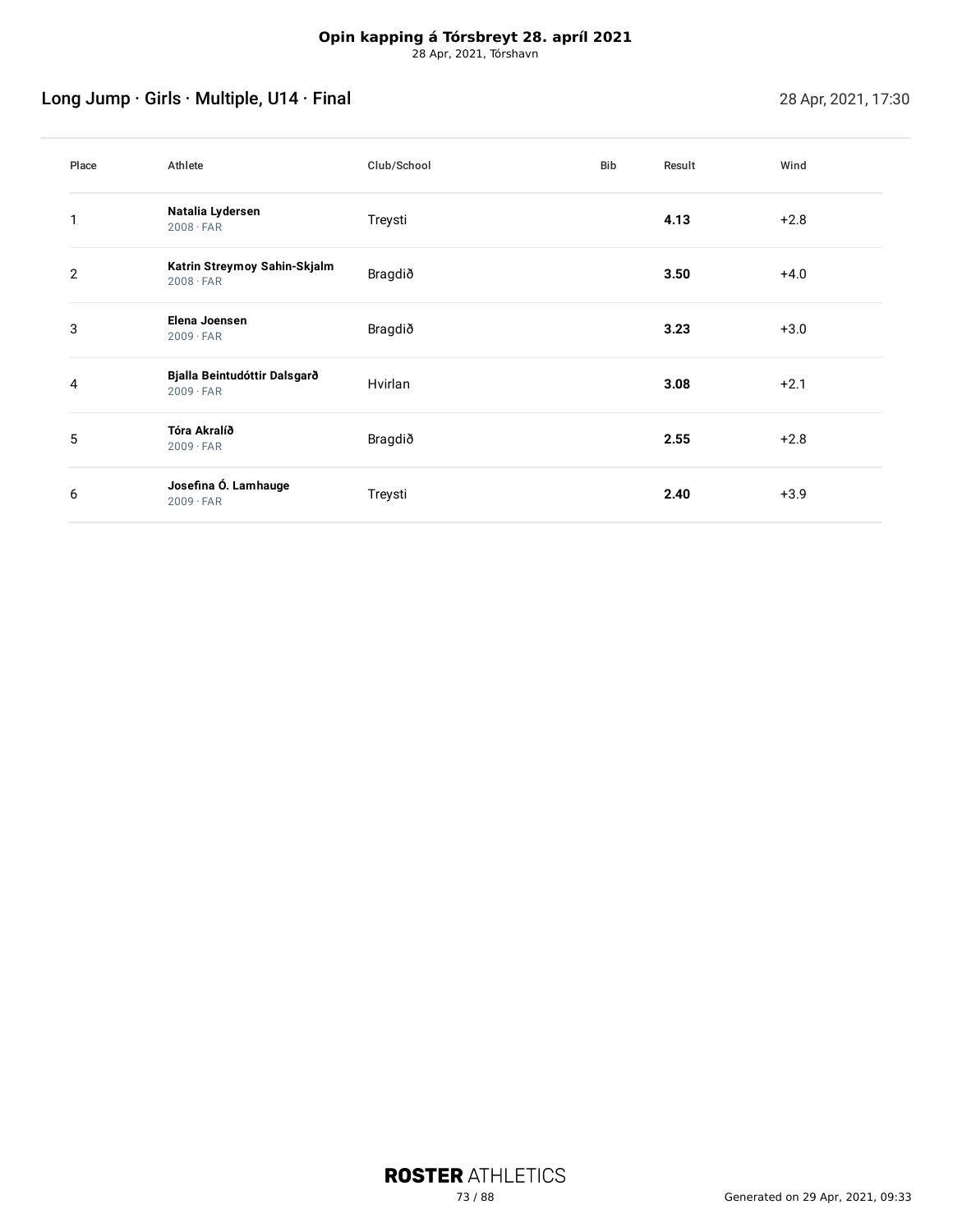# Attempts · Long Jump · Girls · Multiple, U14 · Final

| Place          | Athlete                                          | Attempts      |               |               |   |
|----------------|--------------------------------------------------|---------------|---------------|---------------|---|
|                | Natalia Lydersen<br>$2008 \cdot FAR$             | $3.84 / +2.5$ | $4.13 / +2.8$ | $3.70 / +4.7$ | r |
| $\overline{2}$ | Katrin Streymoy Sahin-Skjalm<br>$2008 \cdot FAR$ | $3.16 / +2.5$ | $3.22 / +4.0$ | $3.50 / +4.0$ | r |
| 3              | Elena Joensen<br>$2009 \cdot FAR$                | $3.23 / +3.0$ | x/NWI         | $3.17 / +3.2$ | r |
| 4              | Bjalla Beintudóttir Dalsgarð<br>$2009 \cdot FAR$ | $2.94 / +2.1$ | $3.08 / +2.1$ | $3.08 / +3.8$ | r |
| 5              | Tóra Akralíð<br>$2009 \cdot FAR$                 | $2.55 / +2.8$ | x/NWI         | r             |   |
| 6              | Josefina Ó. Lamhauge<br>$2009 \cdot FAR$         | $2.18 / +2.5$ | $2.40 / +3.9$ | $1.91 / +3.6$ |   |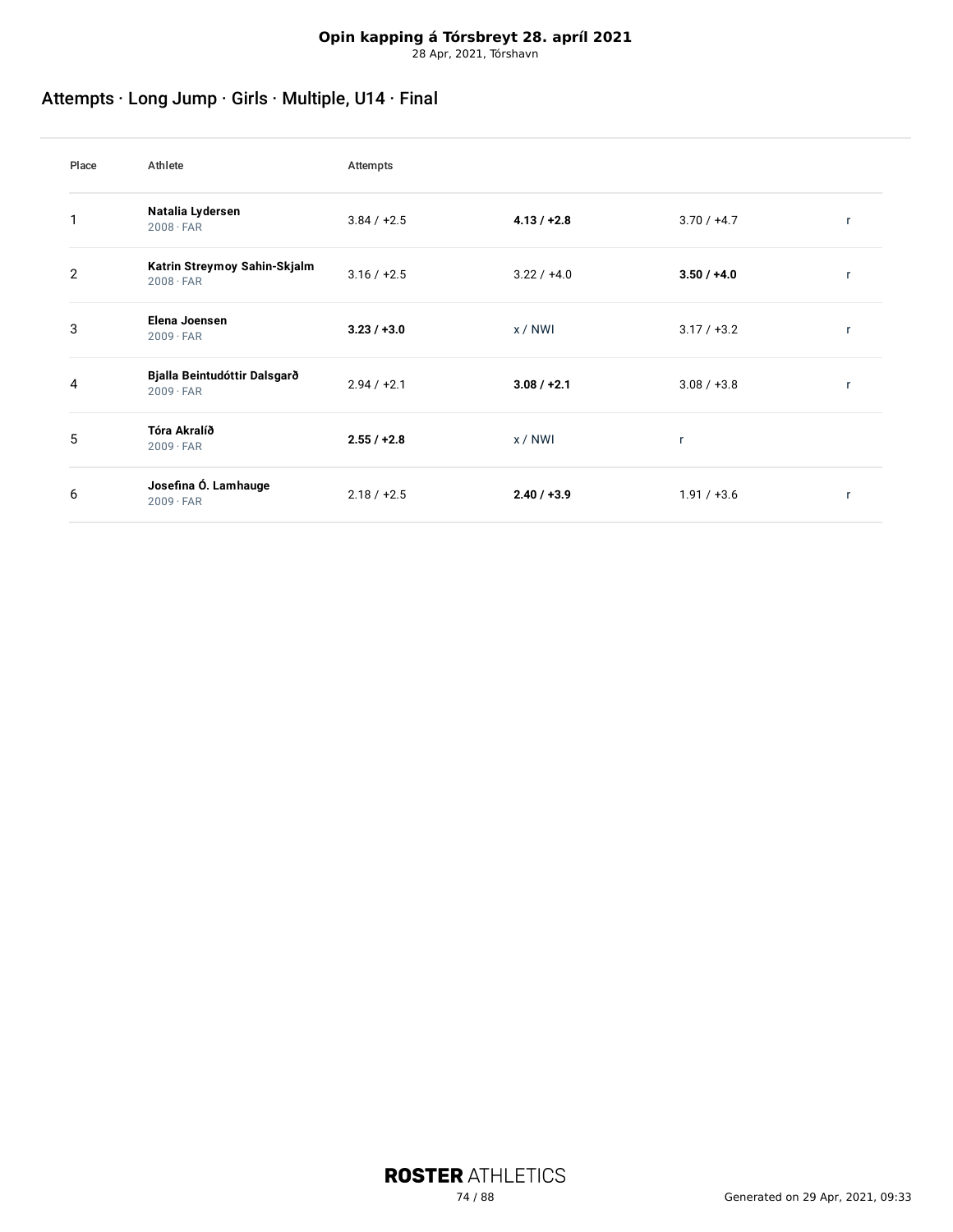# Long Jump · Girls · Multiple, U16 · Final 28 Apr, 2021, 17:30

| Place          | Athlete                                    | Club/School | Bib | Result | Wind   |
|----------------|--------------------------------------------|-------------|-----|--------|--------|
|                | Lý Petersen<br>$2007 \cdot FAR$            | Treysti     |     | 3.82   | $+3.1$ |
| $\overline{2}$ | Ai Waagstein<br>$2007 \cdot FAR$           | Hvirlan     |     | 3.20   | $+2.1$ |
| 3              | <b>Margret Joensen</b><br>$2007 \cdot FAR$ | Bragdið     |     | 3.03   | $+3.0$ |
| 4              | Ai Waagstein<br>$2007 \cdot FAR$           | Hvirlan     |     | 2.99   | $+2.9$ |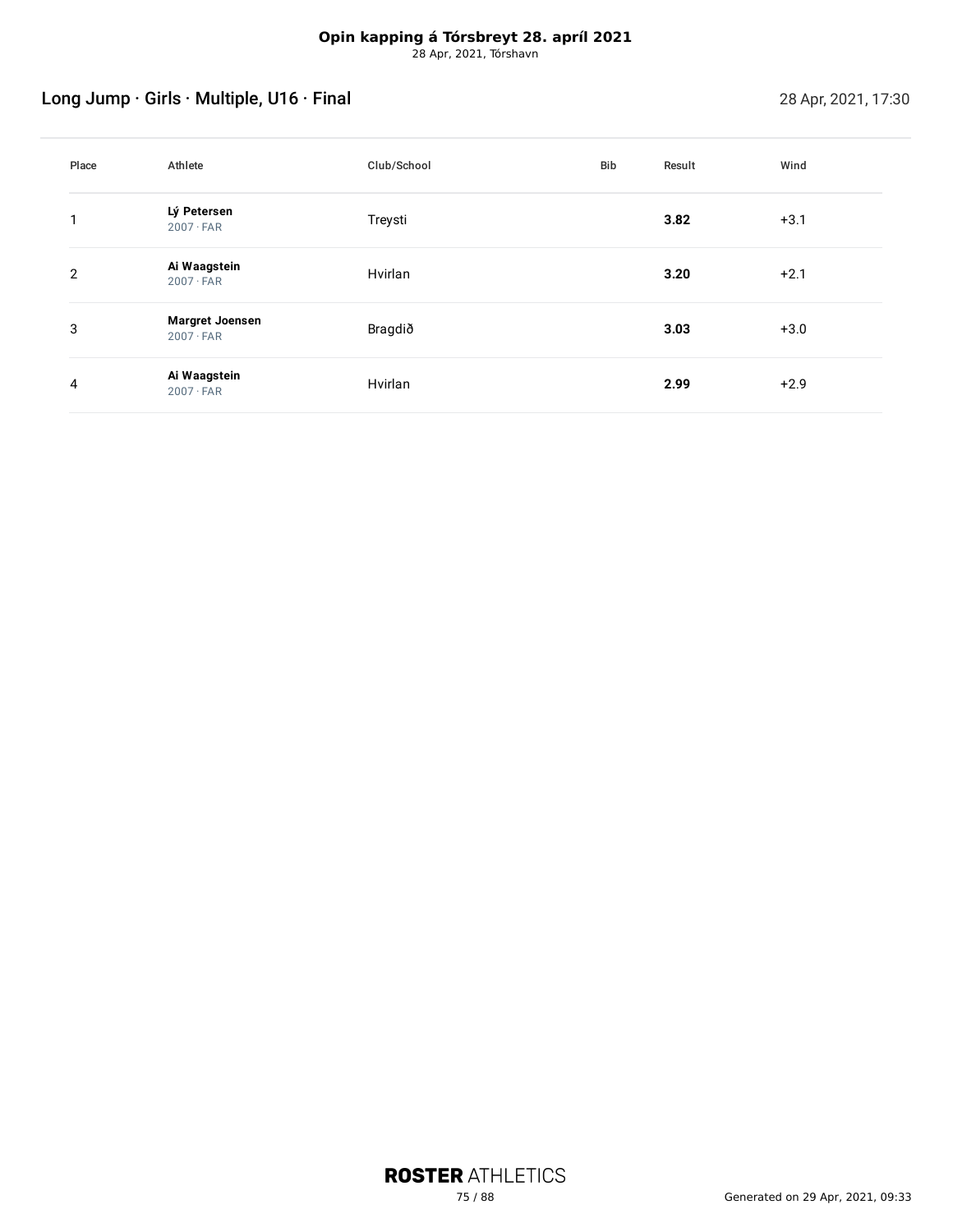# Attempts · Long Jump · Girls · Multiple, U16 · Final

| Place | Athlete                                    | Attempts      |               |               |  |
|-------|--------------------------------------------|---------------|---------------|---------------|--|
|       | Lý Petersen<br>$2007 \cdot FAR$            | $3.57 / +2.6$ | $3.82 / +3.1$ | $3.77 / +2.7$ |  |
| 2     | Ai Waagstein<br>$2007 \cdot FAR$           | $2.99 / +2.9$ | $2.97 / +2.3$ | $3.20 / +2.1$ |  |
| 3     | <b>Margret Joensen</b><br>$2007 \cdot FAR$ | $3.03 / +3.0$ | $2.97 / +3.3$ | $2.89 / +3.0$ |  |
| 4     | Ai Waagstein<br>$2007 \cdot FAR$           | $2.99 / +2.9$ | ۰.            |               |  |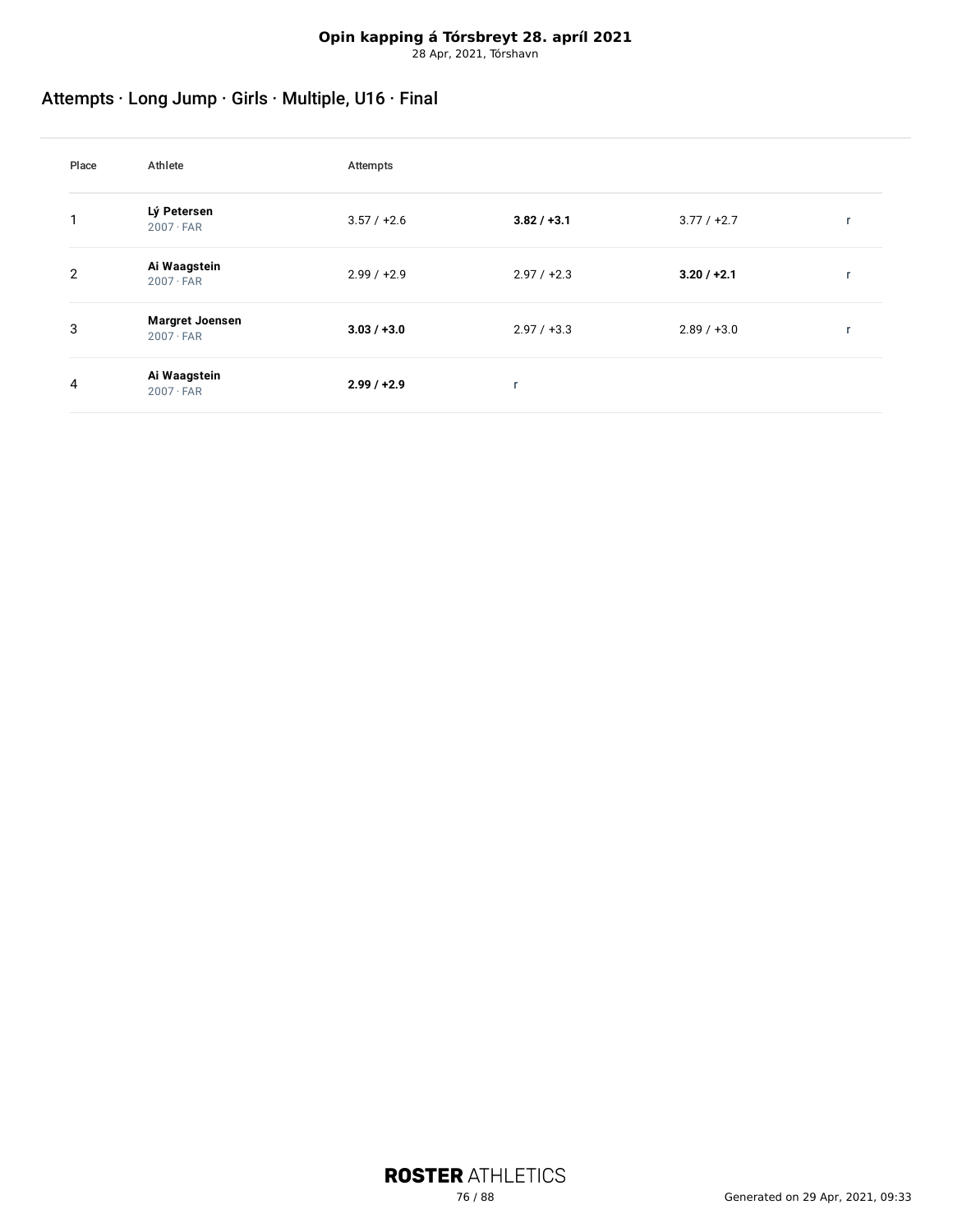# Long Jump · Girls · Multiple, U18 · Final 28 Apr, 2021, 17:30

| Place | Athlete                                    | Club/School | <b>Bib</b> | Result | Wind   |
|-------|--------------------------------------------|-------------|------------|--------|--------|
|       | Arina Ludvig Michelsen<br>$2005 \cdot FAR$ | Bragdið     |            | 4.53   | $+3.2$ |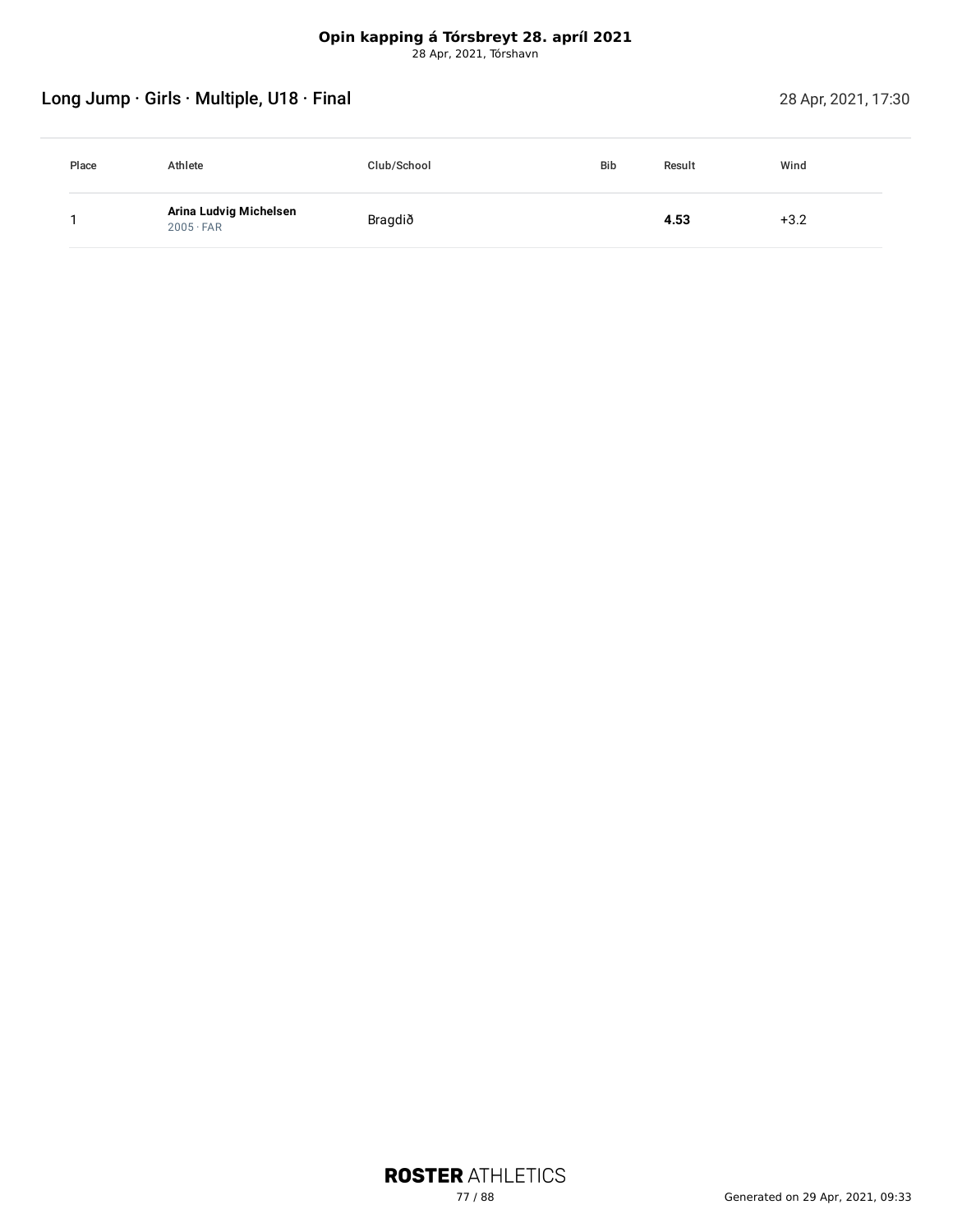# Attempts · Long Jump · Girls · Multiple, U18 · Final

| Place | Athlete                                    | Attempts      |               |               |               |               |               |
|-------|--------------------------------------------|---------------|---------------|---------------|---------------|---------------|---------------|
|       | Arina Ludvig Michelsen<br>$2005 \cdot FAR$ | $4.32 / +3.8$ | $4.53 / +3.2$ | $4.23 / +0.7$ | $3.91 / -0.6$ | $4.20 / +1.4$ | $4.11 / +0.2$ |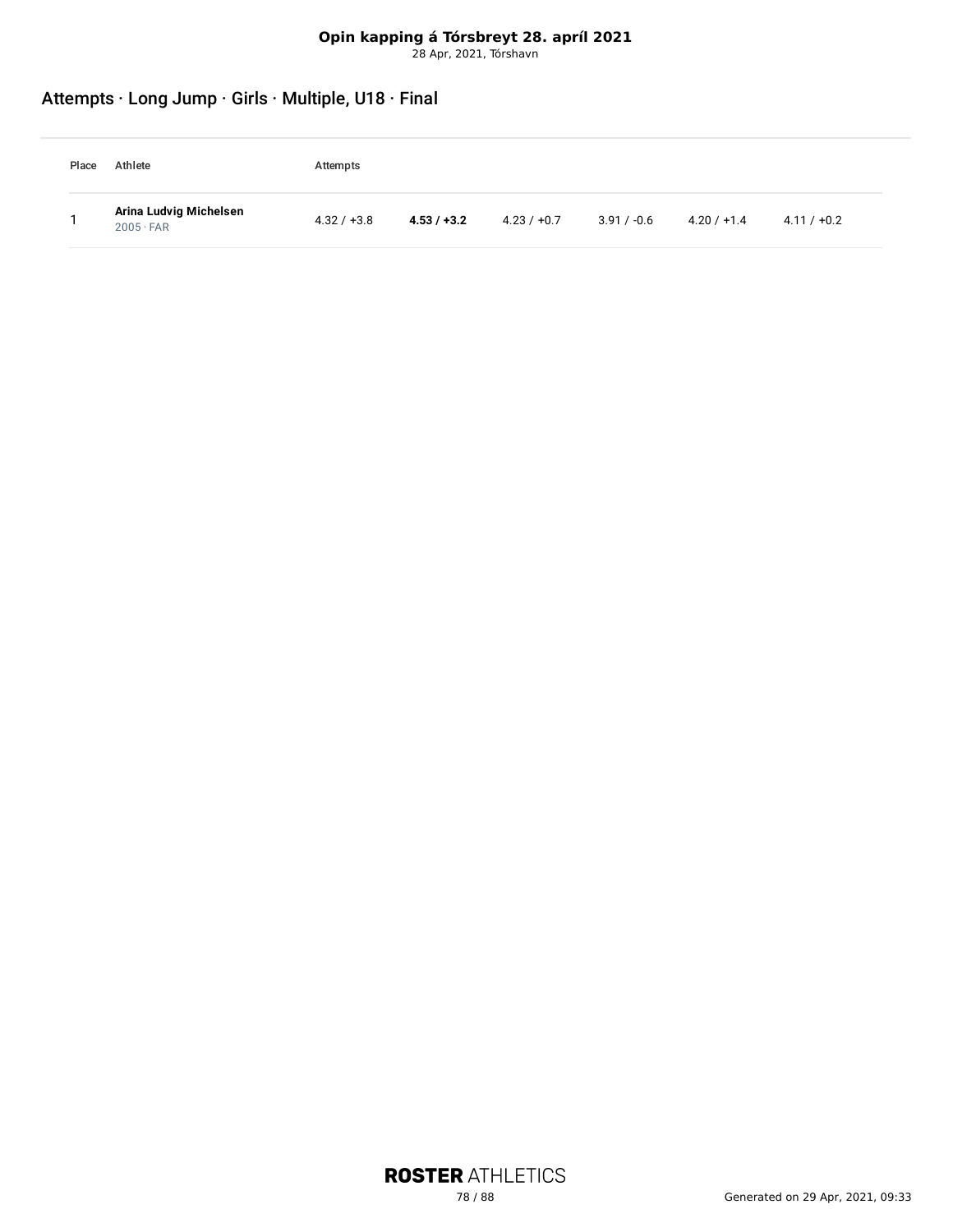# Long Jump · Women · Multiple, U20 · Final 28 Apr, 2021, 17:30

| Place | Athlete                                   | Club/School | <b>Bib</b> | Result | Wind |
|-------|-------------------------------------------|-------------|------------|--------|------|
|       | Bjørg Djurhuus Jensen<br>$2003 \cdot FAR$ | Bragdið     |            | NM     |      |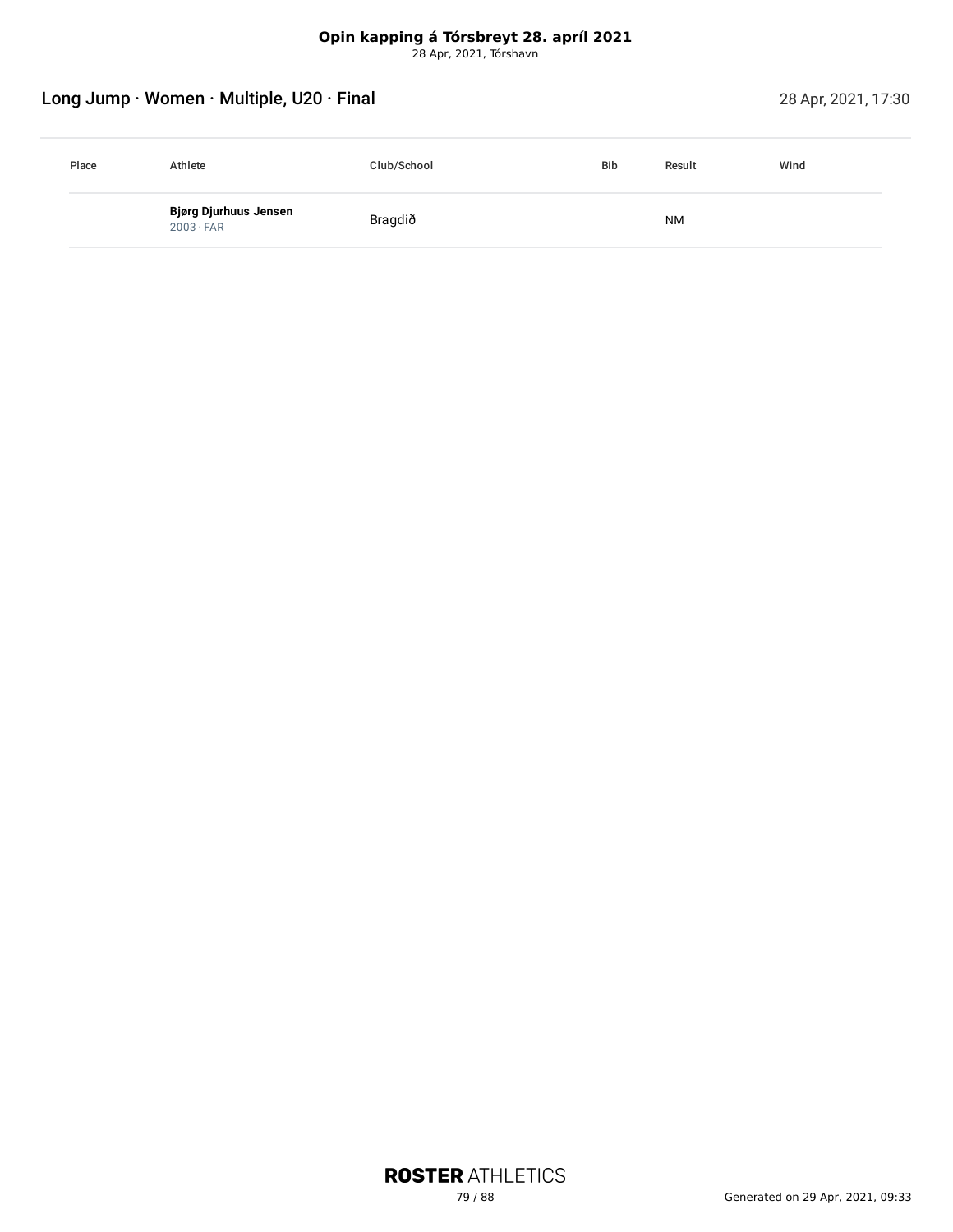# **Opin kapping á Tórsbreyt 28. apríl 2021**

28 Apr, 2021, Tórshavn

### Attempts · Long Jump · Women · Multiple, U20 · Final

| Place | Athlete                                   | Attempts |       |  |
|-------|-------------------------------------------|----------|-------|--|
|       | Bjørg Djurhuus Jensen<br>$2003 \cdot FAR$ | x / NWI  | x/NWI |  |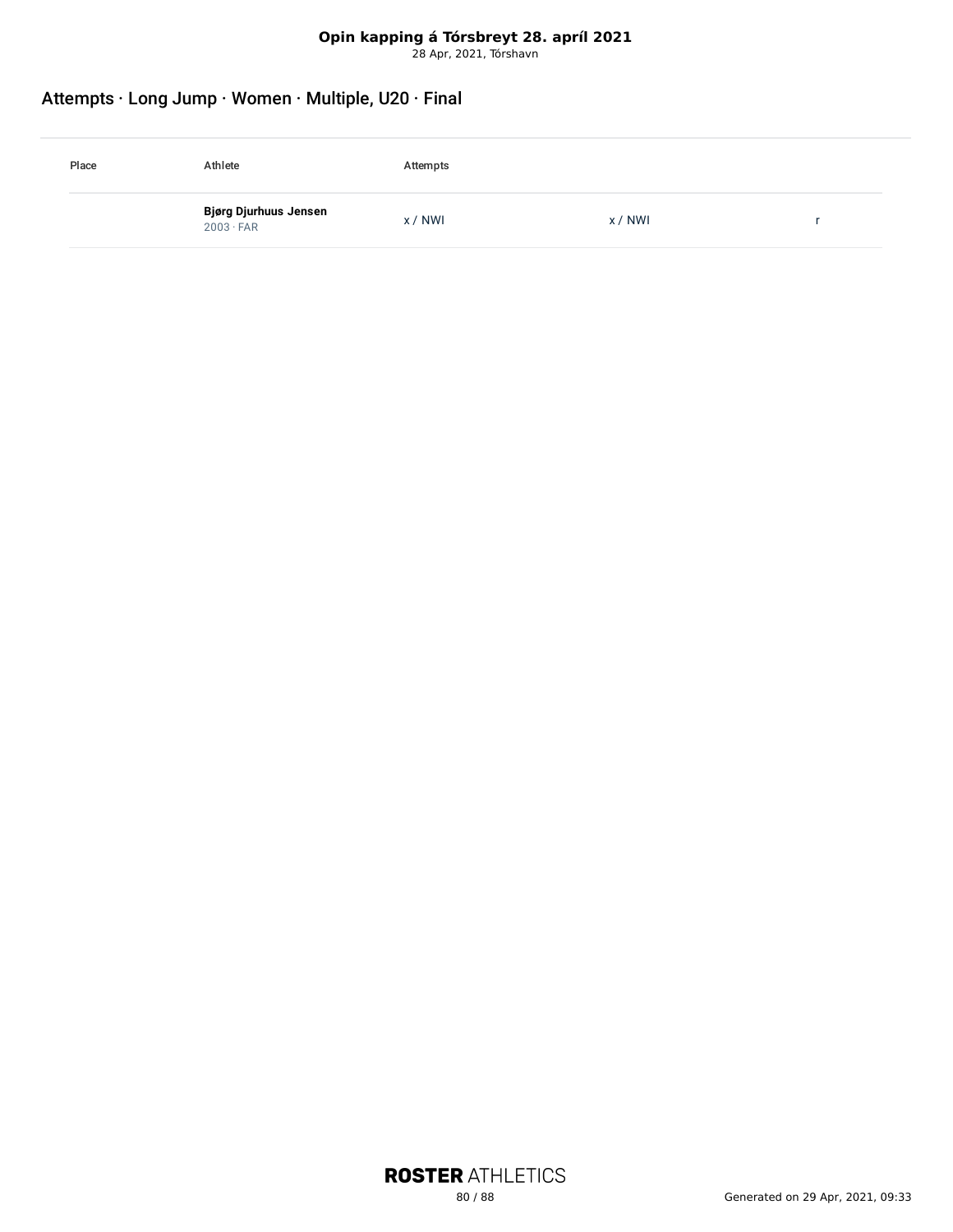# Triple Jump · Women & Girls · Multiple · Final 28 Apr, 2021, 17:30

| Place | Athlete                                         | Age group | Club/School | <b>Bib</b> | Result | Wind   |
|-------|-------------------------------------------------|-----------|-------------|------------|--------|--------|
|       | Bára Jógvansdóttir Glerfoss<br>$2003 \cdot FAR$ | U20       | Bragdið     |            | 10.18  | $+1.0$ |
| າ     | Jóhanna Pedersen<br>$2006 \cdot FAR$            | U16       | Hvirlan     |            | 9.28   | $+1.2$ |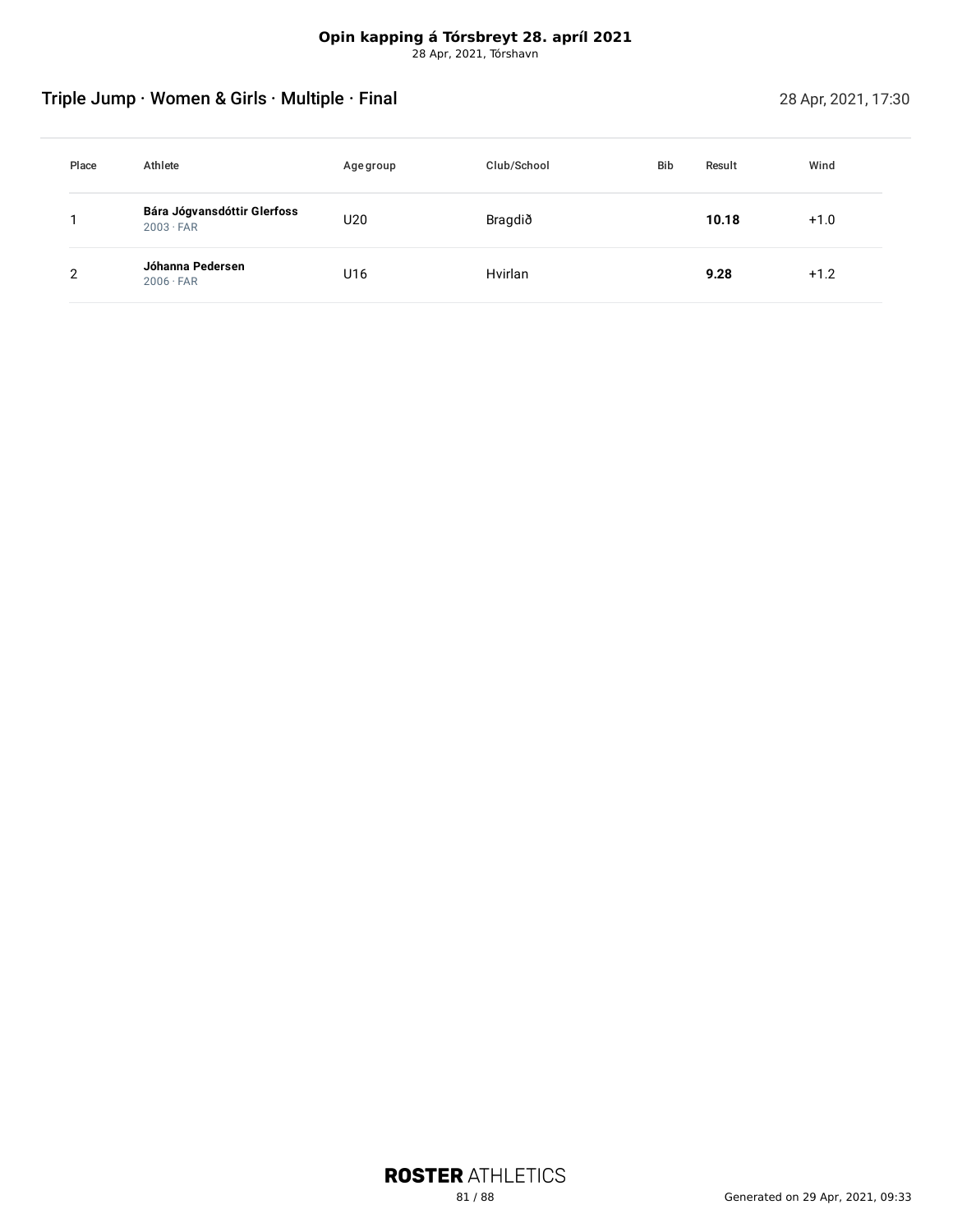# **Opin kapping á Tórsbreyt 28. apríl 2021**

28 Apr, 2021, Tórshavn

# Attempts · Triple Jump · Women & Girls · Multiple · Final

| Place | Athlete                                         | Age group | Attempts      |               |                |                |               |         |
|-------|-------------------------------------------------|-----------|---------------|---------------|----------------|----------------|---------------|---------|
|       | Bára Jógvansdóttir Glerfoss<br>$2003 \cdot FAR$ | U20       | $x / N$ WI    | $9.92 / +2.4$ | $10.18 / +1.0$ | $10.12 / +1.9$ | $\mathbf{r}$  |         |
| റ     | Jóhanna Pedersen<br>$2006 \cdot FAR$            | U16       | $9.10 / +1.6$ | $8.95 / +3.8$ | $9.05 / +0.0$  | $7.70 / +0.8$  | $9.28 / +1.2$ | x / NWI |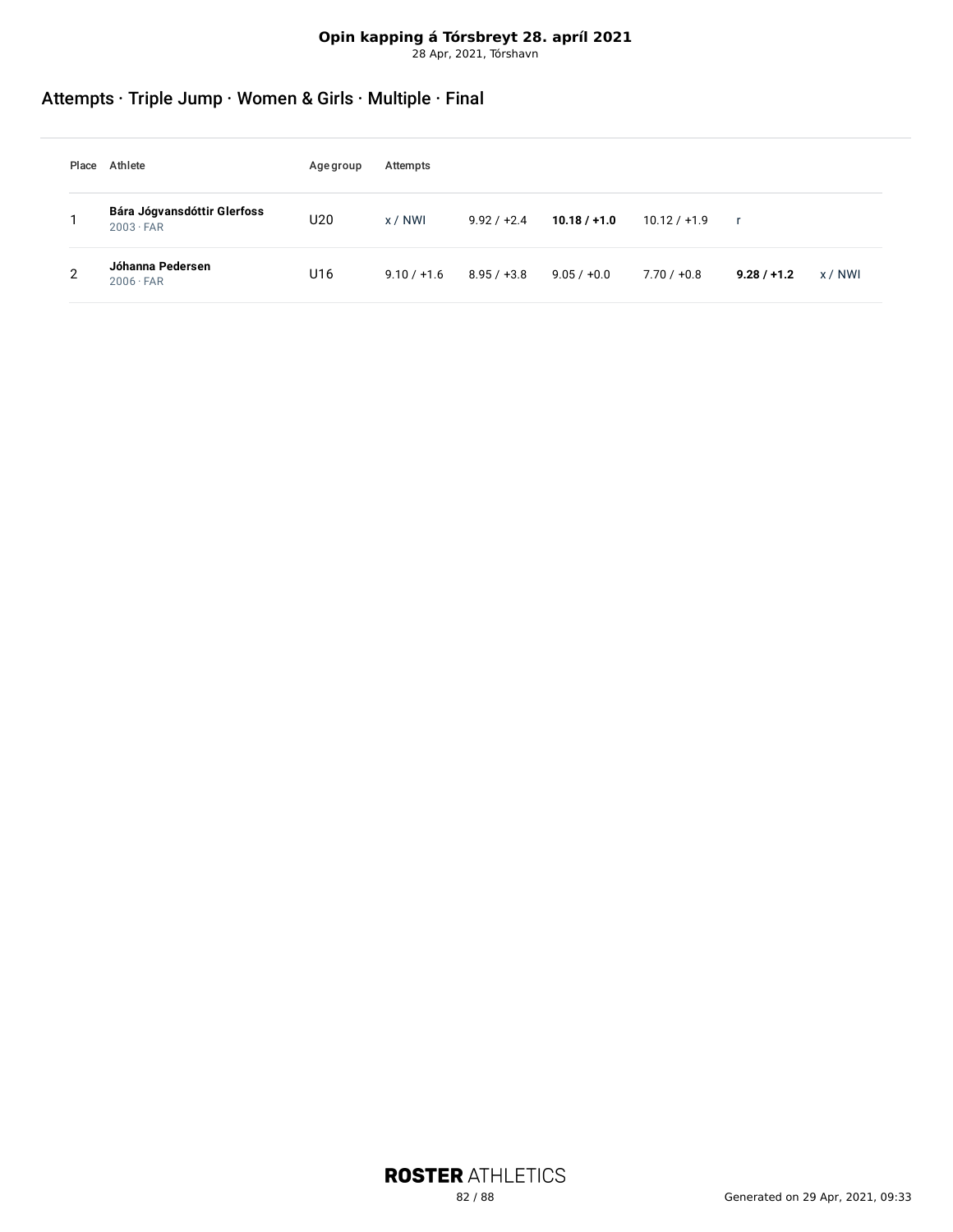# Triple Jump · Girls · Multiple, U16 · Final 28 Apr, 2021, 17:30

| Place | Athlete                              | Club/School | <b>Bib</b> | Result | Wind   |
|-------|--------------------------------------|-------------|------------|--------|--------|
|       | Jóhanna Pedersen<br>$2006 \cdot FAR$ | Hvirlan     |            | 9.28   | $+1.2$ |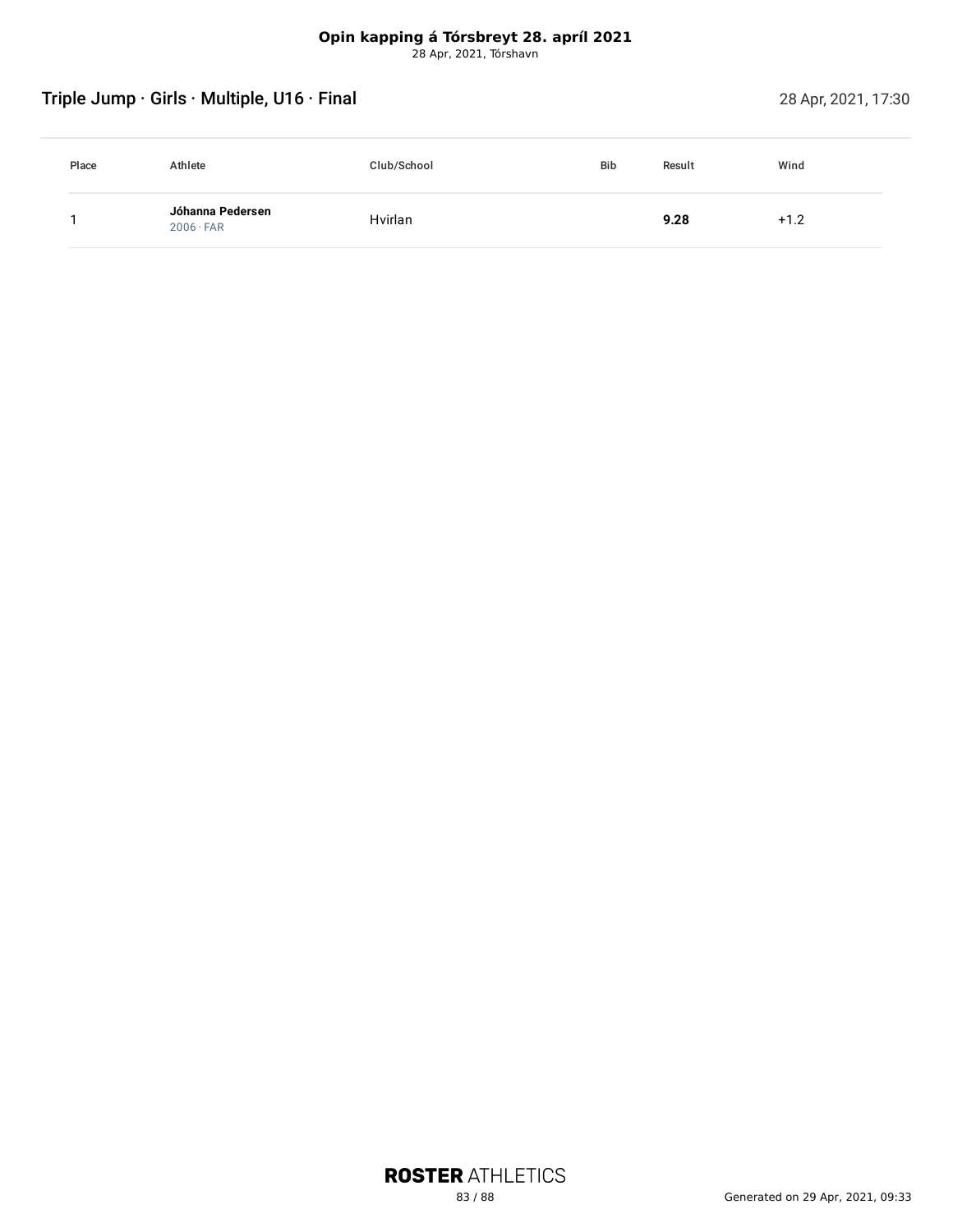# Attempts · Triple Jump · Girls · Multiple, U16 · Final

| Place | Athlete                              | Attempts      |               |               |             |               |         |
|-------|--------------------------------------|---------------|---------------|---------------|-------------|---------------|---------|
|       | Jóhanna Pedersen<br>$2006 \cdot FAR$ | $9.10 / +1.6$ | $8.95 / +3.8$ | $9.05 / +0.0$ | 7.70 / +0.8 | $9.28 / +1.2$ | x / NWI |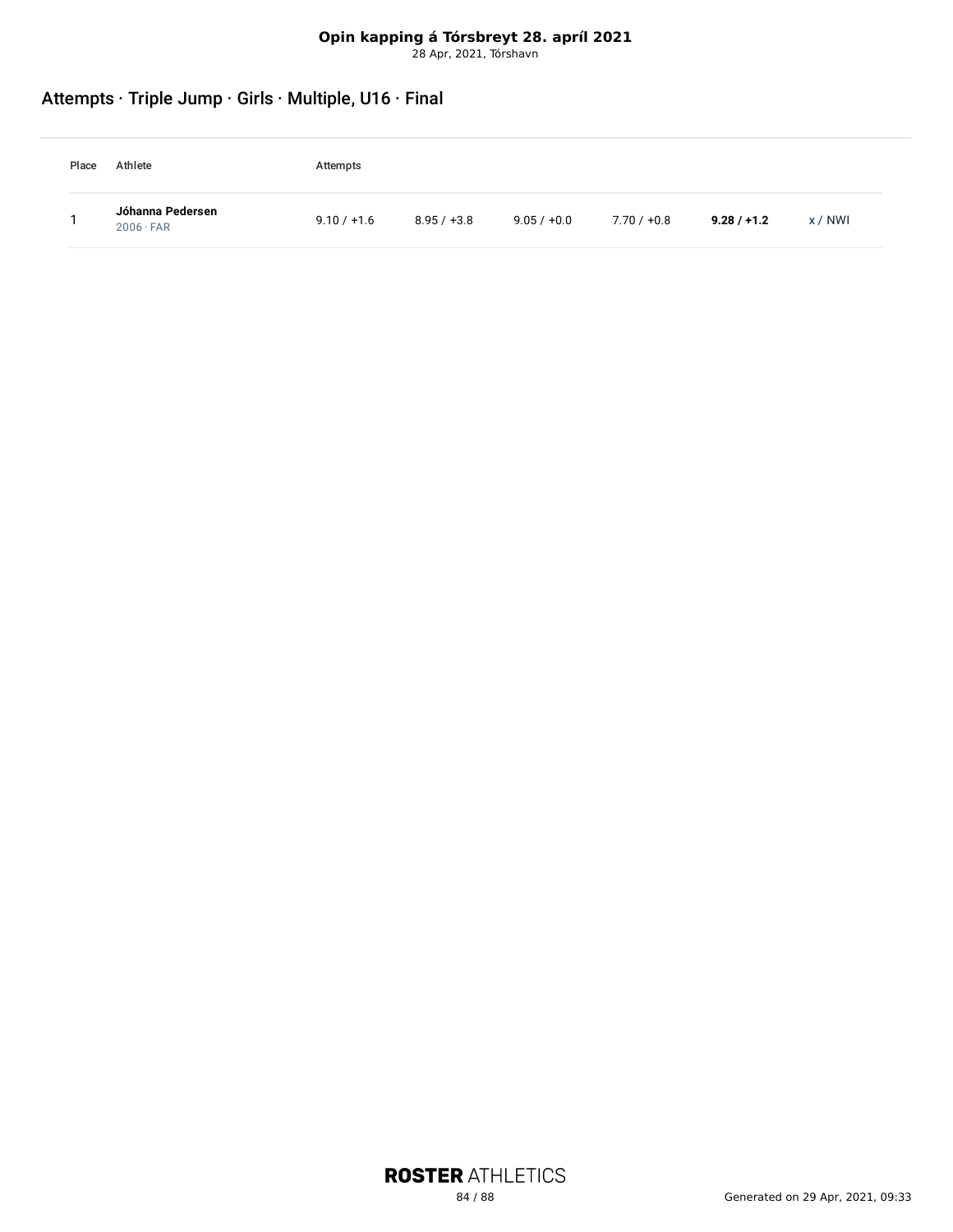# Triple Jump · Women · Multiple, U20 · Final 28 Apr, 2021, 17:30

| Place | Athlete                                         | Club/School | <b>Bib</b> | Result | Wind |
|-------|-------------------------------------------------|-------------|------------|--------|------|
|       | Bára Jógvansdóttir Glerfoss<br>$2003 \cdot FAR$ | Bragdið     |            | 10.18  | +1.0 |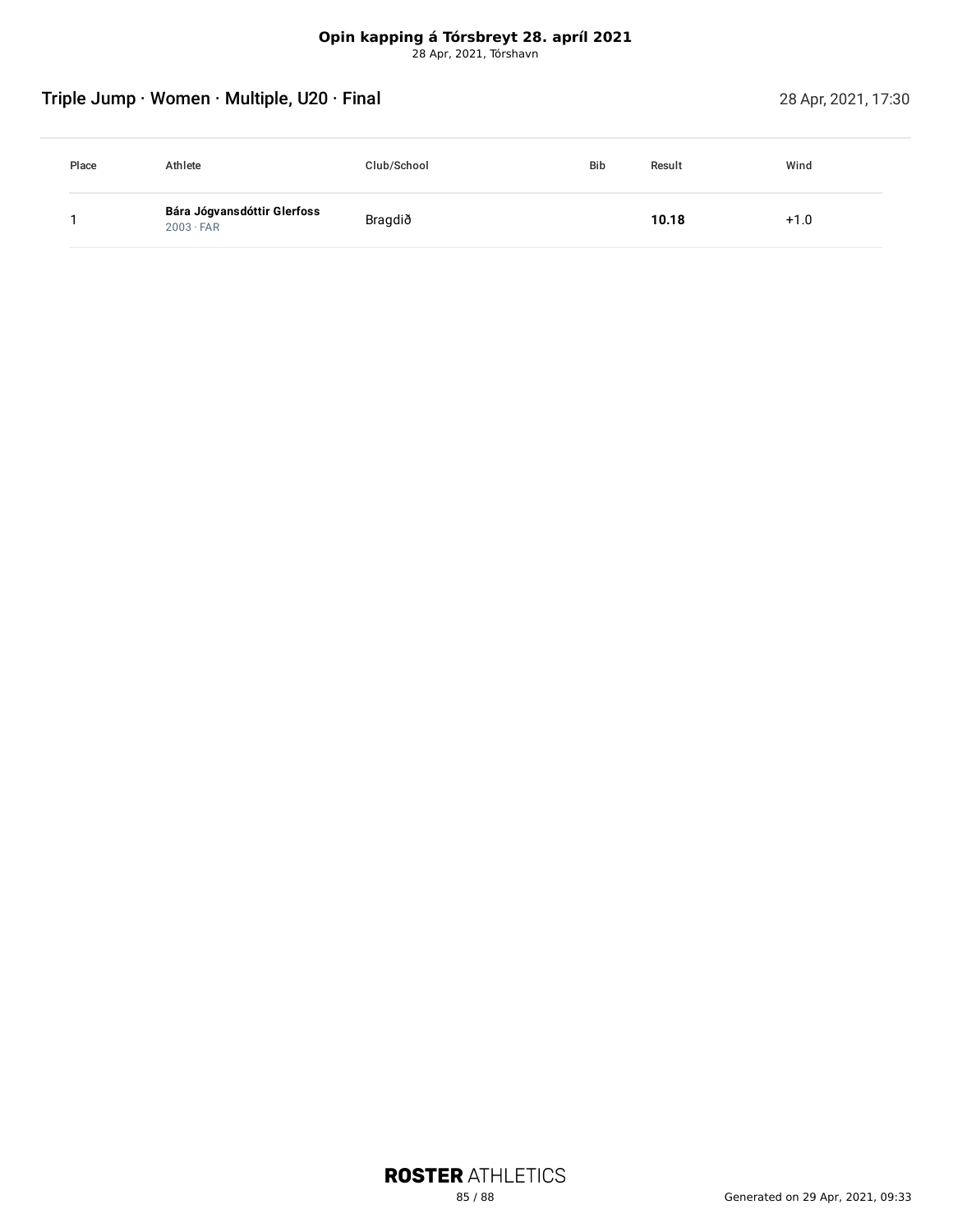### Attempts · Triple Jump · Women · Multiple, U20 · Final

| Place | Athlete                                         | Attempts |               |                |                |  |
|-------|-------------------------------------------------|----------|---------------|----------------|----------------|--|
|       | Bára Jógvansdóttir Glerfoss<br>$2003 \cdot FAR$ | x / NWI  | $9.92 / +2.4$ | $10.18 / +1.0$ | $10.12 / +1.9$ |  |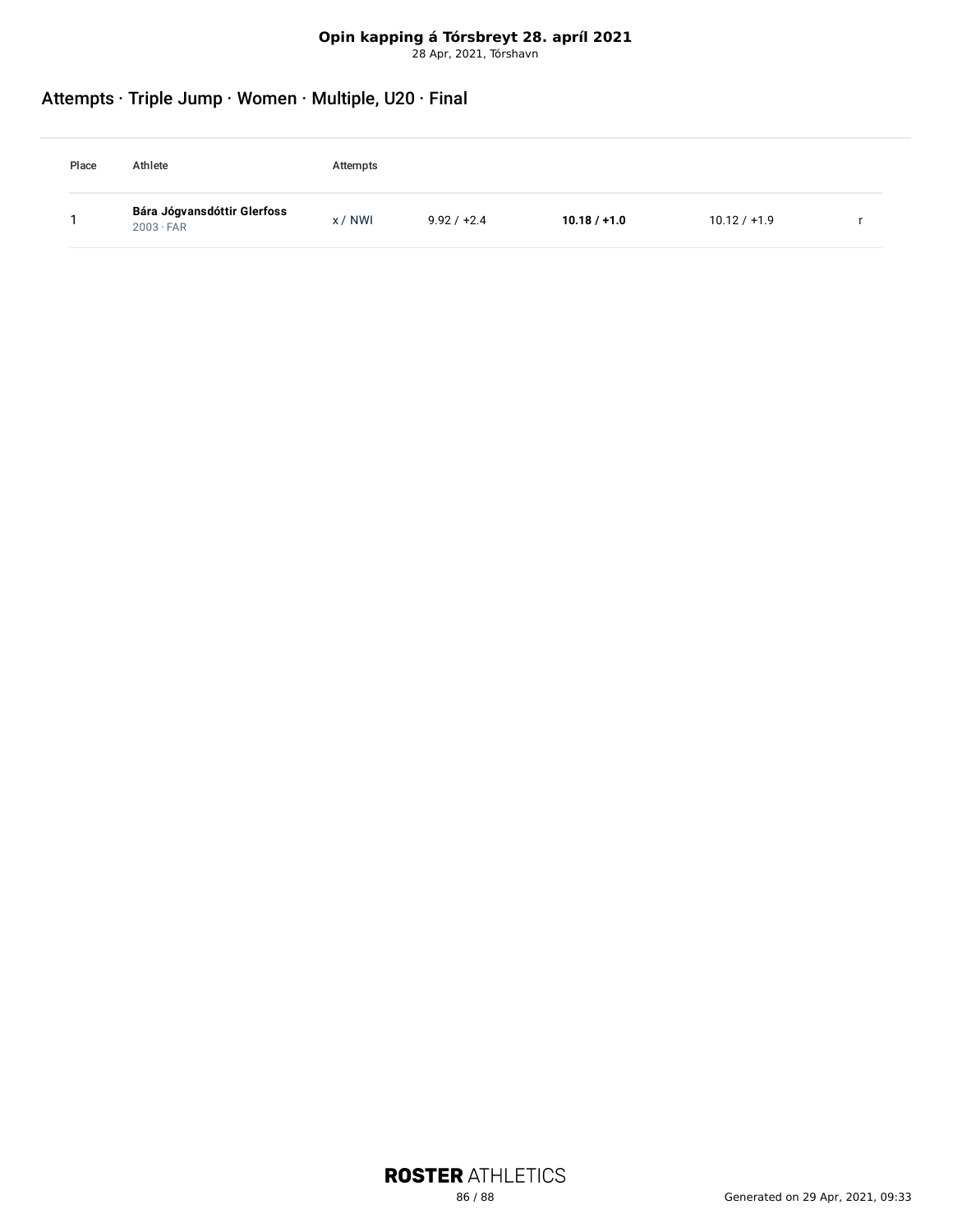### Shot Put · Women & Girls · Multiple · Final 28 Apr, 2021, 17:30

| Place | Athlete                           | Age group | Club/School | <b>Bib</b><br>Result |
|-------|-----------------------------------|-----------|-------------|----------------------|
|       | Elin Niclasen<br>$2003 \cdot FAR$ | U20       | Hvirlan     | 8.76                 |